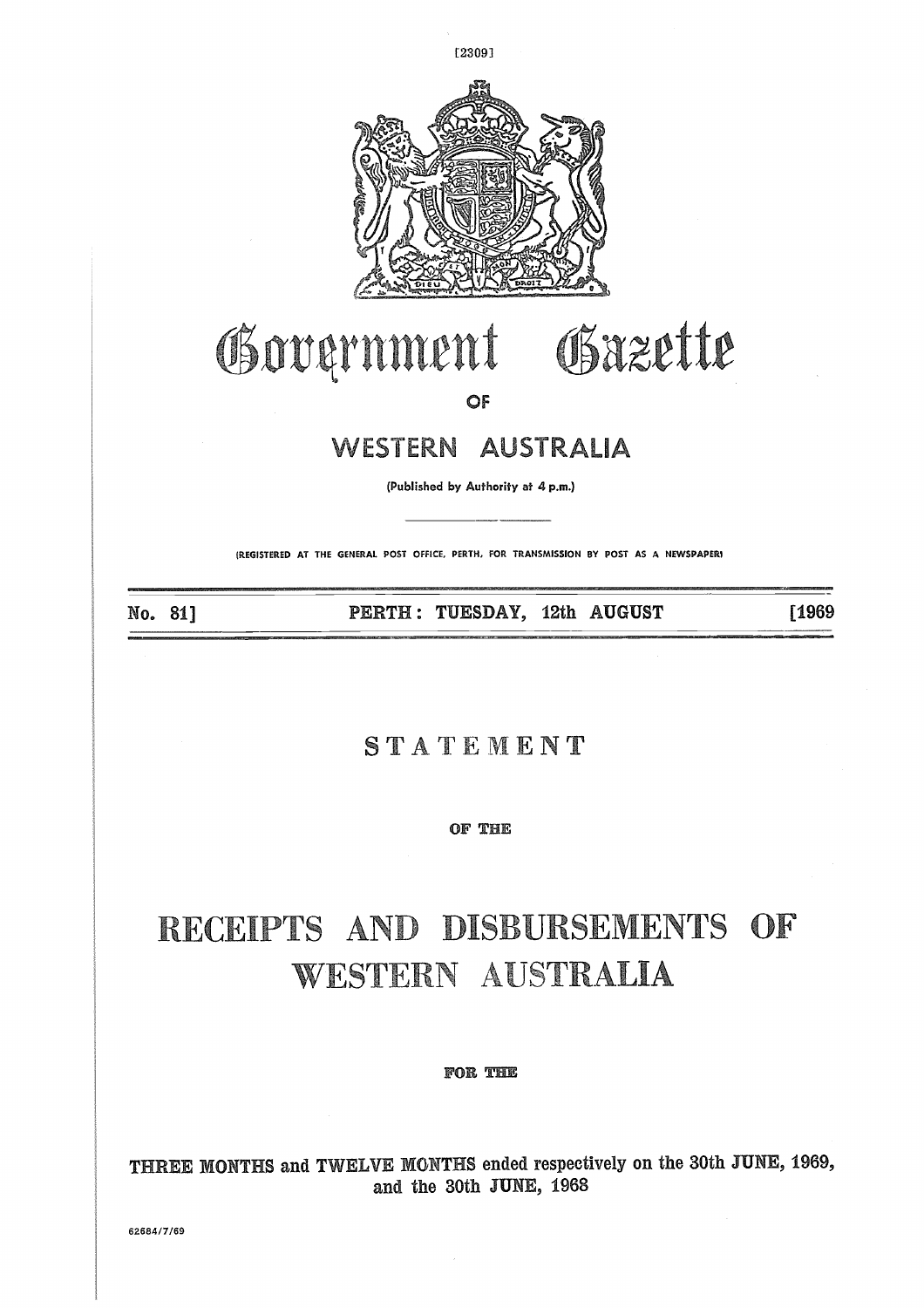## 2310 GOVERNMENT GAZETTE, W.A. t12 August, 1961 **COMPARATIVE STATEMENT** of the REVENUE of the GOVERNMENT **c WESTERN AUSTRALIA for the THREE MONTHS and TWELVE MONTH ended respectively on the 30th JUNE, 1969 and the 30th JUNE, 1968**

| 2310                                                                                                            |                                                                                                                                                                                                                                                                          |                                                              |                                                                                               | GOVERNMENT GAZETTE, W.A.                                                       |                                                                                |                                                                                   | $[12 \text{ August}, 1969]$                                                                |
|-----------------------------------------------------------------------------------------------------------------|--------------------------------------------------------------------------------------------------------------------------------------------------------------------------------------------------------------------------------------------------------------------------|--------------------------------------------------------------|-----------------------------------------------------------------------------------------------|--------------------------------------------------------------------------------|--------------------------------------------------------------------------------|-----------------------------------------------------------------------------------|--------------------------------------------------------------------------------------------|
| <b>COMPARATIVE</b><br><b>WESTERN</b>                                                                            | <b>STATEMENT</b><br>AUSTRALIA for the<br>ended respectively on the 30th JUNE, 1969 and the 30th JUNE, 1968                                                                                                                                                               | 0Î                                                           | the                                                                                           | <b>REVENUE</b><br><b>THREE</b>                                                 | 0Î<br>the<br><b>MONTHS</b><br>and                                              | <b>GOVERNMENT</b><br>TWELVE                                                       | O<br><b>MONTH</b>                                                                          |
|                                                                                                                 |                                                                                                                                                                                                                                                                          |                                                              |                                                                                               | <b>REVENUE</b>                                                                 |                                                                                |                                                                                   |                                                                                            |
|                                                                                                                 |                                                                                                                                                                                                                                                                          |                                                              |                                                                                               |                                                                                | Three Months ended                                                             |                                                                                   | Twelve Months ended                                                                        |
|                                                                                                                 | Head of Revenue                                                                                                                                                                                                                                                          |                                                              |                                                                                               |                                                                                |                                                                                | 30th June, 1969 30th June, 1968 30th June, 1969 30th June, 196                    |                                                                                            |
|                                                                                                                 | GOVERNMENTAL<br>Taxation                                                                                                                                                                                                                                                 |                                                              |                                                                                               | \$                                                                             | Ŝ                                                                              | $\mathbf{s}$                                                                      | S                                                                                          |
| $Land Tax$<br>Stamp Duty<br>Probate Duty<br>Licences-Liquor and Other<br>Betting Taxes-                         | $\cdots$<br>$\cdots$<br>$\cdots$<br>$\cdots$<br>$\ldots$<br>$\cdots$<br>$\cdots$<br>$\cdots$<br>$\sim 10^{-10}$<br>$\cdots$<br>$\cdots$<br>$\cdots$<br>$\sim$<br>$\cdots$                                                                                                | $\cdots$<br>$\cdots$<br>$\cdots$<br>$\cdots$                 | <br><br><br>$\cdots$<br>$\cdots$<br><br>$\cdots$<br>                                          | 1,722,861.45<br>6,008,998.25<br>1,492,619.85<br>702,535.34                     | 1,325,699.48<br>4,844,795.12<br>1,720,854.63<br>633,580.85                     | 4,892,454.01<br>22,876,436.02<br>6,364,179.99<br>2,879,200.07                     | 4,811,526.9<br>18,255,028.7<br>5,197,899.0<br>2,592,844.2                                  |
| Investment Tax<br>Stamp Duty                                                                                    | $\ldots$<br>Totalisator Duty and Licences<br>Bookmakers Betting Tax and Licences<br>$\cdots$<br>$\sim 100$<br>Totalisator Agency Board Betting Tax<br>$\mathbf{m}$ and $\mathbf{m}$ and $\mathbf{m}$<br>$\sim 10^{-10}$<br>Third Party Insurance Surcharge<br>$\dddotsc$ | <br>$\cdots$<br>$\cdots$<br>$\cdots$<br>$\ldots$<br>$\cdots$ | $\cdots$<br><br>$\cdots$<br><br>$\cdots$<br>.<br>$\cdots$<br><br>$\cdots$<br><br>$\cdots$<br> | 133,863.04<br>52,113.13<br>162,880.86<br>607,654.08<br>16,296.20<br>193,609.35 | 118,303.56<br>42,142.50<br>145,339.35<br>540,974.77<br>15,371.96<br>171,292.64 | 529,415.39<br>196,482.00<br>645,368.00<br>2,398,359.62<br>65,941.63<br>754,642.68 | 454,961.5<br>164,840.8<br>579,156.20<br>2,098,651.0<br>60,950.82<br>$700,091$ . $0^\prime$ |
|                                                                                                                 | Total, Taxation<br>$\cdots$                                                                                                                                                                                                                                              | $\cdots$                                                     | <br>                                                                                          | 11,093,431.55                                                                  | 9,558,354.86                                                                   | 41,602,479.41                                                                     | 34,915,950.4                                                                               |
|                                                                                                                 | Territorial                                                                                                                                                                                                                                                              |                                                              |                                                                                               |                                                                                |                                                                                |                                                                                   |                                                                                            |
| $\rm Land$<br><br>Mining<br>$\cdots$<br>Timber<br>                                                              | $\cdots$<br>$\cdots$<br>$\cdots$<br>$\cdots$<br>$\cdots$<br>$\cdots$<br>$\cdots$<br><br>$\cdots$<br>$\cdots$<br>$\cdots$<br>$\cdots$                                                                                                                                     | $\cdots$<br>$\cdots$<br>.                                    | $\cdots$<br>$\cdots$<br><br><br><br>                                                          | 365,527.70<br>4,576,737.38<br>872,772.06                                       | 242,338.41<br>1,385,418.21<br>879,478.43                                       | 1,564,729.99<br>12,459,633.93<br>3,276,947.51                                     | 1,435,410.8<br>$6,\!992,\!832$ . $0$<br>3,416,806.4                                        |
|                                                                                                                 | Total, Territorial<br>$\cdots$                                                                                                                                                                                                                                           | $\cdots$                                                     | $\cdots$<br>$\cdots$                                                                          | 5,815,037.14                                                                   | 2,507,235.05                                                                   | 17,301,311.43                                                                     | 11,845,049.3                                                                               |
| Roval Mint                                                                                                      | Law Courts<br>Departmental Reimbursements, Fees and other Services<br>$\ldots$<br>$\cdots$<br>$\cdots$<br>                                                                                                                                                               |                                                              | $\cdots$<br><br>                                                                              | 445,681.13<br>12,870,684.27<br>112,906.62                                      | 372,385.75<br>13,699,075.17<br>119,613.72                                      | 1,653,563.07<br>33,035,275.72<br>461,214.17                                       | 1,441,092.7<br>33,135,173.3<br>557,579.2                                                   |
|                                                                                                                 | Total, Governmental                                                                                                                                                                                                                                                      |                                                              | $\cdots$<br>                                                                                  | 30, 337, 740. 71                                                               | 26,256,664.55                                                                  | 94,053,843.80                                                                     | 81.894.845.2                                                                               |
|                                                                                                                 | COMMONWEALTH                                                                                                                                                                                                                                                             |                                                              |                                                                                               |                                                                                |                                                                                |                                                                                   |                                                                                            |
| Additional Assistance Grant<br>Financial Assistance Grant<br>Special Assistance Grant<br>Interest Contributions | <br><br>$\cdots$<br>$\cdots$<br>$\cdots$<br>$\cdots$<br>Grant under Section 96 of the Constitution<br><br>$\mathbf{1}$<br>$\cdots$                                                                                                                                       | <br><br><br><br>                                             | <br><br><br><br><br><br><br><br><br>.                                                         | 3,872,000.00<br>28, 345, 948.00<br>1,296,060.00<br>236,710.00                  | 24,687,755.00<br>3,875,001.00<br>236,710.00                                    | 15,500,000.00<br>108,295,948.00<br>1,296,060.00<br>582,000.00<br>946,864.00       | 96, 151, 755.0<br>15,518,000.0<br>946,864.0                                                |
|                                                                                                                 | Total, Commonwealth                                                                                                                                                                                                                                                      | $\cdots$                                                     | <br>$\cdots$                                                                                  | 33,750,718.00                                                                  | $28{,}799{,}466$ . $00$                                                        | 126,620,872.00                                                                    | 112,616,619.0                                                                              |
|                                                                                                                 | PUBLIC UTILITIES                                                                                                                                                                                                                                                         |                                                              |                                                                                               |                                                                                |                                                                                |                                                                                   |                                                                                            |
| State Abattoirs and Saleyards<br>Railways<br>$\cdots$<br>State Batteries                                        | Country Water Supplies, Sewerage, Drainage and Irrigation<br>$\cdots$<br><br><br>$\cdots$<br>$\cdots$<br>$\cdots$<br>$\cdots$<br>$\cdots$<br>$\cdots$<br>$\cdots$                                                                                                        | <br><br>$\cdots$                                             | $\cdots$<br><br><br>$\cdots$<br><br>                                                          | 1,050,555.38<br>182,765.90<br>11,618,404.38<br>24,667.43                       | 958,794.45<br>125,733.09<br>13,543,668.42<br>16,820.18                         | 4,538,026.69<br>619,760.03<br>49,163,057.55<br>85,781.44                          | 4,500,181.7<br>468,893.7<br>51,183,092.6<br>74,206.9                                       |
|                                                                                                                 | Total, Public Utilities                                                                                                                                                                                                                                                  |                                                              | <br>                                                                                          | 12,876,393.09                                                                  | 14,645,016.14                                                                  | 54,406,625.71                                                                     | 56,226,375.1                                                                               |
|                                                                                                                 | Grand Total, Revenue                                                                                                                                                                                                                                                     |                                                              | <br>                                                                                          | 76,964,851.80                                                                  | 69,701,146.69                                                                  | 275,081,341.51                                                                    | $\vert 250,\allowbreak 737,\allowbreak 839$ . $3$                                          |

#### REVENUE

K. J. TOWNSING,

Under Treasurer.

D. BRAND, Treasur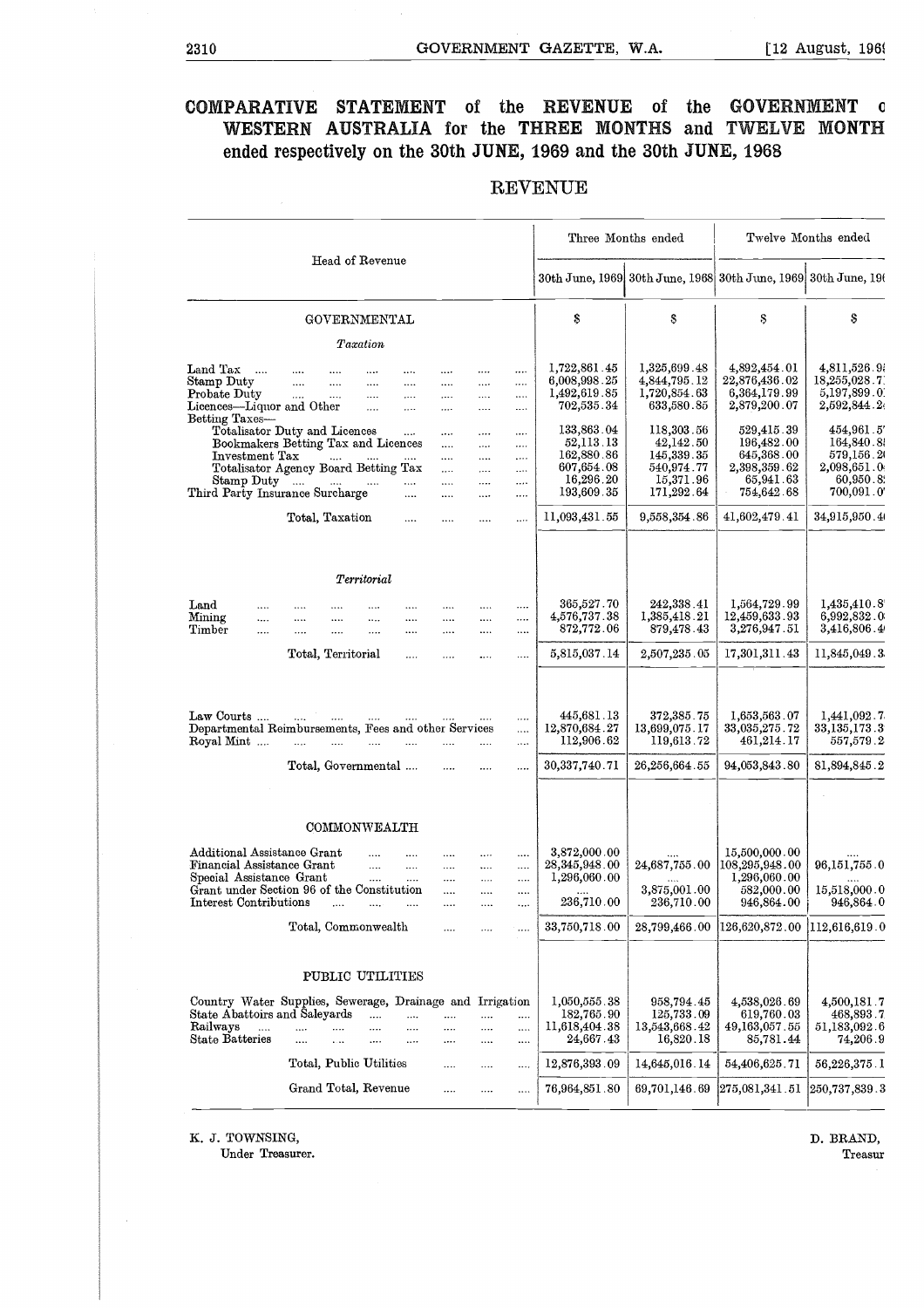# 12 August, 1969.] GOVERNMENT GAZETTE, W.A. 2311<br> **COMPARATIVE STATEMENT** of the EXPENDITURE of the GOVERNMENT of<br>
WESTERN AUSTRALIA for the THREE MONTHS and TWELVE MONTHS **WESTERN AUSTRALIA for the THREE MONTHS and TWELVE MONTHS**

| COMPARATIVE STATEMENT<br>WESTERN AUSTRALIA for the THREE MONTHS and TWELVE MONTHS<br>ended respectively on the 30th JUNE, 1969, and the 30th JUNE, 1968                                          |                               |                                     |                      |                           |                                   |                                |                            | of the EXPENDITURE of the GOVERNMENT                                                               | - 01                               |
|--------------------------------------------------------------------------------------------------------------------------------------------------------------------------------------------------|-------------------------------|-------------------------------------|----------------------|---------------------------|-----------------------------------|--------------------------------|----------------------------|----------------------------------------------------------------------------------------------------|------------------------------------|
|                                                                                                                                                                                                  |                               |                                     |                      |                           |                                   | <b>EXPENDITURE</b>             |                            |                                                                                                    |                                    |
|                                                                                                                                                                                                  |                               |                                     |                      |                           |                                   | Three Months ended             |                            |                                                                                                    | Twelve Months ended                |
| Head of Service                                                                                                                                                                                  |                               |                                     |                      |                           |                                   |                                |                            | $30{\rm th}$ June, 1969 $ 30{\rm th}$ June, 1968 $ 30{\rm th}$ June, 1969 $ 30{\rm th}$ June, 1968 |                                    |
| $Special$ $\overline{Acts-}$<br>Constitution Acts                                                                                                                                                |                               |                                     |                      |                           |                                   | $\boldsymbol{s}$<br>4.051.50   | S<br>4.051.50              | s<br>16,200.00                                                                                     | ŝ<br>16,200.00                     |
| التقطيع والمتقرب والتقطيع والمتقرب<br>Loan Acts-Interest and Sinking Fund                                                                                                                        |                               |                                     |                      | $\ldots$ .<br>$\cdots$    | $\cdots$<br>$\cdots$              | 12, 124, 730.68                | 10,775,247.78              | 47,082,608.60                                                                                      | 43,863,977.61                      |
| Auditor General<br>المتداري متداري التبدي المتداري<br>Agriculture Protection Board                                                                                                               |                               |                                     |                      | $\cdots$<br>$\cdots$      | $\ldots$<br>$\cdots$              | 3,007.14<br>$261,\!399$ . $00$ | 3,225.91<br>226,755.00     | 19,751.83<br>593,296.00                                                                            | 20,090.92<br>533,931.40            |
| Coal Mine Workers (Pensions) Act, 1943-60                                                                                                                                                        |                               |                                     |                      | $\cdots$                  | $\cdots$                          | $\Delta\sim 10^{-10}$          | 354.65                     | 48,000.00<br>329.60                                                                                | 48,000.00<br>354.65                |
| Commonwealth Pensions<br>Fire Brigades Act-Contribution                                                                                                                                          |                               |                                     | $\sim$               | $\sim$ $\sim$<br>$\cdots$ | $\ldots$<br>$\cdots$              | 93,984.52                      |                            | 375,938.09                                                                                         | 328,799.78                         |
| Forests Act-Conservator of Forests                                                                                                                                                               |                               |                                     |                      | $\cdots$                  | $\cdots$                          | 3,121.56                       | 3,455.09<br>769,088.16     | 13,502.64<br>2,761,178.14                                                                          | 12,711.95                          |
| Forests Act-Transfer from Revenue<br>Government Employees' Pensions Act, 1948                                                                                                                    |                               |                                     | <b>College State</b> | $\cdots$<br>$\sim$        | $\cdots$<br>$\sim$                | 720,886 63<br>136.50           | 351.00                     | 518 38                                                                                             | 2,935,327.41<br>1,900.92           |
| Industrial Commission                                                                                                                                                                            |                               |                                     |                      |                           | $\cdots$                          | 10,715 04                      | 11,990.33                  | 46,334.85                                                                                          | 52,933.82                          |
| Industrial Commission      Judges' Salaries and Pensions Act, 1950                                                                                                                               |                               |                                     |                      |                           |                                   | 53,433 51                      | 24,350.00<br>4,000.00      | 125,260 22<br>8,000.00                                                                             | 97,400.00<br>4,000.00              |
| Land Agents Act<br>المسامي السنام البسامي للسام<br>Members of Parliament, Reimbursement of Expenses Act,                                                                                         |                               |                                     |                      |                           | $\sim$                            | $\sim$                         |                            |                                                                                                    |                                    |
| 1953 …. …… …… …… …… ……<br>Mine Workers' Relief Act-Contribution to Fund                                                                                                                          |                               |                                     |                      |                           | $\sim 10^{-1}$                    | 13,711.21                      | 37,183.84<br>12,413.28     | 52,493.11                                                                                          | 146,456.26<br>49,031.56            |
| Motor Vehicle (Third Party Insurance) Act                                                                                                                                                        |                               |                                     |                      |                           | $\mathcal{L}_{\mathbf{z}}$ .      | 5,559.22                       | 9,962 26                   | 18,927.98                                                                                          | 22,692.60                          |
| Native Welfare Act                                                                                                                                                                               |                               |                                     |                      |                           | $\mathbf{1}$                      | 111,349.00                     | 88,032.00                  | 20,000.00<br>235,110.00                                                                            | 20,000.00<br>204,543.00            |
|                                                                                                                                                                                                  |                               |                                     |                      |                           | $\sim 10^{-1}$<br>$\sim$ . $\sim$ |                                | 144,498 21                 |                                                                                                    | 569,930.42                         |
| Parliamentary Salaries and Allowances Act, 1967                                                                                                                                                  |                               |                                     |                      |                           | $\cdots$                          | 218,604.33                     | $\cdots$                   | 844,169.94                                                                                         | $\cdots$                           |
| Parliamentary Superannuation Act (No. 60 of 1948 and<br>Amendments)                                                                                                                              |                               |                                     |                      |                           |                                   | 207.00                         | 191.00                     | 56,485.34                                                                                          | 50,939.12                          |
| المتناد المتناد المتناد المتناد المتنادر<br>Pensions and Retiring Allowances                                                                                                                     |                               |                                     |                      |                           | $\cdots$<br>$\cdots$              | 41,180.34                      | 26,538.59                  | 112,858.43                                                                                         | 113,131 25                         |
| Public Service Arbitration Act                                                                                                                                                                   |                               |                                     |                      |                           | $\ldots$                          | 2,776.50                       | 2,940.77<br>3,367.05       | 12,007.38<br>13,494.07                                                                             | 11,576 55<br>12,899 25             |
| Public Service Commissioner<br>Royal Mint                                                                                                                                                        |                               |                                     |                      |                           | $\cdots$<br>$\cdots$              | 3,121.56                       | $\cdots$                   | 50,000.00                                                                                          | 50,000.00                          |
| Solicitor General Act                                                                                                                                                                            |                               |                                     |                      |                           | $\cdots$                          | 1,763 43                       |                            | 1,763.43                                                                                           |                                    |
|                                                                                                                                                                                                  |                               |                                     |                      |                           | $\cdots$                          | 40,787.69                      | 25,862.40                  | 77,299.00<br>10,584.80                                                                             | 50,043.50<br>10,072.90             |
| Suitors Fund Act<br>Superannuation and Family Benefits Act                                                                                                                                       |                               |                                     |                      |                           | $\cdots$<br>$\cdots$              | 2,504.90<br>1,185,545.82       | 2,511.50<br>725,067.43     | 3,671,593.09                                                                                       | 3,140 873 58                       |
| The Agent General Act                                                                                                                                                                            |                               | التبيدات التبيدات التبيدات التبيدات |                      |                           | $\cdots$                          | 1,970.10                       | 1,611.90                   | 6,984.90                                                                                           | 6,805.92                           |
| $\begin{tabular}{ll} \hline University Building Act (No. 43 of 1952) \dots & \dots & \dots \\ University Building Act (No. 4 of 1938—Agricultural \\ \hline \end{tabular}$<br><b>Buildings</b> ) |                               |                                     |                      | <b>Contract Contract</b>  | $\cdots$                          | 2,968.42<br>14,214.11          | 2,713.29<br>14,214.11      | 12,147.86<br>1,260.00<br>28,428.22                                                                 | 11,426 09<br>1,260.00<br>28,428 22 |
| University Medical Act (No. 30 of 1955)<br>University of Western Australia Act (No. 37 of 1911 and<br>Amendments)<br>and and the state of the                                                    |                               | and the manufacturers               |                      |                           | $\mathbf{r}$<br>$\cdots$          | 125,000 00                     | 125,000.00<br>49.94        | 500,000.00<br>172.18                                                                               | 500,000.00<br>186.46               |
| Wheat Industry Stabilisation Act (No. 75 of 1958)                                                                                                                                                |                               |                                     |                      |                           | $\ldots$                          | 72 30                          |                            |                                                                                                    |                                    |
| $_{\rm Total}$                                                                                                                                                                                   | $\cdots$<br><b>Contractor</b> |                                     | $\ldots$ .           | $\ldots$ .                | $\cdots$                          | 15,046,802.01                  | 13,045,026.99              | 56,816,698.08<br>53,648.56                                                                         | 52,915,925.14<br>53,578.68         |
| Legislative Council<br>                                                                                                                                                                          |                               |                                     |                      | .                         |                                   | 13,698.97                      | 11,611.26                  |                                                                                                    | 75,373.11                          |
| Legislative Assembly<br>                                                                                                                                                                         |                               | .                                   | $\cdots$             |                           |                                   | 17,361.49                      | 16,616.44                  | 75,940.46<br>113,899.25                                                                            | 102,050.91                         |
| Joint House Committee<br>                                                                                                                                                                        | $\sim$                        | $\sim$                              | $\cdots$             |                           | $\cdots$                          | 28,995.39                      | 25,334.58                  |                                                                                                    | 80,146.83                          |
| Joint Printing Committee                                                                                                                                                                         |                               | $\cdots$                            | $\cdots$             |                           |                                   | 21,159.38                      | 18,650.84<br>1,594.31      | 88,882.43<br>6,354.02                                                                              | 6,001.13                           |
| Joint Library Committee<br>$\cdots$                                                                                                                                                              |                               | $\cdots$                            |                      |                           |                                   | 1,423.45                       |                            |                                                                                                    |                                    |
| Premier, Treasurer and Minister for Tourists-<br>Premier's Department                                                                                                                            |                               |                                     |                      |                           |                                   | 106,004 15                     | 81,372.11                  | 364,788.95                                                                                         | 297,945.19                         |
| Treasury<br><b>Contractor</b><br>$\sim 100$                                                                                                                                                      | .<br>$\cdots$                 | <br>$\ldots$                        | <br>$\cdots$         | <br>$\cdots$              | $\cdots$<br>                      | 135,848.30                     | 129,255.18                 | 547,314 59                                                                                         | 487,805.61                         |
| Automatic Data Processing Centre                                                                                                                                                                 |                               |                                     |                      | $\cdots$                  | $\cdots$                          | Cr. 52,832.72                  | 46,222.29                  | 72,579 11                                                                                          | 142,964.67<br>67,762.61            |
| Governor's Establishment<br>$\cdots$                                                                                                                                                             | $\bar{z}$                     |                                     |                      |                           | $\cdots$                          | 39,465.47<br>50,839.56         | 21,563 30<br>48,500.99     | 88,197 57<br>198,675 23                                                                            | 213,586.96                         |
| London Agency<br>Tokyo Agency<br>$\cdots$                                                                                                                                                        | $\cdots$<br>                  | $\cdots$<br>$\cdots$                | $\cdots$<br>$\cdots$ | $\cdots$<br>$\cdots$      | <br>                              | 21,537.60                      | 31,888.93                  | 38,268.67                                                                                          | 31,888.93                          |
| Public Service Commissioner                                                                                                                                                                      |                               | $\cdots$                            | $\cdots$             | $\cdots$                  | $\cdots$                          | 59, 124. 13                    | 50,173.88                  | 222,666.65                                                                                         | 199,691.96<br>13,655.44            |
| Public Service Arbitrator<br>Government Motor Car Service                                                                                                                                        | $\cdots$                      | $\cdots$<br>$\ldots$                | $\cdots$             | $\cdots$                  | $\cdots$<br>$\cdots$              | 3,598.09<br>28,509.40          | 3,985.99<br>32,011.43      | 14,625.94<br>131,229.66                                                                            | 134,890.05                         |
| Audit …<br>$\cdots$<br>$\cdots$                                                                                                                                                                  |                               | $\ldots$                            | $\cdots$<br>$\cdots$ | $\cdots$<br>$\cdots$      | $\ldots$                          | 68,027.99                      | 69,169.99                  | 305,731.31                                                                                         | 289,276.93                         |
| Government Stores                                                                                                                                                                                |                               | $\cdots$                            | $\ldots$             | $\cdots$                  | $\cdots$                          | 158,615.53<br>666,114.14       | 140,175.66<br>599,773.31   | 605,205.75<br>666,114.14                                                                           | 552,238.29<br>599,773.31           |
| Taxation<br>$\mathcal{L}_{\text{max}}$ .<br>$\sim 100$<br>Compassionate Allowances                                                                                                               | $\cdots$<br>$\sim$            | $\cdots$<br>$\cdots$                | $\cdots$<br>$\cdots$ | $\cdots$<br>$\ldots$      | $\sim$<br>$\cdots$                | 156.30                         | 156.30                     | 625.20                                                                                             | 625.20                             |
| Superannuation Board                                                                                                                                                                             | $\cdots$                      | $\cdots$                            | $\cdots$             | $\cdots$                  | $\cdots$                          | 14,952.65                      | 14,595.23                  | 65,980.07                                                                                          | 65,501.13                          |
| Government Printer<br>Miscellaneous Services                                                                                                                                                     | $\cdots$                      | $\ldots$                            |                      | $\cdots$                  |                                   | 341,133.74<br>6,560,426.04     | 117,138.44<br>5,901,282.80 | 1,188,293.41<br>19,617,039 12                                                                      | 949,550.39<br>16,475,159.32        |
|                                                                                                                                                                                                  | $\cdots$                      |                                     |                      |                           |                                   |                                |                            |                                                                                                    |                                    |
| $_{\rm Total}$                                                                                                                                                                                   | $\cdots$                      |                                     |                      | $\cdots$                  | $\sim$                            | 8,201,520 37                   | 7,287,265.83               | 24,127,335 37                                                                                      | 20,522,315.99                      |
| Minister for Agriculture-                                                                                                                                                                        |                               |                                     |                      |                           |                                   | 1,186,145 48                   | 1,029,718.37               | 4,268,595.65                                                                                       | 3,782,225.15                       |
| Agriculture<br>$\cdots$<br>Co-ordinator of Agricultural Industries                                                                                                                               |                               | $\cdots$                            | .<br>                | $\cdots$<br>              | $\cdots$<br>$\cdots$              | 5,330.50                       | 5,093.91                   | 21,529.14                                                                                          | 19,255.16                          |
| College of Agriculture                                                                                                                                                                           |                               |                                     |                      |                           | $\cdots$                          | 113,492.63                     | 81,152.76                  | 303,592 11                                                                                         | 249,742.21                         |
| Total                                                                                                                                                                                            | $\cdots$                      |                                     |                      | $\ldots$                  | $\cdots$                          | 1,304,968.61                   | 1,115,965.04               | 4,593,716.90                                                                                       | 4,051,222.52                       |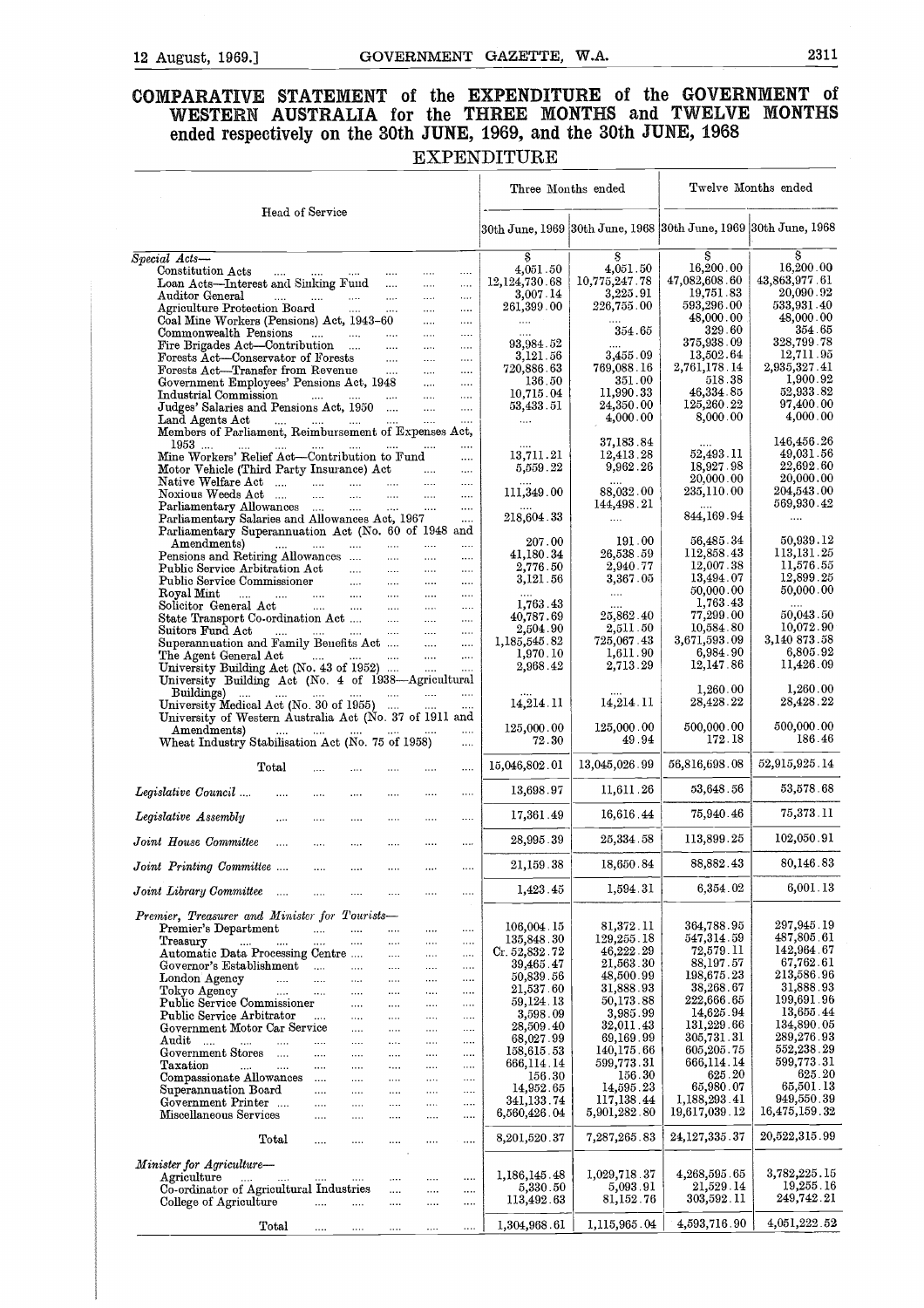# COVERNMENT GAZETTE, W.A. [12 August, 1969.]<br>EXPENDITURE—continued

| 2312                                                                                             |                                 |                                    |                                  |                                             |                                |                                                   |                      | GOVERNMENT GAZETTE, W.A.                  |                                          |                                                                | $[12 \text{ August}, 1969.$                |
|--------------------------------------------------------------------------------------------------|---------------------------------|------------------------------------|----------------------------------|---------------------------------------------|--------------------------------|---------------------------------------------------|----------------------|-------------------------------------------|------------------------------------------|----------------------------------------------------------------|--------------------------------------------|
|                                                                                                  |                                 |                                    |                                  |                                             |                                |                                                   |                      | EXPENDITURE-continued                     |                                          |                                                                |                                            |
|                                                                                                  |                                 |                                    |                                  |                                             |                                |                                                   |                      | Three Months ended                        |                                          |                                                                | Twelve Months ended                        |
|                                                                                                  |                                 |                                    | Head of Service                  |                                             |                                |                                                   |                      |                                           |                                          | 30th June, 1969 30th June, 1968 30th June, 1969 30th June, 196 |                                            |
| Minister for Industrial Development and the North-West-<br>Industrial Development<br>North-West  | $\sim$                          | $\sim$ $\sim$                      | $\ldots$<br>                     | $\cdots$<br>$\ddotsc$                       | <br>$\ddotsc$                  | .<br>                                             | <br>                 | s<br>287,836.00<br>4,418,990.02           | S<br>334,282.83<br>3,298,092.76          | S<br>874,087.03<br>13,833,453.31                               | s<br>970,361.61<br>10,786,629.25           |
|                                                                                                  | $\rm Total$                     | $\cdots$                           | $\cdots$                         | $\cdots$                                    | $\cdots$                       | $\cdots$                                          | $\cdots$             | 4,706,826.02                              | 3,632,375.59                             | 14,707,540.34                                                  | 11,756,990.86                              |
| Minister for Education and Native Welfare-                                                       |                                 |                                    |                                  |                                             |                                |                                                   |                      |                                           |                                          |                                                                |                                            |
| Education<br>Native Welfare                                                                      | $\sim 10^{-1}$                  | $\cdots$<br>$\cdots$               | $\cdots$<br>$\cdots$             | <br>$\cdots$                                | $\cdots$<br>$\cdots$           | $\cdots$<br>$\cdots$                              | $\cdots$<br>$\cdots$ | 13,120,835.55<br>977,493.00               | 11,951,206.51<br>613,620.00              | 45,294,123.46<br>2,117,000.00                                  | 40,207,869.02<br>1,820,620.00              |
|                                                                                                  | $\operatorname{Total}$          |                                    | $\cdots$                         | $\cdots$                                    |                                |                                                   |                      | 14,098,328.55                             | 12,564,826.51                            | 47,411,123.46                                                  | 42,028,489.02                              |
| Minister for Mines and Justice-<br>Mines                                                         | $\cdots$                        | aan in                             |                                  | $\cdots$                                    | $\cdots$                       |                                                   |                      | 661,135.43                                | 833,459.97                               | 2,266,848.92                                                   | 2,375,141.27                               |
| Crown Law<br>Electoral                                                                           | $\cdots$<br>$\cdots$            | $\cdots$<br>                       | $\cdots$<br>$\cdots$             | $\cdots$<br>$\cdots$                        | $\ldots$<br>$\dots$ .          | $\ldots$<br>$\cdots$                              | $\cdots$<br>         | 783,468.97<br>26,971.25                   | 640,781.32<br>143,630.76                 | 3,068,983.28<br>110,938.64                                     | 2,691,932.67<br>279,836.83                 |
| Licensing                                                                                        | $\cdots$                        | $\cdots$                           |                                  | $\cdots$                                    |                                |                                                   |                      | 12,370.57                                 | 12,640.93                                | 54,451.50                                                      | 47,443.81                                  |
|                                                                                                  | Total                           | $\cdots$                           | $\cdots$                         |                                             | $\cdots$                       |                                                   |                      | 1,483,946.22                              | 1,630,512.98                             | $5,501,222$ . $34$                                             | $5,394,354$ . $58$                         |
| Minister for Lands, Forests and Immigration-<br>Lands and Surveys<br>Forests<br>Bush Fires Board | $\cdots$                        | $\cdots$<br>$\cdots$<br>$\cdots$   | $\cdots$<br><br>                 | $\cdots$<br><br>                            | <br><br>$\cdots$               | <br><br>$\cdots$                                  | <br><br>$\ddots$     | 949,007.99<br>422,721.22<br>34,097.60     | 1,138,258.77<br>436,617.85<br>28,613.72  | 3,477,298.75<br>1,599,906.97<br>148,664.77                     | 3,234,514.42<br>1,576,776.35<br>128,301.41 |
|                                                                                                  | Total                           | $\cdots$                           | $\cdots$                         | $\cdots$                                    |                                |                                                   |                      | 1,405,826.81                              | 1,603,490.34                             | 5,225,870.49                                                   | 4,939,592.18                               |
| Minister for Works-<br>Public Works and Buildings<br>Harbour and Light and Jetties               |                                 |                                    |                                  | <br>                                        | <br>                           | <br>$\cdots$                                      | <br>                 | 2,392,085.03<br>429,376.87                | 1,876,333.19<br>511,790.25               | 7,946,264.23<br>$2{,}040{,}520.90$                             | 6,689,343.04<br>1,895,964.49               |
|                                                                                                  | Total                           | and the company                    |                                  | $\cdots$                                    | $\cdots$                       | $\cdots$                                          | $\cdots$             | 2,821,461.90                              | 2,388,123.44                             | 9,986,785.13                                                   | 8,585,307 53                               |
| Minister for Local Government, Town Planning and Child<br>Welfare-<br>Local Government           |                                 |                                    | $\cdots$                         |                                             |                                |                                                   |                      | 32,382.84                                 | 42,084.23                                | 180,663.65                                                     | 179,738.39                                 |
| Town Planning<br>Child Welfare                                                                   |                                 | $\cdots$<br>$\ldots$               | $\ldots$<br>$\cdots$             | <br>$\cdots$<br>$\cdots$                    | <br>$\cdots$<br>$\cdots$       | <br><br>$\cdots$                                  | <br><br>             | 72,016.99<br>844, 137.55                  | 66,454.26<br>597,937.73                  | 297,952.97<br>2,649,312.19                                     | 296,248.00<br>2,272,195.83                 |
|                                                                                                  | $_{\rm Total}$                  | $\sim$ $\sim$ $\sim$               | $\cdots$                         | $\cdots$                                    | $\cdots$                       |                                                   | $\ddotsc$            | 948,537.38                                | 706,476.22                               | 3,127,928.81                                                   | 2,748,182.22                               |
| Chief Secretary and Minister for Police and Traffic-                                             |                                 |                                    |                                  |                                             |                                |                                                   |                      |                                           |                                          |                                                                |                                            |
| Chief Secretary<br>Registry and Friendly Societies                                               |                                 | $\cdots$                           |                                  | $\sim 10^{-1}$<br>$\cdots$                  | $\cdots$<br>$\cdots$           | $\cdots$<br>$\cdots$                              | <br>                 | 120,718.79<br>31,564.63                   | 109.929.56<br>35,539.83                  | 459,088.41<br>127,063.68                                       | 456,752.06<br>132,838.64                   |
| Observatory<br>Prisons                                                                           | $\cdots$<br>$\cdots$            | <b>Contractor</b><br>$\sim$ $\sim$ | $\mathbf{1}$<br>$\cdots$         | $\cdots$<br>$\cdots$                        | $\cdots$<br>$\cdots$           | $\cdots$<br>$\cdots$                              | <br>                 | 16,808.21<br>533,949.30                   | 15,245.97<br>477,036.97                  | 58,204.71<br>1,942,531.49                                      | 54,625.67<br>1,619,303.68                  |
| Police                                                                                           | $\cdots$<br>Total               | $\cdots$                           | $\dots$                          | $\ldots$ .                                  | $\cdots$                       | $\cdots$                                          |                      | 1,924,454.36                              | 1,558,435.31                             | 7,577,647.14                                                   | 6,585,806.38                               |
| Minister for Housing and Labour-                                                                 |                                 |                                    | $\cdots$                         | $\cdots$                                    | $\cdots$                       | $\cdots$                                          | $\ddots$             | 2,627,495.29                              | 2,196,187.64                             | 10, 164, 535.43                                                | 8,849,326.43                               |
| Labour<br>Industrial Commission                                                                  | $\cdots$                        |                                    | <br>$\cdots$                     | $\cdots$<br>$\cdots$                        | $\cdots$<br>$\sim 100$         | $\cdots$<br>$\cdots$                              | $\cdots$<br>         | 32,765.41<br>35,744.54                    | 26,245.38<br>38,312.53                   | 125,164.91<br>160,083.03                                       | 108,096.35<br>139, 139. 82                 |
| Scaffolding<br>Factories                                                                         | $\ldots$ . $\ldots$<br>$\cdots$ | $\ldots$                           | $\sim$ $\sim$ $\sim$<br>$\cdots$ | $\ldots$ .<br>$\sim$ 100 $\mu$              | $\cdots$<br>$\sim$             | $\cdots$<br>$\mathcal{L}_{\mathbf{z}}$ .          | $\cdots$<br>$\cdots$ | 13,433.10<br>26,818.40                    | 16,061.94<br>23,222.97                   | 61,432.52<br>103,989.10                                        | 54,803.38<br>99,630:30                     |
| Weights and Measuren                                                                             |                                 |                                    | $\cdots$                         | $\cdots$                                    | $\sim 100$                     | $\cdots$                                          |                      | 12,711.53                                 | 16,630.39                                | 56,743.94                                                      | 50,472.88                                  |
|                                                                                                  | $_{\rm Total}$                  | $\sim$                             | $\cdots$                         | $\cdots$                                    | $\ldots$                       | $\mathcal{L}_{\bullet}$ . $\mathcal{L}_{\bullet}$ | $\cdots$             | 121,472.98                                | 120,473.21                               | 507,413.50                                                     | 452,142.73                                 |
| Minister for Health, Fisheries and Fauna-<br>Medical                                             | .<br>                           | $\cdots$                           |                                  |                                             | $\cdots$                       | $\cdots$                                          |                      | 6,059,034.77                              | 5,101,797.22                             | 23,593,100.05                                                  | 20,395,255.06                              |
| Public Health<br>Mental Health Services                                                          |                                 | $\cdots$                           | $\cdots$<br>$\sim$ $\sim$        | $\mathcal{L}_{\text{max}}$<br>$\sim$ $\sim$ | $\ldots$<br>$\cdots$           | $\cdots$<br>$\cdots$                              | <br>$\cdots$         | 739,056.46<br>1,463,429.30                | 667,295.75<br>1,258,931.45               | 2,763,642.23<br>5,303,769.39                                   | 2,544,361.93<br>4,800,136.25               |
| Fisheries                                                                                        | $\cdots$                        | $\cdots$                           | $\sim$ 1000 $\mu$                | $\sim$ 1000 $\mu$                           | $\cdots$                       | $\cdots$                                          |                      | 183,794.94                                | 122,509.47                               | 575,156.23                                                     | 500,802.75                                 |
|                                                                                                  | Total                           | $\sim$                             | $\cdots$                         | $\sim$ $\sim$                               | $\cdots$                       |                                                   |                      | 8,445,315.47                              | 7,150,533.89                             | 32,235,667.90                                                  | 28,240,555.99                              |
| Public Utilities-<br>State Abattoirs and Saleyards<br>Railways<br>State Batteries                | $\cdots$                        | and the same<br>$\cdots$           | $\cdots$                         | $\cdots$<br>$\cdots$<br>$\cdots$            | $\sim$<br>$\cdots$<br>$\cdots$ | $\ldots$<br>$\cdots$<br>$\cdots$                  | <br>$\cdots$<br>     | 201,371.10<br>16,123,117.65<br>119,887.60 | 166,750.05<br>17,538,748.66<br>99,658.22 | 615,652.33<br>51,377,169.98<br>470,279.12                      | 525,199.77<br>52,172,877.80<br>407,398.68  |
| Country Water Supplies, Sewerage, Drainage and Irrigation                                        |                                 |                                    |                                  |                                             |                                |                                                   |                      | 2,649,824.20                              | 1,776,816.48                             | 8,929,295.38                                                   | 6,002,171.58                               |
|                                                                                                  | Total                           | $\ddotsc$                          | $\ddotsc$                        | $\cdots$                                    | $\sim$                         | $\cdots$                                          | $\cdots$             | 19,094,200.55                             | 19,581,973.41                            | 61,392,396.81                                                  | 59,107,647.83                              |
|                                                                                                  |                                 |                                    | Grand Total, Expenditure         |                                             |                                | $\cdots$                                          | $\cdots$             | 80,389,340.84                             | 73,097,038.52                            | 276,136,959.28                                                 | 249,909,203.68                             |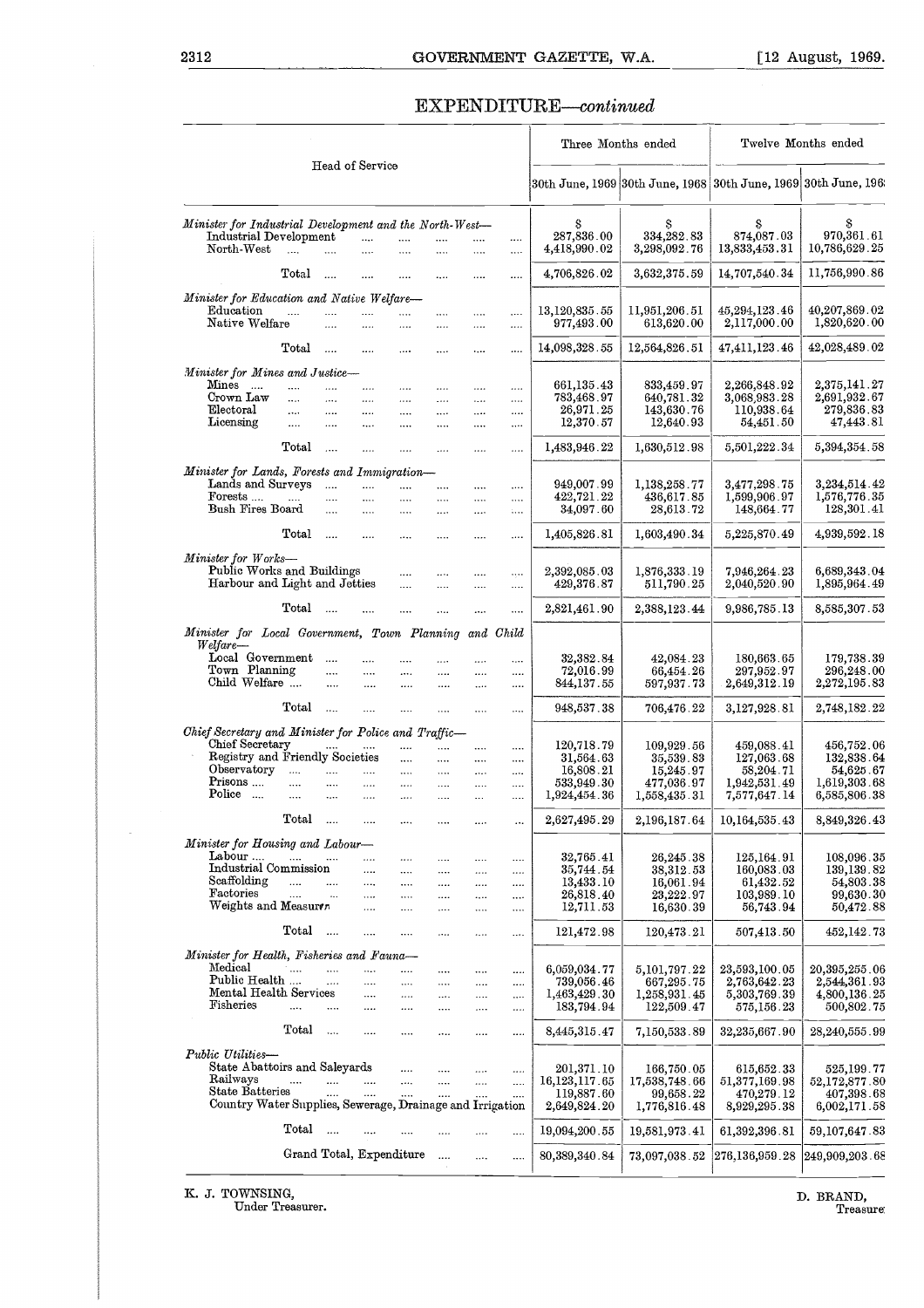#### **CONSOLIDATED REVENUE FUND**

#### Revenue and Expenditure for the Year ended **30th June, 1969**

#### REVENUE

|             | CONSOLIDATED REVENUE                                       |   |                |          | <b>FUND</b> |   |             |
|-------------|------------------------------------------------------------|---|----------------|----------|-------------|---|-------------|
|             | Revenue and Expenditure for the Year ended 30th June, 1969 |   |                |          |             |   |             |
| 1967-68     |                                                            |   | <b>REVENUE</b> |          |             |   | 1968-69     |
| \$          |                                                            |   |                |          |             |   | \$          |
| 34,915,951  | Taxation                                                   |   |                |          |             |   | 41,602,479  |
| 11,845,049  | Territorial<br>$\cdots$                                    |   | .              | $\cdots$ | .           |   | 17,301,311  |
| 1,441,093   | Law Courts<br>$\cdots$                                     |   | .              | .        |             |   | 1,653,563   |
| 33,135,173  | Departmental                                               |   |                | .        | .           |   | 33,035,276  |
| 557,579     | Royal Mint<br>$\ldots$                                     | . | .              | .        |             |   | 461,214     |
| 112,616,619 | Commonwealth                                               | . | .              | .        | .           |   | 126,620,872 |
| 56,226,375  | <b>Public Utilities</b>                                    |   |                |          |             | . | 54,406,626  |
| 250,737,839 | <b>Total Revenue</b>                                       |   |                |          |             |   | 275,081,341 |
|             |                                                            |   |                |          |             |   |             |

#### EXPENDITURE

#### 1967-68

EXPENDITURE 1968–69<br>
ial Acts—<br>
Constitution Acts — Same Constitution Acts<br>
Constitution Acts — Same — Same — Same — Same — Same — Same — Same — Same — Same — Same — Same — Same — Same — Same — Same — Same — Same — Same — Minister for Agriculture .... 4,593,717 Parliament House<br>
Minister for Agriculture<br>
Extended Lots<br>
Constitution Acts<br>
Constitution Acts<br>
Constitution Acts<br>
Constitution Acts<br>
Constitution Acts<br>
Constrained Minister for Tourists<br>
Constitution Acts<br>
Constitution C <sup>99</sup>Mines and Justice .... 5,501,222 Special Acts \$ Constitution Acts .... .... .... .... .... 16,200 16,200 Welfare .... 3,127,929 11terest—Overseas .... .... .... .... .... 3,010,708<br>Interest—Australia .... .... .... .... .... 35,698,786 3,215,606 Chief Secretary and Minister for Police and Traffic .... 10,164,535 32,816,640 Interest—Australia .... .... .... .... .... 35,698,786<br>Sinking Fund .... .... .... .... .... .... 8,373,115 nt in<br>11<br>.er<br>.er<br>.,, Sinking Fund .... .... .... .... .... 8,373,115<br>
Other Special Acts .... .... .... .... .... 9,717,889<br>
Parliament House .... ..... ..... .... .... ... 338,725<br>
Premier, Treasurer and Minister for Tourists .... .... 24,127 7,831,732 99 9,035,747 317,151 49 Premier, Treasurer and Minister for Tourists .... .... 24,127,335<br>Minister for Agriculture .... .... .... .... .... 4,593,717 20,522,316 Total Expenditure •••• .... 276,136,959 4,051,222 Total Revenue .... 275,081,341 1001<br>,,,,,,,<br>〔2〕 Industrial Development and the North-West 14,707,540 11,756,991 42,028,489 Education and Native Welfare  $\ldots$   $\ldots$   $47,411,123$ <br>Mines and Justice  $\ldots$   $\ldots$   $\ldots$   $\ldots$   $5,501,222$ 5,394,355 Lands, Forests and Immigration ... .... 5,225,871<br>Works .... .... .... .... .... .... 9,986,785 4,939,592 8,585,307  $\frac{1}{2}$ , Works .... .... .... .... .... Local Government, Town Planning and Child 2,748,182 8,849,326 Minister for Housing and Labour .... .... .... .... 507,414<br>Minister for Health, Fisheries and Fauna.... .... .... 32.235.668 452,143 28,240,556 Minister for Health, Fisheries and Fauna.... 32,235,668 Public Utilities 61,392,397 59,107,648 249,909,203 250,737,839 Deficit for the Year  $\ldots$   $\ldots$   $\ldots$   $\ldots$   $\ldots$   $1,055,618$ Surplus for the Year 828,636

K. J. TOWNSING, Under Treasurer. D. BRAND, Treasurer.

1968-69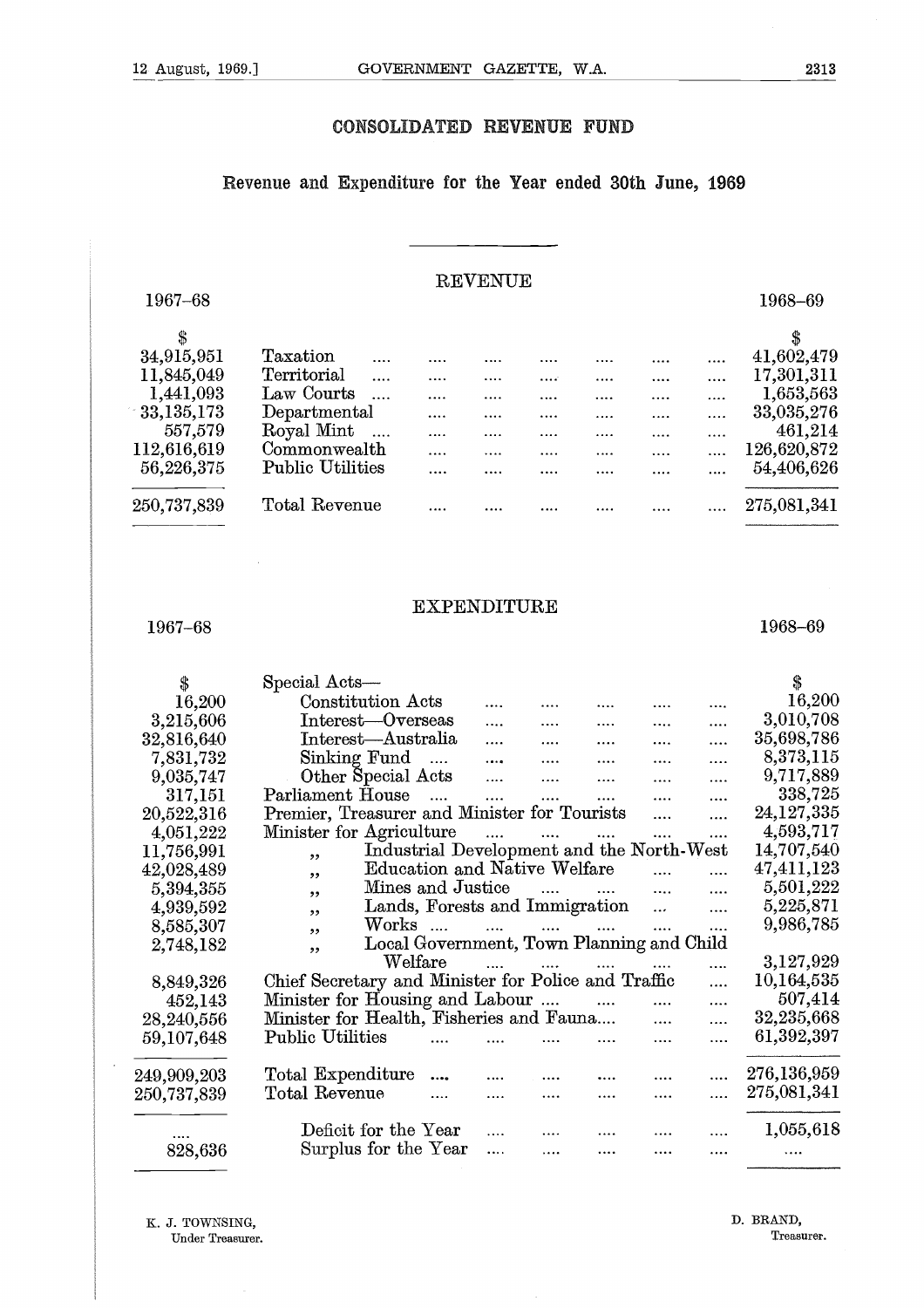#### GOVERNMENT OF WESTERN AUSTRALIA

#### **BALANCE SHEET** AS AT 30th JUNE, 1969

| GOVERNMENT OF WESTERN AUSTRALIA<br>BALANCE SHEET AS AT 30th JUNE, 1969<br>30th June, 1969<br>Ŝ<br>S<br>Funds Employed<br>s<br>997,926,951<br>Loan Flotations<br>942,959,504<br>$\cdots$<br>.<br>$\cdots$<br>1.1.1<br>$\cdots$<br>$\cdots$<br>157,583,799<br>Less Redemptions from Sinking Fund<br>149,990,232<br>$\cdots$<br>$\sim$<br>.<br>792,969,272<br>42,410,294<br>33,443,710<br>Trust Funds, Governmental<br><br><br>$\cdots$<br>$\cdots$<br>$\cdots$<br>7,565,485<br>Less Investments<br>4,669,370<br>$\cdots$<br>$\cdots$<br>$\cdots$<br>28,774,340<br>43,832,070<br>38,976,190<br>Trust Funds, Private<br><br>$\cdots$<br>$\cdots$<br>$\cdots$<br><br><br>41,281,851<br>Less Investments<br>36,790,319<br>$\cdots$<br><br>$\cdots$<br>$\cdots$<br><br>.<br>$\cdots$<br><br>$\cdots$<br>2,185,871<br>9,954,198<br>Suspense Accounts<br>.<br>$\cdots$<br>Commonwealth Grants and Advances<br>8,851,246<br><br><br><br>$\cdots$<br>.<br>$\cdots$<br>$\cdots$<br>Trading Concerns and Public Utilities Banking Accounts<br>5,075,424<br><br>$\cdots$<br><br>$\cdots$<br><br>Consolidated Revenue Fund-<br>1,063,622<br>Balance at commencement of year<br>216,986<br>$\cdots$<br>$\cdots$<br>$\cdots$<br><br><br>1,055,618<br>$(s)$ 828,636<br>Deficit for year<br>$\sim$<br>$\cdots$<br>$\cdots$<br>$\cdots$<br>$\cdots$<br><br><br>8,004<br>1,045,622<br>582,000<br>Special Grant from Commonwealth received in year<br>18,000<br>$\cdots$<br>$\cdots$<br>$\cdots$<br>1,063,622<br>\$848,873,973<br>Employment of Funds<br>Works and Services-Railways, Transport, Electricity, Harbours, Water Supplies,<br>894,282,591<br>948, 951, 156<br>Housing and other State Undertakings<br><br>.<br>$\cdots$<br>$\cdots$<br>$\cdots$<br><br>9,559,225<br>Flotation Expenses, Discounts and Exchange<br>9,259,946<br>$\cdots$<br>$\cdots$<br>$\cdots$<br>$\cdots$<br>$\cdots$<br>39,413,162<br>Consolidated Revenue Fund Deficits (Funded)<br>39,413,162<br>$\cdots$<br>$\cdots$<br><br><br> | [12 August, 1969. |                |  |  |  |  | GOVERNMENT GAZETTE, W.A. | 2314            |
|-----------------------------------------------------------------------------------------------------------------------------------------------------------------------------------------------------------------------------------------------------------------------------------------------------------------------------------------------------------------------------------------------------------------------------------------------------------------------------------------------------------------------------------------------------------------------------------------------------------------------------------------------------------------------------------------------------------------------------------------------------------------------------------------------------------------------------------------------------------------------------------------------------------------------------------------------------------------------------------------------------------------------------------------------------------------------------------------------------------------------------------------------------------------------------------------------------------------------------------------------------------------------------------------------------------------------------------------------------------------------------------------------------------------------------------------------------------------------------------------------------------------------------------------------------------------------------------------------------------------------------------------------------------------------------------------------------------------------------------------------------------------------------------------------------------------------------------------------------------------------------------------------------------------------------------------------------------------------------------------------|-------------------|----------------|--|--|--|--|--------------------------|-----------------|
|                                                                                                                                                                                                                                                                                                                                                                                                                                                                                                                                                                                                                                                                                                                                                                                                                                                                                                                                                                                                                                                                                                                                                                                                                                                                                                                                                                                                                                                                                                                                                                                                                                                                                                                                                                                                                                                                                                                                                                                               |                   |                |  |  |  |  |                          |                 |
|                                                                                                                                                                                                                                                                                                                                                                                                                                                                                                                                                                                                                                                                                                                                                                                                                                                                                                                                                                                                                                                                                                                                                                                                                                                                                                                                                                                                                                                                                                                                                                                                                                                                                                                                                                                                                                                                                                                                                                                               |                   |                |  |  |  |  |                          |                 |
|                                                                                                                                                                                                                                                                                                                                                                                                                                                                                                                                                                                                                                                                                                                                                                                                                                                                                                                                                                                                                                                                                                                                                                                                                                                                                                                                                                                                                                                                                                                                                                                                                                                                                                                                                                                                                                                                                                                                                                                               |                   |                |  |  |  |  |                          | 30th June, 1968 |
|                                                                                                                                                                                                                                                                                                                                                                                                                                                                                                                                                                                                                                                                                                                                                                                                                                                                                                                                                                                                                                                                                                                                                                                                                                                                                                                                                                                                                                                                                                                                                                                                                                                                                                                                                                                                                                                                                                                                                                                               |                   |                |  |  |  |  |                          |                 |
|                                                                                                                                                                                                                                                                                                                                                                                                                                                                                                                                                                                                                                                                                                                                                                                                                                                                                                                                                                                                                                                                                                                                                                                                                                                                                                                                                                                                                                                                                                                                                                                                                                                                                                                                                                                                                                                                                                                                                                                               | 840, 343, 152     |                |  |  |  |  |                          |                 |
|                                                                                                                                                                                                                                                                                                                                                                                                                                                                                                                                                                                                                                                                                                                                                                                                                                                                                                                                                                                                                                                                                                                                                                                                                                                                                                                                                                                                                                                                                                                                                                                                                                                                                                                                                                                                                                                                                                                                                                                               |                   |                |  |  |  |  |                          |                 |
|                                                                                                                                                                                                                                                                                                                                                                                                                                                                                                                                                                                                                                                                                                                                                                                                                                                                                                                                                                                                                                                                                                                                                                                                                                                                                                                                                                                                                                                                                                                                                                                                                                                                                                                                                                                                                                                                                                                                                                                               | 34,844,809        |                |  |  |  |  |                          |                 |
|                                                                                                                                                                                                                                                                                                                                                                                                                                                                                                                                                                                                                                                                                                                                                                                                                                                                                                                                                                                                                                                                                                                                                                                                                                                                                                                                                                                                                                                                                                                                                                                                                                                                                                                                                                                                                                                                                                                                                                                               |                   |                |  |  |  |  |                          |                 |
|                                                                                                                                                                                                                                                                                                                                                                                                                                                                                                                                                                                                                                                                                                                                                                                                                                                                                                                                                                                                                                                                                                                                                                                                                                                                                                                                                                                                                                                                                                                                                                                                                                                                                                                                                                                                                                                                                                                                                                                               | 2,550,219         |                |  |  |  |  |                          |                 |
|                                                                                                                                                                                                                                                                                                                                                                                                                                                                                                                                                                                                                                                                                                                                                                                                                                                                                                                                                                                                                                                                                                                                                                                                                                                                                                                                                                                                                                                                                                                                                                                                                                                                                                                                                                                                                                                                                                                                                                                               | 13,197,535        |                |  |  |  |  |                          |                 |
|                                                                                                                                                                                                                                                                                                                                                                                                                                                                                                                                                                                                                                                                                                                                                                                                                                                                                                                                                                                                                                                                                                                                                                                                                                                                                                                                                                                                                                                                                                                                                                                                                                                                                                                                                                                                                                                                                                                                                                                               | 11,746,208        |                |  |  |  |  |                          |                 |
|                                                                                                                                                                                                                                                                                                                                                                                                                                                                                                                                                                                                                                                                                                                                                                                                                                                                                                                                                                                                                                                                                                                                                                                                                                                                                                                                                                                                                                                                                                                                                                                                                                                                                                                                                                                                                                                                                                                                                                                               | 8,433,861         |                |  |  |  |  |                          |                 |
|                                                                                                                                                                                                                                                                                                                                                                                                                                                                                                                                                                                                                                                                                                                                                                                                                                                                                                                                                                                                                                                                                                                                                                                                                                                                                                                                                                                                                                                                                                                                                                                                                                                                                                                                                                                                                                                                                                                                                                                               |                   |                |  |  |  |  |                          |                 |
|                                                                                                                                                                                                                                                                                                                                                                                                                                                                                                                                                                                                                                                                                                                                                                                                                                                                                                                                                                                                                                                                                                                                                                                                                                                                                                                                                                                                                                                                                                                                                                                                                                                                                                                                                                                                                                                                                                                                                                                               |                   |                |  |  |  |  |                          |                 |
|                                                                                                                                                                                                                                                                                                                                                                                                                                                                                                                                                                                                                                                                                                                                                                                                                                                                                                                                                                                                                                                                                                                                                                                                                                                                                                                                                                                                                                                                                                                                                                                                                                                                                                                                                                                                                                                                                                                                                                                               | 590,004           |                |  |  |  |  |                          |                 |
|                                                                                                                                                                                                                                                                                                                                                                                                                                                                                                                                                                                                                                                                                                                                                                                                                                                                                                                                                                                                                                                                                                                                                                                                                                                                                                                                                                                                                                                                                                                                                                                                                                                                                                                                                                                                                                                                                                                                                                                               | \$911,705,788     |                |  |  |  |  |                          |                 |
|                                                                                                                                                                                                                                                                                                                                                                                                                                                                                                                                                                                                                                                                                                                                                                                                                                                                                                                                                                                                                                                                                                                                                                                                                                                                                                                                                                                                                                                                                                                                                                                                                                                                                                                                                                                                                                                                                                                                                                                               |                   |                |  |  |  |  |                          |                 |
|                                                                                                                                                                                                                                                                                                                                                                                                                                                                                                                                                                                                                                                                                                                                                                                                                                                                                                                                                                                                                                                                                                                                                                                                                                                                                                                                                                                                                                                                                                                                                                                                                                                                                                                                                                                                                                                                                                                                                                                               |                   | $0.0700$ $7.0$ |  |  |  |  |                          |                 |

#### Employment of Funds

| 590,004       |
|---------------|
|               |
| \$911,705,788 |
|               |
|               |
|               |
|               |
| 840,339,744   |
|               |
| 60,927,094    |
|               |
| 521,271       |
|               |
|               |
| 2,895,256     |
|               |
|               |
| 7,022,425     |
| \$911,705,788 |
|               |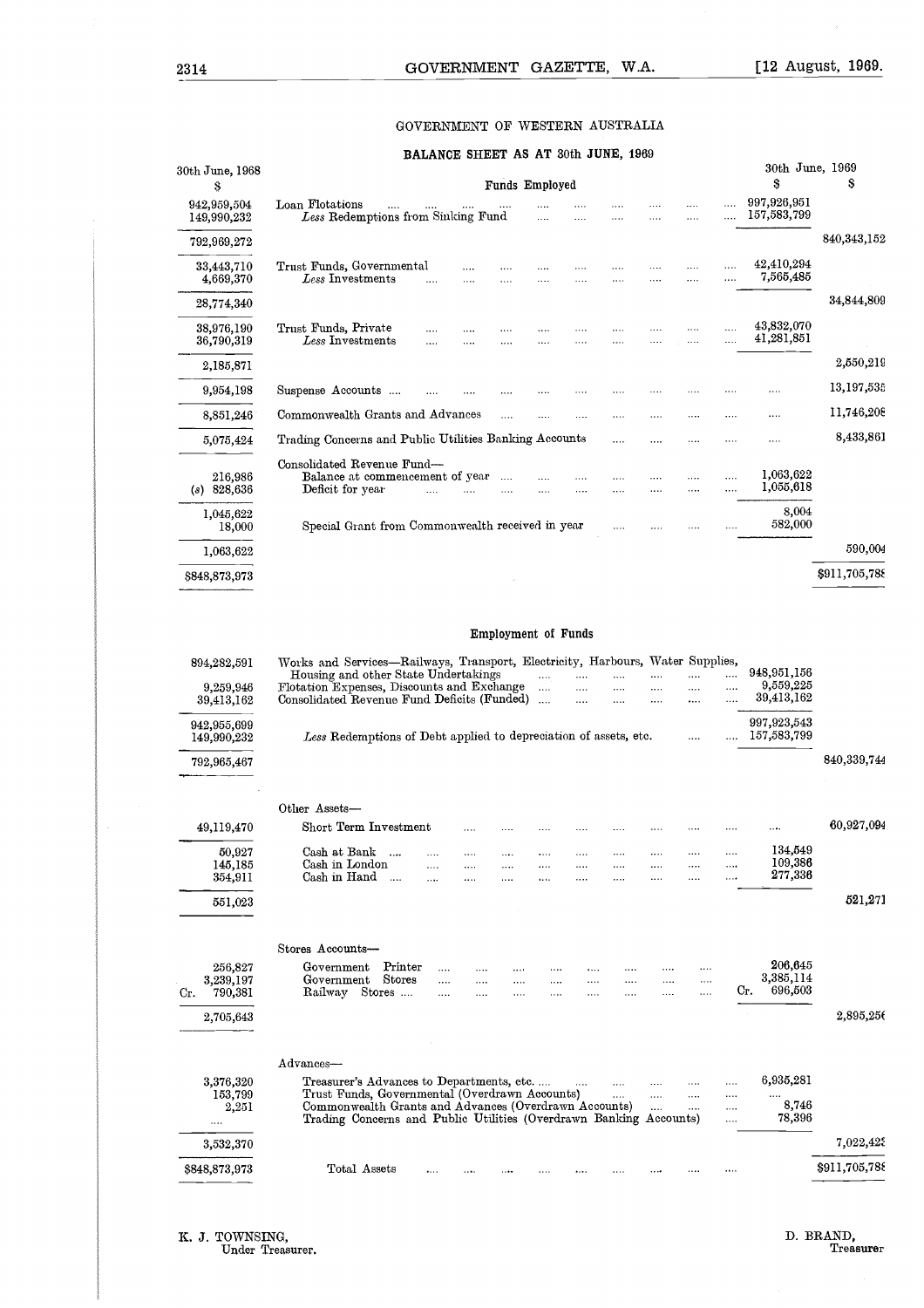## 12 August, 1969.] GOVERNMENT GAZETTE, W.A. 2315<br>TOTAL TRANSACTIONS of TREASURY ACCOUNTS from 31st March, 1969,<br>and BALANCE as at 30th June, 1969 **TOTAL TRANSACTIONS** of TREASURY ACCOUNTS from 31st March, 1269, and BALANCE as at 30th June, 1969

| Balance as at<br>Debit<br>Credit<br>31st Mar., 1969<br>STATEMENT No. 1<br>TRUST FUNDS-GOVERNMENTAL +<br>\$<br>S<br>S<br>s<br>278,938.56<br>261,627.89<br>115,102.71<br>Agriculture Protection Board<br><b>Second</b><br><b>Service</b><br>$\cdots$<br>Agriculture Protection Board Plant Replacement Reserve<br>94,636.48<br>15,900.00<br>79,203.98<br>467.50<br>483.89<br>90.II<br>$\cdots$<br>3,879.35<br>1,007.92<br>$\cdots$<br>$3,522.76*$<br>12,718.76<br>26,167.56<br>9,926.04<br>المنتقد المتنبين المتنبين<br>$\cdots$<br>$\cdots$<br>95,356.92<br>12,934.84<br>المنتبر<br>104.10<br>$\ldots$<br>$\cdots$<br><br>4,673.26<br>20.76<br>117.18<br><b>Contract Contract Contract</b><br>المنتقل المنتقل<br>and the<br>$\cdots$<br>17,110.26<br>1,383.91<br>18,494.17<br>$\cdots$<br>40,000.00<br>20,000.00<br>578,946.85<br>47,430.40<br>55,970.61<br>$\sim$ $\sim$<br>$\cdots$<br>$\cdots$<br><br>10,389.18<br>2,686.01<br>7,726.35<br>التبيات<br>23.18<br>$\sim 10^{-1}$<br>$\cdots$<br>$\cdots$<br>235,395.31<br>2,352,758.74<br>2,466,846.48<br>المتنا المتنا المتنا<br>$\cdots$<br><br>$\cdots$<br>15,173.14<br>16,221.02<br>2,654.18<br>1,606.30<br>$\cdots$<br>$\cdots$<br><br>11.40<br>and the state of the state of the state of the state of the state of the state of the state of the state of the<br>$\cdots$<br>$\ldots$<br>185,109.74<br>32,246.35<br>938.15<br>$\sim$<br>$\cdots$<br><br>1,726,772.61<br>455,847.54<br>256,766.33<br>1,527,691.40<br>$\cdots$<br>$\cdots$<br><br>104,367.85<br>8,452.01<br>$\cdots$<br>$\cdots$<br>1,165.99<br>73,531.32<br><b>Second</b><br>$\cdots$<br><br><br>2,355.20<br>16,870.13<br>16,190.73<br>1,675.80<br>المستحدث السنادا السناد<br>$\cdots$<br>$\cdots$<br><br>Fruit Growing Industry<br>17,811.16<br>17,517.02<br>9,359.90<br>$\cdots$<br><br>126,484.41<br>$\sim$<br><br><br>18,462.88<br>15,439.54<br>Health Education Council<br>4,658.86<br>and the company of the state of the state of the state of the state of the state of the state of the state of the<br>$\cdots$<br>$\ldots$<br><br>2,839.93<br>36.56<br>$\ddotsc$<br>$\cdots$<br>1,199,941.79<br>711,955.57<br>851,354.80<br>1,339,341.02<br>$\sim$<br>$\cdots$<br><br>Hospital Fund Contributions<br>11,711,671.24<br>11,711,671.24<br>$\cdots$<br>$\cdots$<br>$\cdots$<br>$\cdots$<br><br>Housing-<br>297,345.59<br>789,581.17<br>252,153.94<br>Government Employees Housing Authority<br>744,389.52<br>$\cdots$<br>$\cdots$<br>Housing Loan Guarantee<br>7,461.36<br>$\cdots$<br><br>5,461.40<br>55,108.63<br>$49,647.23*$<br>Kwinana Housing<br>المنباب المنباب المنباب المنبا<br>$\cdots$<br>$\cdots$<br>State Housing Commission<br>8,191,751.26<br>10,503,951.33<br>المنباب المنبات<br>9,035,483.34<br>$\sim$ $\sim$ $\sim$<br>$\cdots$<br>56,628.47<br>State Housing Commission External Loans Sinking Fund<br>293, 135.45<br><br>20,920.00<br>State Housing Commission Investment Reserve<br>20,920.00<br>$\cdots$<br>$\cdots$<br>$\cdots$<br>Insurance-<br>44,928.69<br>276,247.51<br>298,622.37<br>Government Fire and Marine Insurance<br>$\cdots$<br>$\cdots$<br>Government Fire and Marine Insurance Investment Reserve<br>691,900.00<br>691,900.00<br>266,237.44<br>326,851.92<br>Government Workers Compensation<br>425,493.35<br>$\cdots$<br>$\cdots$<br><br>41,394.58<br>1,090,702.91<br>1,077,964.33<br>28,656.00<br>Public Buildings Insurance<br>$\cdots$<br>$\cdots$<br><br>Railway Accident and Fire Insurance<br>291,541.27<br>59,221.90<br>80,101.00<br>$\cdots$<br><br>Sheriffs Assurance<br>671.01<br>33,674.45<br>$\sim$<br>$\cdots$<br>$\cdots$<br>3,061,532.72<br>152,869.70<br>3,179,959.49<br>34,442.93<br>State Insurance<br>$\sim$ $\sim$ $\sim$ $\sim$<br>$\mathbf{1}_{\mathbf{1}_{\mathbf{2}}\mathbf{3}_{\mathbf{3}}\mathbf{4}_{\mathbf{4}}\mathbf{4}_{\mathbf{5}}\mathbf{5}_{\mathbf{6}}\mathbf{6}_{\mathbf{7}}$<br>$\sim 100$ and $\sim 100$<br>$\cdots$<br><br>Titles Office Assurance<br>225,581.32<br>6.02<br>5,339.56<br>$\sim$ $\sim$ $\sim$<br>$\sim$ $\sim$<br>$\cdots$<br>$\cdots$<br>6,672.54<br>26,034.55<br>20,845.51<br>Junior Farmers Movement<br>$\sim$ $\sim$<br>$\sim 100$ and $\sim 100$<br><b>College</b><br>$\sim$<br><br>Junior Farmers Movement Legacy Account<br>717.62<br>$\cdots$<br><br><br>$\cdots$<br>Junior Farmers Movement Investment Reserve<br>5,000.00<br>$\cdots$<br><br>Kalgoorlie Metallurgical Laboratory<br>11,229.69<br>30.00<br>204.00<br>11,403.69<br>$\cdots$<br><br>83,162.42<br>89,062.00<br>Kalgoorlie School of Mines<br>239.23<br>3,661.87<br>Kalgoorlie School of Mines Apparatus<br>1,502.75<br>2,000.00<br>$\cdots$<br><br>32,171.90<br>Kimberley Stations Boring Subsidy<br>32,171.90<br>$\ldots$<br>$\ldots$ .<br><br>$\cdots$<br>30,860.66<br>37,605.22<br>37,775.13<br>Lawn Mowing and Gardening Service Suspense<br>$\sim$ $\sim$<br><br>6,333.83<br>Law Reform Committee<br>$39,\!212.06$<br>705.42<br>$\sim$ $\sim$<br>$\ldots$<br>216,788.99<br>4,850.83<br>84,670.60<br>296,608.76<br>Library Board<br>المتنا المتنا المتنا<br>المستحدث المساري<br>$\sim 100$ and $\sim 100$<br>$\ldots$<br>Main Roads Department Payroll Surcharges<br>183,560.68<br>188,001.98<br>208,500.84<br>$\sim$ $\sim$<br><br>41,344.97<br>41,523.01<br>178.04<br>Mechanical Appliances<br><br>50,649.47<br>Metropolitan Markets<br>146,407.41<br>73,103.88<br><br>1,486,612.26<br>Metropolitan Region Improvement<br>249,061.44*<br>937,918.20<br>$\cdots$<br><br>Metropolitan Region Improvement Loans Sinking Fund<br>166,487.48<br>6,430.32<br>172,917.80<br>$\cdots$<br>Metropolitan Water Supply Board External Loans Sinking<br>29,799.05<br>2,601.91<br>$\mathbf{Fund}$<br>المنتفر المنتفر المنتفر المنتفر المنتفر<br>$\cdots$<br>$\cdots$<br>Midland Junction Abattoir Board External Loans Sinking Fund<br>1,355.22<br>7,015.72<br>$\cdots$<br>89,476.56<br>108,766.36<br>Milk Board<br>11,352.67<br>$\ldots$ . $\ldots$ . $\ldots$<br><br><br><br><br>203,000.00<br>35,000.00<br>25,000.00<br>Milk Board Investment Reserve<br>213,000.00<br>$\mathbf{1}$<br>$\cdots$<br><br>128.22<br>Mothercraft Improvement<br>4,210.02<br>65.55<br>$\cdots$<br>$\cdots$<br>104,694.02<br>90,387.38<br>25,639.56<br>National Parks Board<br>$\cdots$<br><br>National Science Foundation Astrometric Grant<br>2,588.77<br>2,588.77<br>$\ddotsc$<br><br>3,856.07<br>3,327.50<br>Native Trading Fund<br>4,701.12<br>المنبذ المنباب المنبا<br>$\cdots$<br>$\cdots$<br><br>45,376.66<br>1,537,232.46<br>1,491,855.80<br>Native Welfare Administration-Consolidated Revenue<br><br>14.II<br>Norseman School of Mines Apparatus<br>$\cdots$<br>$\cdots$<br>175,171.04<br>134,119.78<br>263,288.01<br>Noxious Weeds<br><br>$\cdots$<br><br>20,374.91<br>20,374.91<br>Onion Industry<br>المتعدد<br>$\cdots$<br>$\cdots$<br><b>Contract Contract</b><br>$\cdots$<br>$\cdots$<br>$\cdots$<br>7,263.80<br>7,737.72<br>Pig Industry Compensation<br>56,952.72<br>$\mathbf{r}$ and $\mathbf{r}$ are all $\mathbf{r}$<br>$\cdots$<br>$\cdots$<br><br>Pig Industry Compensation Investment Reserve<br>240,000.00<br>$\sim$ $\sim$<br><br>28,063.87<br>26,264.64<br>Pilbara Vermin Control<br>15,057.44<br>المندار المندار المنا<br>$\cdots$<br>$\cdots$<br>$\cdots$<br>631,623.24<br>519,794.99<br>Plant Hire<br>487,114.83<br>$\mathcal{L} = \{1, 2, \ldots \}$<br>$\cdots$<br><br>162,935.56<br>215,508.92<br>Plant Suspense<br>280,239.55<br>المتناد المتناد المتناد المتناد المتناد<br>$\sim 100$ and $\sim 100$<br><br>56,371.50<br>64,329.62<br>Plant Suspense Reserve<br>112,096.42<br>$\sim$ $\sim$<br>$\ldots$<br>Potato Growing Industry<br>27,650.92<br>7,772.65<br>10,751.90<br>$\cdots$<br>$\cdots$<br><br>96,688.00<br>Potato Growing Industry Investment Reserve<br>96,688.00<br>$\sim$ $\sim$ $\sim$<br>$\ldots$<br><br>3,252.43<br>569.59<br>Poultry Industry<br>80,121.85<br>$\sim$ $\sim$<br>$\cdots$<br>7,876,429.87<br>10,483,461.21<br>Public Debt Sinking Fund<br>407,503.95<br>$\cdots$<br>$\cdots$<br>$\cdots$<br><br>1,424.40<br>Public Education Endowment<br>4,483.39<br>2,396.52<br>المتناول المتناول<br>$\ldots$<br>$\ldots$<br>Public Works Department Payroll Surcharge<br>383,733.14<br>602,697.04<br>259,869.94<br>$\cdots$<br>$\cdots$<br>6,884.15<br>Purchase of Tailings<br>$23,\!922.36$<br>5,128.55<br>$\cdots$ $\cdots$<br>$\ldots$ . $\ldots$<br>$\cdots$<br>$\cdots$<br>* Debit.<br>† Credit. | and BALANCE as at 30th June, 1969 |  |                                  |
|--------------------------------------------------------------------------------------------------------------------------------------------------------------------------------------------------------------------------------------------------------------------------------------------------------------------------------------------------------------------------------------------------------------------------------------------------------------------------------------------------------------------------------------------------------------------------------------------------------------------------------------------------------------------------------------------------------------------------------------------------------------------------------------------------------------------------------------------------------------------------------------------------------------------------------------------------------------------------------------------------------------------------------------------------------------------------------------------------------------------------------------------------------------------------------------------------------------------------------------------------------------------------------------------------------------------------------------------------------------------------------------------------------------------------------------------------------------------------------------------------------------------------------------------------------------------------------------------------------------------------------------------------------------------------------------------------------------------------------------------------------------------------------------------------------------------------------------------------------------------------------------------------------------------------------------------------------------------------------------------------------------------------------------------------------------------------------------------------------------------------------------------------------------------------------------------------------------------------------------------------------------------------------------------------------------------------------------------------------------------------------------------------------------------------------------------------------------------------------------------------------------------------------------------------------------------------------------------------------------------------------------------------------------------------------------------------------------------------------------------------------------------------------------------------------------------------------------------------------------------------------------------------------------------------------------------------------------------------------------------------------------------------------------------------------------------------------------------------------------------------------------------------------------------------------------------------------------------------------------------------------------------------------------------------------------------------------------------------------------------------------------------------------------------------------------------------------------------------------------------------------------------------------------------------------------------------------------------------------------------------------------------------------------------------------------------------------------------------------------------------------------------------------------------------------------------------------------------------------------------------------------------------------------------------------------------------------------------------------------------------------------------------------------------------------------------------------------------------------------------------------------------------------------------------------------------------------------------------------------------------------------------------------------------------------------------------------------------------------------------------------------------------------------------------------------------------------------------------------------------------------------------------------------------------------------------------------------------------------------------------------------------------------------------------------------------------------------------------------------------------------------------------------------------------------------------------------------------------------------------------------------------------------------------------------------------------------------------------------------------------------------------------------------------------------------------------------------------------------------------------------------------------------------------------------------------------------------------------------------------------------------------------------------------------------------------------------------------------------------------------------------------------------------------------------------------------------------------------------------------------------------------------------------------------------------------------------------------------------------------------------------------------------------------------------------------------------------------------------------------------------------------------------------------------------------------------------------------------------------------------------------------------------------------------------------------------------------------------------------------------------------------------------------------------------------------------------------------------------------------------------------------------------------------------------------------------------------------------------------------------------------------------------------------------------------------------------------------------------------------------------------------------------------------------------------------------------------------------------------------------------------------------------------------------------------------------------------------------------------------------------------------------------------------------------------------------------------------------------------------------------------------------------------------------------------------------------------------------------------------------------------------------------------------------------------------------------------------------------------------------------------------------------------------------------------------------------------------------------------------------------------------------------------------------------------------------------------------------------------------------------------------------------------------------------------------------------------------------------------------------------------------------------------------------------------------------------------------------------------------------------------------------------------------------------------------------------------------------------------------------------------------------------------------------------------------------------------------------------------------------------------------------------------------------------------------------------------------------------------------------------------------------------------------------------------------------------------------------------------------------------------------------------------------------------------------------------------------------------------------------------------------------------------------------------------------------------------------------------------------------------------------------------------------------------------------------------------------------------------------------------------------------------------------------------|-----------------------------------|--|----------------------------------|
|                                                                                                                                                                                                                                                                                                                                                                                                                                                                                                                                                                                                                                                                                                                                                                                                                                                                                                                                                                                                                                                                                                                                                                                                                                                                                                                                                                                                                                                                                                                                                                                                                                                                                                                                                                                                                                                                                                                                                                                                                                                                                                                                                                                                                                                                                                                                                                                                                                                                                                                                                                                                                                                                                                                                                                                                                                                                                                                                                                                                                                                                                                                                                                                                                                                                                                                                                                                                                                                                                                                                                                                                                                                                                                                                                                                                                                                                                                                                                                                                                                                                                                                                                                                                                                                                                                                                                                                                                                                                                                                                                                                                                                                                                                                                                                                                                                                                                                                                                                                                                                                                                                                                                                                                                                                                                                                                                                                                                                                                                                                                                                                                                                                                                                                                                                                                                                                                                                                                                                                                                                                                                                                                                                                                                                                                                                                                                                                                                                                                                                                                                                                                                                                                                                                                                                                                                                                                                                                                                                                                                                                                                                                                                                                                                                                                                                                                                                                                                                                                                                                                                                                                                                                                                                                                                                                                                                                                                                                                                                                                                                                                                                                                                                                                                                                                                                                                                                                                                                |                                   |  | Balance as at<br>30th June, 1969 |
|                                                                                                                                                                                                                                                                                                                                                                                                                                                                                                                                                                                                                                                                                                                                                                                                                                                                                                                                                                                                                                                                                                                                                                                                                                                                                                                                                                                                                                                                                                                                                                                                                                                                                                                                                                                                                                                                                                                                                                                                                                                                                                                                                                                                                                                                                                                                                                                                                                                                                                                                                                                                                                                                                                                                                                                                                                                                                                                                                                                                                                                                                                                                                                                                                                                                                                                                                                                                                                                                                                                                                                                                                                                                                                                                                                                                                                                                                                                                                                                                                                                                                                                                                                                                                                                                                                                                                                                                                                                                                                                                                                                                                                                                                                                                                                                                                                                                                                                                                                                                                                                                                                                                                                                                                                                                                                                                                                                                                                                                                                                                                                                                                                                                                                                                                                                                                                                                                                                                                                                                                                                                                                                                                                                                                                                                                                                                                                                                                                                                                                                                                                                                                                                                                                                                                                                                                                                                                                                                                                                                                                                                                                                                                                                                                                                                                                                                                                                                                                                                                                                                                                                                                                                                                                                                                                                                                                                                                                                                                                                                                                                                                                                                                                                                                                                                                                                                                                                                                                |                                   |  |                                  |
|                                                                                                                                                                                                                                                                                                                                                                                                                                                                                                                                                                                                                                                                                                                                                                                                                                                                                                                                                                                                                                                                                                                                                                                                                                                                                                                                                                                                                                                                                                                                                                                                                                                                                                                                                                                                                                                                                                                                                                                                                                                                                                                                                                                                                                                                                                                                                                                                                                                                                                                                                                                                                                                                                                                                                                                                                                                                                                                                                                                                                                                                                                                                                                                                                                                                                                                                                                                                                                                                                                                                                                                                                                                                                                                                                                                                                                                                                                                                                                                                                                                                                                                                                                                                                                                                                                                                                                                                                                                                                                                                                                                                                                                                                                                                                                                                                                                                                                                                                                                                                                                                                                                                                                                                                                                                                                                                                                                                                                                                                                                                                                                                                                                                                                                                                                                                                                                                                                                                                                                                                                                                                                                                                                                                                                                                                                                                                                                                                                                                                                                                                                                                                                                                                                                                                                                                                                                                                                                                                                                                                                                                                                                                                                                                                                                                                                                                                                                                                                                                                                                                                                                                                                                                                                                                                                                                                                                                                                                                                                                                                                                                                                                                                                                                                                                                                                                                                                                                                                |                                   |  |                                  |
| Agriculture Research Stations Prize Money<br>Forests Improvement and Reforestation<br>Fruit Fly Eradication<br>Health Education Council—Special Purposes<br>Hospital Buildings and Equipment                                                                                                                                                                                                                                                                                                                                                                                                                                                                                                                                                                                                                                                                                                                                                                                                                                                                                                                                                                                                                                                                                                                                                                                                                                                                                                                                                                                                                                                                                                                                                                                                                                                                                                                                                                                                                                                                                                                                                                                                                                                                                                                                                                                                                                                                                                                                                                                                                                                                                                                                                                                                                                                                                                                                                                                                                                                                                                                                                                                                                                                                                                                                                                                                                                                                                                                                                                                                                                                                                                                                                                                                                                                                                                                                                                                                                                                                                                                                                                                                                                                                                                                                                                                                                                                                                                                                                                                                                                                                                                                                                                                                                                                                                                                                                                                                                                                                                                                                                                                                                                                                                                                                                                                                                                                                                                                                                                                                                                                                                                                                                                                                                                                                                                                                                                                                                                                                                                                                                                                                                                                                                                                                                                                                                                                                                                                                                                                                                                                                                                                                                                                                                                                                                                                                                                                                                                                                                                                                                                                                                                                                                                                                                                                                                                                                                                                                                                                                                                                                                                                                                                                                                                                                                                                                                                                                                                                                                                                                                                                                                                                                                                                                                                                                                                   |                                   |  | 97,792.04                        |
| Albany Port Authority External Loans Sinking Fund<br>Australian Wool Board<br>Banana Industry Compensation<br>Beekeepers Compensation<br>Bunbury Port Authority External Loans Sinking Fund<br>Bunbury Port Authority Maintenance Dredging Stabilisation<br>Cattle Industry Compensation<br>Charles Hadley Travelling Library<br>Crown Law Advance<br>Emu Point Reserve Board<br>Fauna Conservation<br>Fisheries Research and Development<br>Fremantle Port Authority External Loans Sinking Fund<br>Fremantle Port Authority Replacement<br>Fruit Growing Industry Investment Reserve                                                                                                                                                                                                                                                                                                                                                                                                                                                                                                                                                                                                                                                                                                                                                                                                                                                                                                                                                                                                                                                                                                                                                                                                                                                                                                                                                                                                                                                                                                                                                                                                                                                                                                                                                                                                                                                                                                                                                                                                                                                                                                                                                                                                                                                                                                                                                                                                                                                                                                                                                                                                                                                                                                                                                                                                                                                                                                                                                                                                                                                                                                                                                                                                                                                                                                                                                                                                                                                                                                                                                                                                                                                                                                                                                                                                                                                                                                                                                                                                                                                                                                                                                                                                                                                                                                                                                                                                                                                                                                                                                                                                                                                                                                                                                                                                                                                                                                                                                                                                                                                                                                                                                                                                                                                                                                                                                                                                                                                                                                                                                                                                                                                                                                                                                                                                                                                                                                                                                                                                                                                                                                                                                                                                                                                                                                                                                                                                                                                                                                                                                                                                                                                                                                                                                                                                                                                                                                                                                                                                                                                                                                                                                                                                                                                                                                                                                                                                                                                                                                                                                                                                                                                                                                                                                                                                                                         |                                   |  | 393.78                           |
|                                                                                                                                                                                                                                                                                                                                                                                                                                                                                                                                                                                                                                                                                                                                                                                                                                                                                                                                                                                                                                                                                                                                                                                                                                                                                                                                                                                                                                                                                                                                                                                                                                                                                                                                                                                                                                                                                                                                                                                                                                                                                                                                                                                                                                                                                                                                                                                                                                                                                                                                                                                                                                                                                                                                                                                                                                                                                                                                                                                                                                                                                                                                                                                                                                                                                                                                                                                                                                                                                                                                                                                                                                                                                                                                                                                                                                                                                                                                                                                                                                                                                                                                                                                                                                                                                                                                                                                                                                                                                                                                                                                                                                                                                                                                                                                                                                                                                                                                                                                                                                                                                                                                                                                                                                                                                                                                                                                                                                                                                                                                                                                                                                                                                                                                                                                                                                                                                                                                                                                                                                                                                                                                                                                                                                                                                                                                                                                                                                                                                                                                                                                                                                                                                                                                                                                                                                                                                                                                                                                                                                                                                                                                                                                                                                                                                                                                                                                                                                                                                                                                                                                                                                                                                                                                                                                                                                                                                                                                                                                                                                                                                                                                                                                                                                                                                                                                                                                                                                |                                   |  | 4,887.27                         |
|                                                                                                                                                                                                                                                                                                                                                                                                                                                                                                                                                                                                                                                                                                                                                                                                                                                                                                                                                                                                                                                                                                                                                                                                                                                                                                                                                                                                                                                                                                                                                                                                                                                                                                                                                                                                                                                                                                                                                                                                                                                                                                                                                                                                                                                                                                                                                                                                                                                                                                                                                                                                                                                                                                                                                                                                                                                                                                                                                                                                                                                                                                                                                                                                                                                                                                                                                                                                                                                                                                                                                                                                                                                                                                                                                                                                                                                                                                                                                                                                                                                                                                                                                                                                                                                                                                                                                                                                                                                                                                                                                                                                                                                                                                                                                                                                                                                                                                                                                                                                                                                                                                                                                                                                                                                                                                                                                                                                                                                                                                                                                                                                                                                                                                                                                                                                                                                                                                                                                                                                                                                                                                                                                                                                                                                                                                                                                                                                                                                                                                                                                                                                                                                                                                                                                                                                                                                                                                                                                                                                                                                                                                                                                                                                                                                                                                                                                                                                                                                                                                                                                                                                                                                                                                                                                                                                                                                                                                                                                                                                                                                                                                                                                                                                                                                                                                                                                                                                                                |                                   |  | 108,187.66                       |
|                                                                                                                                                                                                                                                                                                                                                                                                                                                                                                                                                                                                                                                                                                                                                                                                                                                                                                                                                                                                                                                                                                                                                                                                                                                                                                                                                                                                                                                                                                                                                                                                                                                                                                                                                                                                                                                                                                                                                                                                                                                                                                                                                                                                                                                                                                                                                                                                                                                                                                                                                                                                                                                                                                                                                                                                                                                                                                                                                                                                                                                                                                                                                                                                                                                                                                                                                                                                                                                                                                                                                                                                                                                                                                                                                                                                                                                                                                                                                                                                                                                                                                                                                                                                                                                                                                                                                                                                                                                                                                                                                                                                                                                                                                                                                                                                                                                                                                                                                                                                                                                                                                                                                                                                                                                                                                                                                                                                                                                                                                                                                                                                                                                                                                                                                                                                                                                                                                                                                                                                                                                                                                                                                                                                                                                                                                                                                                                                                                                                                                                                                                                                                                                                                                                                                                                                                                                                                                                                                                                                                                                                                                                                                                                                                                                                                                                                                                                                                                                                                                                                                                                                                                                                                                                                                                                                                                                                                                                                                                                                                                                                                                                                                                                                                                                                                                                                                                                                                                |                                   |  | 4,769.68                         |
|                                                                                                                                                                                                                                                                                                                                                                                                                                                                                                                                                                                                                                                                                                                                                                                                                                                                                                                                                                                                                                                                                                                                                                                                                                                                                                                                                                                                                                                                                                                                                                                                                                                                                                                                                                                                                                                                                                                                                                                                                                                                                                                                                                                                                                                                                                                                                                                                                                                                                                                                                                                                                                                                                                                                                                                                                                                                                                                                                                                                                                                                                                                                                                                                                                                                                                                                                                                                                                                                                                                                                                                                                                                                                                                                                                                                                                                                                                                                                                                                                                                                                                                                                                                                                                                                                                                                                                                                                                                                                                                                                                                                                                                                                                                                                                                                                                                                                                                                                                                                                                                                                                                                                                                                                                                                                                                                                                                                                                                                                                                                                                                                                                                                                                                                                                                                                                                                                                                                                                                                                                                                                                                                                                                                                                                                                                                                                                                                                                                                                                                                                                                                                                                                                                                                                                                                                                                                                                                                                                                                                                                                                                                                                                                                                                                                                                                                                                                                                                                                                                                                                                                                                                                                                                                                                                                                                                                                                                                                                                                                                                                                                                                                                                                                                                                                                                                                                                                                                                |                                   |  | 60,000.00                        |
|                                                                                                                                                                                                                                                                                                                                                                                                                                                                                                                                                                                                                                                                                                                                                                                                                                                                                                                                                                                                                                                                                                                                                                                                                                                                                                                                                                                                                                                                                                                                                                                                                                                                                                                                                                                                                                                                                                                                                                                                                                                                                                                                                                                                                                                                                                                                                                                                                                                                                                                                                                                                                                                                                                                                                                                                                                                                                                                                                                                                                                                                                                                                                                                                                                                                                                                                                                                                                                                                                                                                                                                                                                                                                                                                                                                                                                                                                                                                                                                                                                                                                                                                                                                                                                                                                                                                                                                                                                                                                                                                                                                                                                                                                                                                                                                                                                                                                                                                                                                                                                                                                                                                                                                                                                                                                                                                                                                                                                                                                                                                                                                                                                                                                                                                                                                                                                                                                                                                                                                                                                                                                                                                                                                                                                                                                                                                                                                                                                                                                                                                                                                                                                                                                                                                                                                                                                                                                                                                                                                                                                                                                                                                                                                                                                                                                                                                                                                                                                                                                                                                                                                                                                                                                                                                                                                                                                                                                                                                                                                                                                                                                                                                                                                                                                                                                                                                                                                                                                |                                   |  | 587,487.06                       |
|                                                                                                                                                                                                                                                                                                                                                                                                                                                                                                                                                                                                                                                                                                                                                                                                                                                                                                                                                                                                                                                                                                                                                                                                                                                                                                                                                                                                                                                                                                                                                                                                                                                                                                                                                                                                                                                                                                                                                                                                                                                                                                                                                                                                                                                                                                                                                                                                                                                                                                                                                                                                                                                                                                                                                                                                                                                                                                                                                                                                                                                                                                                                                                                                                                                                                                                                                                                                                                                                                                                                                                                                                                                                                                                                                                                                                                                                                                                                                                                                                                                                                                                                                                                                                                                                                                                                                                                                                                                                                                                                                                                                                                                                                                                                                                                                                                                                                                                                                                                                                                                                                                                                                                                                                                                                                                                                                                                                                                                                                                                                                                                                                                                                                                                                                                                                                                                                                                                                                                                                                                                                                                                                                                                                                                                                                                                                                                                                                                                                                                                                                                                                                                                                                                                                                                                                                                                                                                                                                                                                                                                                                                                                                                                                                                                                                                                                                                                                                                                                                                                                                                                                                                                                                                                                                                                                                                                                                                                                                                                                                                                                                                                                                                                                                                                                                                                                                                                                                                |                                   |  | 349,483.05                       |
|                                                                                                                                                                                                                                                                                                                                                                                                                                                                                                                                                                                                                                                                                                                                                                                                                                                                                                                                                                                                                                                                                                                                                                                                                                                                                                                                                                                                                                                                                                                                                                                                                                                                                                                                                                                                                                                                                                                                                                                                                                                                                                                                                                                                                                                                                                                                                                                                                                                                                                                                                                                                                                                                                                                                                                                                                                                                                                                                                                                                                                                                                                                                                                                                                                                                                                                                                                                                                                                                                                                                                                                                                                                                                                                                                                                                                                                                                                                                                                                                                                                                                                                                                                                                                                                                                                                                                                                                                                                                                                                                                                                                                                                                                                                                                                                                                                                                                                                                                                                                                                                                                                                                                                                                                                                                                                                                                                                                                                                                                                                                                                                                                                                                                                                                                                                                                                                                                                                                                                                                                                                                                                                                                                                                                                                                                                                                                                                                                                                                                                                                                                                                                                                                                                                                                                                                                                                                                                                                                                                                                                                                                                                                                                                                                                                                                                                                                                                                                                                                                                                                                                                                                                                                                                                                                                                                                                                                                                                                                                                                                                                                                                                                                                                                                                                                                                                                                                                                                                |                                   |  | 11.40                            |
|                                                                                                                                                                                                                                                                                                                                                                                                                                                                                                                                                                                                                                                                                                                                                                                                                                                                                                                                                                                                                                                                                                                                                                                                                                                                                                                                                                                                                                                                                                                                                                                                                                                                                                                                                                                                                                                                                                                                                                                                                                                                                                                                                                                                                                                                                                                                                                                                                                                                                                                                                                                                                                                                                                                                                                                                                                                                                                                                                                                                                                                                                                                                                                                                                                                                                                                                                                                                                                                                                                                                                                                                                                                                                                                                                                                                                                                                                                                                                                                                                                                                                                                                                                                                                                                                                                                                                                                                                                                                                                                                                                                                                                                                                                                                                                                                                                                                                                                                                                                                                                                                                                                                                                                                                                                                                                                                                                                                                                                                                                                                                                                                                                                                                                                                                                                                                                                                                                                                                                                                                                                                                                                                                                                                                                                                                                                                                                                                                                                                                                                                                                                                                                                                                                                                                                                                                                                                                                                                                                                                                                                                                                                                                                                                                                                                                                                                                                                                                                                                                                                                                                                                                                                                                                                                                                                                                                                                                                                                                                                                                                                                                                                                                                                                                                                                                                                                                                                                                                |                                   |  | 153,801.54                       |
|                                                                                                                                                                                                                                                                                                                                                                                                                                                                                                                                                                                                                                                                                                                                                                                                                                                                                                                                                                                                                                                                                                                                                                                                                                                                                                                                                                                                                                                                                                                                                                                                                                                                                                                                                                                                                                                                                                                                                                                                                                                                                                                                                                                                                                                                                                                                                                                                                                                                                                                                                                                                                                                                                                                                                                                                                                                                                                                                                                                                                                                                                                                                                                                                                                                                                                                                                                                                                                                                                                                                                                                                                                                                                                                                                                                                                                                                                                                                                                                                                                                                                                                                                                                                                                                                                                                                                                                                                                                                                                                                                                                                                                                                                                                                                                                                                                                                                                                                                                                                                                                                                                                                                                                                                                                                                                                                                                                                                                                                                                                                                                                                                                                                                                                                                                                                                                                                                                                                                                                                                                                                                                                                                                                                                                                                                                                                                                                                                                                                                                                                                                                                                                                                                                                                                                                                                                                                                                                                                                                                                                                                                                                                                                                                                                                                                                                                                                                                                                                                                                                                                                                                                                                                                                                                                                                                                                                                                                                                                                                                                                                                                                                                                                                                                                                                                                                                                                                                                                |                                   |  | 112,819.86                       |
|                                                                                                                                                                                                                                                                                                                                                                                                                                                                                                                                                                                                                                                                                                                                                                                                                                                                                                                                                                                                                                                                                                                                                                                                                                                                                                                                                                                                                                                                                                                                                                                                                                                                                                                                                                                                                                                                                                                                                                                                                                                                                                                                                                                                                                                                                                                                                                                                                                                                                                                                                                                                                                                                                                                                                                                                                                                                                                                                                                                                                                                                                                                                                                                                                                                                                                                                                                                                                                                                                                                                                                                                                                                                                                                                                                                                                                                                                                                                                                                                                                                                                                                                                                                                                                                                                                                                                                                                                                                                                                                                                                                                                                                                                                                                                                                                                                                                                                                                                                                                                                                                                                                                                                                                                                                                                                                                                                                                                                                                                                                                                                                                                                                                                                                                                                                                                                                                                                                                                                                                                                                                                                                                                                                                                                                                                                                                                                                                                                                                                                                                                                                                                                                                                                                                                                                                                                                                                                                                                                                                                                                                                                                                                                                                                                                                                                                                                                                                                                                                                                                                                                                                                                                                                                                                                                                                                                                                                                                                                                                                                                                                                                                                                                                                                                                                                                                                                                                                                                |                                   |  | 74.697.31                        |
|                                                                                                                                                                                                                                                                                                                                                                                                                                                                                                                                                                                                                                                                                                                                                                                                                                                                                                                                                                                                                                                                                                                                                                                                                                                                                                                                                                                                                                                                                                                                                                                                                                                                                                                                                                                                                                                                                                                                                                                                                                                                                                                                                                                                                                                                                                                                                                                                                                                                                                                                                                                                                                                                                                                                                                                                                                                                                                                                                                                                                                                                                                                                                                                                                                                                                                                                                                                                                                                                                                                                                                                                                                                                                                                                                                                                                                                                                                                                                                                                                                                                                                                                                                                                                                                                                                                                                                                                                                                                                                                                                                                                                                                                                                                                                                                                                                                                                                                                                                                                                                                                                                                                                                                                                                                                                                                                                                                                                                                                                                                                                                                                                                                                                                                                                                                                                                                                                                                                                                                                                                                                                                                                                                                                                                                                                                                                                                                                                                                                                                                                                                                                                                                                                                                                                                                                                                                                                                                                                                                                                                                                                                                                                                                                                                                                                                                                                                                                                                                                                                                                                                                                                                                                                                                                                                                                                                                                                                                                                                                                                                                                                                                                                                                                                                                                                                                                                                                                                                |                                   |  | 9,654.04                         |
|                                                                                                                                                                                                                                                                                                                                                                                                                                                                                                                                                                                                                                                                                                                                                                                                                                                                                                                                                                                                                                                                                                                                                                                                                                                                                                                                                                                                                                                                                                                                                                                                                                                                                                                                                                                                                                                                                                                                                                                                                                                                                                                                                                                                                                                                                                                                                                                                                                                                                                                                                                                                                                                                                                                                                                                                                                                                                                                                                                                                                                                                                                                                                                                                                                                                                                                                                                                                                                                                                                                                                                                                                                                                                                                                                                                                                                                                                                                                                                                                                                                                                                                                                                                                                                                                                                                                                                                                                                                                                                                                                                                                                                                                                                                                                                                                                                                                                                                                                                                                                                                                                                                                                                                                                                                                                                                                                                                                                                                                                                                                                                                                                                                                                                                                                                                                                                                                                                                                                                                                                                                                                                                                                                                                                                                                                                                                                                                                                                                                                                                                                                                                                                                                                                                                                                                                                                                                                                                                                                                                                                                                                                                                                                                                                                                                                                                                                                                                                                                                                                                                                                                                                                                                                                                                                                                                                                                                                                                                                                                                                                                                                                                                                                                                                                                                                                                                                                                                                                |                                   |  | 126,484.41<br>1,635.52           |
|                                                                                                                                                                                                                                                                                                                                                                                                                                                                                                                                                                                                                                                                                                                                                                                                                                                                                                                                                                                                                                                                                                                                                                                                                                                                                                                                                                                                                                                                                                                                                                                                                                                                                                                                                                                                                                                                                                                                                                                                                                                                                                                                                                                                                                                                                                                                                                                                                                                                                                                                                                                                                                                                                                                                                                                                                                                                                                                                                                                                                                                                                                                                                                                                                                                                                                                                                                                                                                                                                                                                                                                                                                                                                                                                                                                                                                                                                                                                                                                                                                                                                                                                                                                                                                                                                                                                                                                                                                                                                                                                                                                                                                                                                                                                                                                                                                                                                                                                                                                                                                                                                                                                                                                                                                                                                                                                                                                                                                                                                                                                                                                                                                                                                                                                                                                                                                                                                                                                                                                                                                                                                                                                                                                                                                                                                                                                                                                                                                                                                                                                                                                                                                                                                                                                                                                                                                                                                                                                                                                                                                                                                                                                                                                                                                                                                                                                                                                                                                                                                                                                                                                                                                                                                                                                                                                                                                                                                                                                                                                                                                                                                                                                                                                                                                                                                                                                                                                                                                |                                   |  | 2,876.49                         |
|                                                                                                                                                                                                                                                                                                                                                                                                                                                                                                                                                                                                                                                                                                                                                                                                                                                                                                                                                                                                                                                                                                                                                                                                                                                                                                                                                                                                                                                                                                                                                                                                                                                                                                                                                                                                                                                                                                                                                                                                                                                                                                                                                                                                                                                                                                                                                                                                                                                                                                                                                                                                                                                                                                                                                                                                                                                                                                                                                                                                                                                                                                                                                                                                                                                                                                                                                                                                                                                                                                                                                                                                                                                                                                                                                                                                                                                                                                                                                                                                                                                                                                                                                                                                                                                                                                                                                                                                                                                                                                                                                                                                                                                                                                                                                                                                                                                                                                                                                                                                                                                                                                                                                                                                                                                                                                                                                                                                                                                                                                                                                                                                                                                                                                                                                                                                                                                                                                                                                                                                                                                                                                                                                                                                                                                                                                                                                                                                                                                                                                                                                                                                                                                                                                                                                                                                                                                                                                                                                                                                                                                                                                                                                                                                                                                                                                                                                                                                                                                                                                                                                                                                                                                                                                                                                                                                                                                                                                                                                                                                                                                                                                                                                                                                                                                                                                                                                                                                                                |                                   |  |                                  |
|                                                                                                                                                                                                                                                                                                                                                                                                                                                                                                                                                                                                                                                                                                                                                                                                                                                                                                                                                                                                                                                                                                                                                                                                                                                                                                                                                                                                                                                                                                                                                                                                                                                                                                                                                                                                                                                                                                                                                                                                                                                                                                                                                                                                                                                                                                                                                                                                                                                                                                                                                                                                                                                                                                                                                                                                                                                                                                                                                                                                                                                                                                                                                                                                                                                                                                                                                                                                                                                                                                                                                                                                                                                                                                                                                                                                                                                                                                                                                                                                                                                                                                                                                                                                                                                                                                                                                                                                                                                                                                                                                                                                                                                                                                                                                                                                                                                                                                                                                                                                                                                                                                                                                                                                                                                                                                                                                                                                                                                                                                                                                                                                                                                                                                                                                                                                                                                                                                                                                                                                                                                                                                                                                                                                                                                                                                                                                                                                                                                                                                                                                                                                                                                                                                                                                                                                                                                                                                                                                                                                                                                                                                                                                                                                                                                                                                                                                                                                                                                                                                                                                                                                                                                                                                                                                                                                                                                                                                                                                                                                                                                                                                                                                                                                                                                                                                                                                                                                                                |                                   |  |                                  |
|                                                                                                                                                                                                                                                                                                                                                                                                                                                                                                                                                                                                                                                                                                                                                                                                                                                                                                                                                                                                                                                                                                                                                                                                                                                                                                                                                                                                                                                                                                                                                                                                                                                                                                                                                                                                                                                                                                                                                                                                                                                                                                                                                                                                                                                                                                                                                                                                                                                                                                                                                                                                                                                                                                                                                                                                                                                                                                                                                                                                                                                                                                                                                                                                                                                                                                                                                                                                                                                                                                                                                                                                                                                                                                                                                                                                                                                                                                                                                                                                                                                                                                                                                                                                                                                                                                                                                                                                                                                                                                                                                                                                                                                                                                                                                                                                                                                                                                                                                                                                                                                                                                                                                                                                                                                                                                                                                                                                                                                                                                                                                                                                                                                                                                                                                                                                                                                                                                                                                                                                                                                                                                                                                                                                                                                                                                                                                                                                                                                                                                                                                                                                                                                                                                                                                                                                                                                                                                                                                                                                                                                                                                                                                                                                                                                                                                                                                                                                                                                                                                                                                                                                                                                                                                                                                                                                                                                                                                                                                                                                                                                                                                                                                                                                                                                                                                                                                                                                                                |                                   |  | 7,461.36                         |
|                                                                                                                                                                                                                                                                                                                                                                                                                                                                                                                                                                                                                                                                                                                                                                                                                                                                                                                                                                                                                                                                                                                                                                                                                                                                                                                                                                                                                                                                                                                                                                                                                                                                                                                                                                                                                                                                                                                                                                                                                                                                                                                                                                                                                                                                                                                                                                                                                                                                                                                                                                                                                                                                                                                                                                                                                                                                                                                                                                                                                                                                                                                                                                                                                                                                                                                                                                                                                                                                                                                                                                                                                                                                                                                                                                                                                                                                                                                                                                                                                                                                                                                                                                                                                                                                                                                                                                                                                                                                                                                                                                                                                                                                                                                                                                                                                                                                                                                                                                                                                                                                                                                                                                                                                                                                                                                                                                                                                                                                                                                                                                                                                                                                                                                                                                                                                                                                                                                                                                                                                                                                                                                                                                                                                                                                                                                                                                                                                                                                                                                                                                                                                                                                                                                                                                                                                                                                                                                                                                                                                                                                                                                                                                                                                                                                                                                                                                                                                                                                                                                                                                                                                                                                                                                                                                                                                                                                                                                                                                                                                                                                                                                                                                                                                                                                                                                                                                                                                                |                                   |  | 11,347,683.41                    |
|                                                                                                                                                                                                                                                                                                                                                                                                                                                                                                                                                                                                                                                                                                                                                                                                                                                                                                                                                                                                                                                                                                                                                                                                                                                                                                                                                                                                                                                                                                                                                                                                                                                                                                                                                                                                                                                                                                                                                                                                                                                                                                                                                                                                                                                                                                                                                                                                                                                                                                                                                                                                                                                                                                                                                                                                                                                                                                                                                                                                                                                                                                                                                                                                                                                                                                                                                                                                                                                                                                                                                                                                                                                                                                                                                                                                                                                                                                                                                                                                                                                                                                                                                                                                                                                                                                                                                                                                                                                                                                                                                                                                                                                                                                                                                                                                                                                                                                                                                                                                                                                                                                                                                                                                                                                                                                                                                                                                                                                                                                                                                                                                                                                                                                                                                                                                                                                                                                                                                                                                                                                                                                                                                                                                                                                                                                                                                                                                                                                                                                                                                                                                                                                                                                                                                                                                                                                                                                                                                                                                                                                                                                                                                                                                                                                                                                                                                                                                                                                                                                                                                                                                                                                                                                                                                                                                                                                                                                                                                                                                                                                                                                                                                                                                                                                                                                                                                                                                                                |                                   |  | 349,763.92                       |
|                                                                                                                                                                                                                                                                                                                                                                                                                                                                                                                                                                                                                                                                                                                                                                                                                                                                                                                                                                                                                                                                                                                                                                                                                                                                                                                                                                                                                                                                                                                                                                                                                                                                                                                                                                                                                                                                                                                                                                                                                                                                                                                                                                                                                                                                                                                                                                                                                                                                                                                                                                                                                                                                                                                                                                                                                                                                                                                                                                                                                                                                                                                                                                                                                                                                                                                                                                                                                                                                                                                                                                                                                                                                                                                                                                                                                                                                                                                                                                                                                                                                                                                                                                                                                                                                                                                                                                                                                                                                                                                                                                                                                                                                                                                                                                                                                                                                                                                                                                                                                                                                                                                                                                                                                                                                                                                                                                                                                                                                                                                                                                                                                                                                                                                                                                                                                                                                                                                                                                                                                                                                                                                                                                                                                                                                                                                                                                                                                                                                                                                                                                                                                                                                                                                                                                                                                                                                                                                                                                                                                                                                                                                                                                                                                                                                                                                                                                                                                                                                                                                                                                                                                                                                                                                                                                                                                                                                                                                                                                                                                                                                                                                                                                                                                                                                                                                                                                                                                                |                                   |  |                                  |
|                                                                                                                                                                                                                                                                                                                                                                                                                                                                                                                                                                                                                                                                                                                                                                                                                                                                                                                                                                                                                                                                                                                                                                                                                                                                                                                                                                                                                                                                                                                                                                                                                                                                                                                                                                                                                                                                                                                                                                                                                                                                                                                                                                                                                                                                                                                                                                                                                                                                                                                                                                                                                                                                                                                                                                                                                                                                                                                                                                                                                                                                                                                                                                                                                                                                                                                                                                                                                                                                                                                                                                                                                                                                                                                                                                                                                                                                                                                                                                                                                                                                                                                                                                                                                                                                                                                                                                                                                                                                                                                                                                                                                                                                                                                                                                                                                                                                                                                                                                                                                                                                                                                                                                                                                                                                                                                                                                                                                                                                                                                                                                                                                                                                                                                                                                                                                                                                                                                                                                                                                                                                                                                                                                                                                                                                                                                                                                                                                                                                                                                                                                                                                                                                                                                                                                                                                                                                                                                                                                                                                                                                                                                                                                                                                                                                                                                                                                                                                                                                                                                                                                                                                                                                                                                                                                                                                                                                                                                                                                                                                                                                                                                                                                                                                                                                                                                                                                                                                                |                                   |  | 67,303.55                        |
|                                                                                                                                                                                                                                                                                                                                                                                                                                                                                                                                                                                                                                                                                                                                                                                                                                                                                                                                                                                                                                                                                                                                                                                                                                                                                                                                                                                                                                                                                                                                                                                                                                                                                                                                                                                                                                                                                                                                                                                                                                                                                                                                                                                                                                                                                                                                                                                                                                                                                                                                                                                                                                                                                                                                                                                                                                                                                                                                                                                                                                                                                                                                                                                                                                                                                                                                                                                                                                                                                                                                                                                                                                                                                                                                                                                                                                                                                                                                                                                                                                                                                                                                                                                                                                                                                                                                                                                                                                                                                                                                                                                                                                                                                                                                                                                                                                                                                                                                                                                                                                                                                                                                                                                                                                                                                                                                                                                                                                                                                                                                                                                                                                                                                                                                                                                                                                                                                                                                                                                                                                                                                                                                                                                                                                                                                                                                                                                                                                                                                                                                                                                                                                                                                                                                                                                                                                                                                                                                                                                                                                                                                                                                                                                                                                                                                                                                                                                                                                                                                                                                                                                                                                                                                                                                                                                                                                                                                                                                                                                                                                                                                                                                                                                                                                                                                                                                                                                                                                |                                   |  | 364,878.87                       |
|                                                                                                                                                                                                                                                                                                                                                                                                                                                                                                                                                                                                                                                                                                                                                                                                                                                                                                                                                                                                                                                                                                                                                                                                                                                                                                                                                                                                                                                                                                                                                                                                                                                                                                                                                                                                                                                                                                                                                                                                                                                                                                                                                                                                                                                                                                                                                                                                                                                                                                                                                                                                                                                                                                                                                                                                                                                                                                                                                                                                                                                                                                                                                                                                                                                                                                                                                                                                                                                                                                                                                                                                                                                                                                                                                                                                                                                                                                                                                                                                                                                                                                                                                                                                                                                                                                                                                                                                                                                                                                                                                                                                                                                                                                                                                                                                                                                                                                                                                                                                                                                                                                                                                                                                                                                                                                                                                                                                                                                                                                                                                                                                                                                                                                                                                                                                                                                                                                                                                                                                                                                                                                                                                                                                                                                                                                                                                                                                                                                                                                                                                                                                                                                                                                                                                                                                                                                                                                                                                                                                                                                                                                                                                                                                                                                                                                                                                                                                                                                                                                                                                                                                                                                                                                                                                                                                                                                                                                                                                                                                                                                                                                                                                                                                                                                                                                                                                                                                                                |                                   |  | 312,420.37                       |
|                                                                                                                                                                                                                                                                                                                                                                                                                                                                                                                                                                                                                                                                                                                                                                                                                                                                                                                                                                                                                                                                                                                                                                                                                                                                                                                                                                                                                                                                                                                                                                                                                                                                                                                                                                                                                                                                                                                                                                                                                                                                                                                                                                                                                                                                                                                                                                                                                                                                                                                                                                                                                                                                                                                                                                                                                                                                                                                                                                                                                                                                                                                                                                                                                                                                                                                                                                                                                                                                                                                                                                                                                                                                                                                                                                                                                                                                                                                                                                                                                                                                                                                                                                                                                                                                                                                                                                                                                                                                                                                                                                                                                                                                                                                                                                                                                                                                                                                                                                                                                                                                                                                                                                                                                                                                                                                                                                                                                                                                                                                                                                                                                                                                                                                                                                                                                                                                                                                                                                                                                                                                                                                                                                                                                                                                                                                                                                                                                                                                                                                                                                                                                                                                                                                                                                                                                                                                                                                                                                                                                                                                                                                                                                                                                                                                                                                                                                                                                                                                                                                                                                                                                                                                                                                                                                                                                                                                                                                                                                                                                                                                                                                                                                                                                                                                                                                                                                                                                                |                                   |  | 34,345.46                        |
|                                                                                                                                                                                                                                                                                                                                                                                                                                                                                                                                                                                                                                                                                                                                                                                                                                                                                                                                                                                                                                                                                                                                                                                                                                                                                                                                                                                                                                                                                                                                                                                                                                                                                                                                                                                                                                                                                                                                                                                                                                                                                                                                                                                                                                                                                                                                                                                                                                                                                                                                                                                                                                                                                                                                                                                                                                                                                                                                                                                                                                                                                                                                                                                                                                                                                                                                                                                                                                                                                                                                                                                                                                                                                                                                                                                                                                                                                                                                                                                                                                                                                                                                                                                                                                                                                                                                                                                                                                                                                                                                                                                                                                                                                                                                                                                                                                                                                                                                                                                                                                                                                                                                                                                                                                                                                                                                                                                                                                                                                                                                                                                                                                                                                                                                                                                                                                                                                                                                                                                                                                                                                                                                                                                                                                                                                                                                                                                                                                                                                                                                                                                                                                                                                                                                                                                                                                                                                                                                                                                                                                                                                                                                                                                                                                                                                                                                                                                                                                                                                                                                                                                                                                                                                                                                                                                                                                                                                                                                                                                                                                                                                                                                                                                                                                                                                                                                                                                                                                |                                   |  | 230,914.86                       |
|                                                                                                                                                                                                                                                                                                                                                                                                                                                                                                                                                                                                                                                                                                                                                                                                                                                                                                                                                                                                                                                                                                                                                                                                                                                                                                                                                                                                                                                                                                                                                                                                                                                                                                                                                                                                                                                                                                                                                                                                                                                                                                                                                                                                                                                                                                                                                                                                                                                                                                                                                                                                                                                                                                                                                                                                                                                                                                                                                                                                                                                                                                                                                                                                                                                                                                                                                                                                                                                                                                                                                                                                                                                                                                                                                                                                                                                                                                                                                                                                                                                                                                                                                                                                                                                                                                                                                                                                                                                                                                                                                                                                                                                                                                                                                                                                                                                                                                                                                                                                                                                                                                                                                                                                                                                                                                                                                                                                                                                                                                                                                                                                                                                                                                                                                                                                                                                                                                                                                                                                                                                                                                                                                                                                                                                                                                                                                                                                                                                                                                                                                                                                                                                                                                                                                                                                                                                                                                                                                                                                                                                                                                                                                                                                                                                                                                                                                                                                                                                                                                                                                                                                                                                                                                                                                                                                                                                                                                                                                                                                                                                                                                                                                                                                                                                                                                                                                                                                                                |                                   |  | 1,483.50<br>717.62               |
|                                                                                                                                                                                                                                                                                                                                                                                                                                                                                                                                                                                                                                                                                                                                                                                                                                                                                                                                                                                                                                                                                                                                                                                                                                                                                                                                                                                                                                                                                                                                                                                                                                                                                                                                                                                                                                                                                                                                                                                                                                                                                                                                                                                                                                                                                                                                                                                                                                                                                                                                                                                                                                                                                                                                                                                                                                                                                                                                                                                                                                                                                                                                                                                                                                                                                                                                                                                                                                                                                                                                                                                                                                                                                                                                                                                                                                                                                                                                                                                                                                                                                                                                                                                                                                                                                                                                                                                                                                                                                                                                                                                                                                                                                                                                                                                                                                                                                                                                                                                                                                                                                                                                                                                                                                                                                                                                                                                                                                                                                                                                                                                                                                                                                                                                                                                                                                                                                                                                                                                                                                                                                                                                                                                                                                                                                                                                                                                                                                                                                                                                                                                                                                                                                                                                                                                                                                                                                                                                                                                                                                                                                                                                                                                                                                                                                                                                                                                                                                                                                                                                                                                                                                                                                                                                                                                                                                                                                                                                                                                                                                                                                                                                                                                                                                                                                                                                                                                                                                |                                   |  | 5,000.00                         |
|                                                                                                                                                                                                                                                                                                                                                                                                                                                                                                                                                                                                                                                                                                                                                                                                                                                                                                                                                                                                                                                                                                                                                                                                                                                                                                                                                                                                                                                                                                                                                                                                                                                                                                                                                                                                                                                                                                                                                                                                                                                                                                                                                                                                                                                                                                                                                                                                                                                                                                                                                                                                                                                                                                                                                                                                                                                                                                                                                                                                                                                                                                                                                                                                                                                                                                                                                                                                                                                                                                                                                                                                                                                                                                                                                                                                                                                                                                                                                                                                                                                                                                                                                                                                                                                                                                                                                                                                                                                                                                                                                                                                                                                                                                                                                                                                                                                                                                                                                                                                                                                                                                                                                                                                                                                                                                                                                                                                                                                                                                                                                                                                                                                                                                                                                                                                                                                                                                                                                                                                                                                                                                                                                                                                                                                                                                                                                                                                                                                                                                                                                                                                                                                                                                                                                                                                                                                                                                                                                                                                                                                                                                                                                                                                                                                                                                                                                                                                                                                                                                                                                                                                                                                                                                                                                                                                                                                                                                                                                                                                                                                                                                                                                                                                                                                                                                                                                                                                                                |                                   |  | 6,138.81                         |
|                                                                                                                                                                                                                                                                                                                                                                                                                                                                                                                                                                                                                                                                                                                                                                                                                                                                                                                                                                                                                                                                                                                                                                                                                                                                                                                                                                                                                                                                                                                                                                                                                                                                                                                                                                                                                                                                                                                                                                                                                                                                                                                                                                                                                                                                                                                                                                                                                                                                                                                                                                                                                                                                                                                                                                                                                                                                                                                                                                                                                                                                                                                                                                                                                                                                                                                                                                                                                                                                                                                                                                                                                                                                                                                                                                                                                                                                                                                                                                                                                                                                                                                                                                                                                                                                                                                                                                                                                                                                                                                                                                                                                                                                                                                                                                                                                                                                                                                                                                                                                                                                                                                                                                                                                                                                                                                                                                                                                                                                                                                                                                                                                                                                                                                                                                                                                                                                                                                                                                                                                                                                                                                                                                                                                                                                                                                                                                                                                                                                                                                                                                                                                                                                                                                                                                                                                                                                                                                                                                                                                                                                                                                                                                                                                                                                                                                                                                                                                                                                                                                                                                                                                                                                                                                                                                                                                                                                                                                                                                                                                                                                                                                                                                                                                                                                                                                                                                                                                                |                                   |  | 4,159.12                         |
|                                                                                                                                                                                                                                                                                                                                                                                                                                                                                                                                                                                                                                                                                                                                                                                                                                                                                                                                                                                                                                                                                                                                                                                                                                                                                                                                                                                                                                                                                                                                                                                                                                                                                                                                                                                                                                                                                                                                                                                                                                                                                                                                                                                                                                                                                                                                                                                                                                                                                                                                                                                                                                                                                                                                                                                                                                                                                                                                                                                                                                                                                                                                                                                                                                                                                                                                                                                                                                                                                                                                                                                                                                                                                                                                                                                                                                                                                                                                                                                                                                                                                                                                                                                                                                                                                                                                                                                                                                                                                                                                                                                                                                                                                                                                                                                                                                                                                                                                                                                                                                                                                                                                                                                                                                                                                                                                                                                                                                                                                                                                                                                                                                                                                                                                                                                                                                                                                                                                                                                                                                                                                                                                                                                                                                                                                                                                                                                                                                                                                                                                                                                                                                                                                                                                                                                                                                                                                                                                                                                                                                                                                                                                                                                                                                                                                                                                                                                                                                                                                                                                                                                                                                                                                                                                                                                                                                                                                                                                                                                                                                                                                                                                                                                                                                                                                                                                                                                                                                |                                   |  | 44,519.69                        |
|                                                                                                                                                                                                                                                                                                                                                                                                                                                                                                                                                                                                                                                                                                                                                                                                                                                                                                                                                                                                                                                                                                                                                                                                                                                                                                                                                                                                                                                                                                                                                                                                                                                                                                                                                                                                                                                                                                                                                                                                                                                                                                                                                                                                                                                                                                                                                                                                                                                                                                                                                                                                                                                                                                                                                                                                                                                                                                                                                                                                                                                                                                                                                                                                                                                                                                                                                                                                                                                                                                                                                                                                                                                                                                                                                                                                                                                                                                                                                                                                                                                                                                                                                                                                                                                                                                                                                                                                                                                                                                                                                                                                                                                                                                                                                                                                                                                                                                                                                                                                                                                                                                                                                                                                                                                                                                                                                                                                                                                                                                                                                                                                                                                                                                                                                                                                                                                                                                                                                                                                                                                                                                                                                                                                                                                                                                                                                                                                                                                                                                                                                                                                                                                                                                                                                                                                                                                                                                                                                                                                                                                                                                                                                                                                                                                                                                                                                                                                                                                                                                                                                                                                                                                                                                                                                                                                                                                                                                                                                                                                                                                                                                                                                                                                                                                                                                                                                                                                                                |                                   |  | 33,583.65                        |
|                                                                                                                                                                                                                                                                                                                                                                                                                                                                                                                                                                                                                                                                                                                                                                                                                                                                                                                                                                                                                                                                                                                                                                                                                                                                                                                                                                                                                                                                                                                                                                                                                                                                                                                                                                                                                                                                                                                                                                                                                                                                                                                                                                                                                                                                                                                                                                                                                                                                                                                                                                                                                                                                                                                                                                                                                                                                                                                                                                                                                                                                                                                                                                                                                                                                                                                                                                                                                                                                                                                                                                                                                                                                                                                                                                                                                                                                                                                                                                                                                                                                                                                                                                                                                                                                                                                                                                                                                                                                                                                                                                                                                                                                                                                                                                                                                                                                                                                                                                                                                                                                                                                                                                                                                                                                                                                                                                                                                                                                                                                                                                                                                                                                                                                                                                                                                                                                                                                                                                                                                                                                                                                                                                                                                                                                                                                                                                                                                                                                                                                                                                                                                                                                                                                                                                                                                                                                                                                                                                                                                                                                                                                                                                                                                                                                                                                                                                                                                                                                                                                                                                                                                                                                                                                                                                                                                                                                                                                                                                                                                                                                                                                                                                                                                                                                                                                                                                                                                                |                                   |  | 204,059.54                       |
|                                                                                                                                                                                                                                                                                                                                                                                                                                                                                                                                                                                                                                                                                                                                                                                                                                                                                                                                                                                                                                                                                                                                                                                                                                                                                                                                                                                                                                                                                                                                                                                                                                                                                                                                                                                                                                                                                                                                                                                                                                                                                                                                                                                                                                                                                                                                                                                                                                                                                                                                                                                                                                                                                                                                                                                                                                                                                                                                                                                                                                                                                                                                                                                                                                                                                                                                                                                                                                                                                                                                                                                                                                                                                                                                                                                                                                                                                                                                                                                                                                                                                                                                                                                                                                                                                                                                                                                                                                                                                                                                                                                                                                                                                                                                                                                                                                                                                                                                                                                                                                                                                                                                                                                                                                                                                                                                                                                                                                                                                                                                                                                                                                                                                                                                                                                                                                                                                                                                                                                                                                                                                                                                                                                                                                                                                                                                                                                                                                                                                                                                                                                                                                                                                                                                                                                                                                                                                                                                                                                                                                                                                                                                                                                                                                                                                                                                                                                                                                                                                                                                                                                                                                                                                                                                                                                                                                                                                                                                                                                                                                                                                                                                                                                                                                                                                                                                                                                                                                |                                   |  | 123,953.00                       |
|                                                                                                                                                                                                                                                                                                                                                                                                                                                                                                                                                                                                                                                                                                                                                                                                                                                                                                                                                                                                                                                                                                                                                                                                                                                                                                                                                                                                                                                                                                                                                                                                                                                                                                                                                                                                                                                                                                                                                                                                                                                                                                                                                                                                                                                                                                                                                                                                                                                                                                                                                                                                                                                                                                                                                                                                                                                                                                                                                                                                                                                                                                                                                                                                                                                                                                                                                                                                                                                                                                                                                                                                                                                                                                                                                                                                                                                                                                                                                                                                                                                                                                                                                                                                                                                                                                                                                                                                                                                                                                                                                                                                                                                                                                                                                                                                                                                                                                                                                                                                                                                                                                                                                                                                                                                                                                                                                                                                                                                                                                                                                                                                                                                                                                                                                                                                                                                                                                                                                                                                                                                                                                                                                                                                                                                                                                                                                                                                                                                                                                                                                                                                                                                                                                                                                                                                                                                                                                                                                                                                                                                                                                                                                                                                                                                                                                                                                                                                                                                                                                                                                                                                                                                                                                                                                                                                                                                                                                                                                                                                                                                                                                                                                                                                                                                                                                                                                                                                                                |                                   |  | 299,632.62                       |
|                                                                                                                                                                                                                                                                                                                                                                                                                                                                                                                                                                                                                                                                                                                                                                                                                                                                                                                                                                                                                                                                                                                                                                                                                                                                                                                                                                                                                                                                                                                                                                                                                                                                                                                                                                                                                                                                                                                                                                                                                                                                                                                                                                                                                                                                                                                                                                                                                                                                                                                                                                                                                                                                                                                                                                                                                                                                                                                                                                                                                                                                                                                                                                                                                                                                                                                                                                                                                                                                                                                                                                                                                                                                                                                                                                                                                                                                                                                                                                                                                                                                                                                                                                                                                                                                                                                                                                                                                                                                                                                                                                                                                                                                                                                                                                                                                                                                                                                                                                                                                                                                                                                                                                                                                                                                                                                                                                                                                                                                                                                                                                                                                                                                                                                                                                                                                                                                                                                                                                                                                                                                                                                                                                                                                                                                                                                                                                                                                                                                                                                                                                                                                                                                                                                                                                                                                                                                                                                                                                                                                                                                                                                                                                                                                                                                                                                                                                                                                                                                                                                                                                                                                                                                                                                                                                                                                                                                                                                                                                                                                                                                                                                                                                                                                                                                                                                                                                                                                                |                                   |  |                                  |
|                                                                                                                                                                                                                                                                                                                                                                                                                                                                                                                                                                                                                                                                                                                                                                                                                                                                                                                                                                                                                                                                                                                                                                                                                                                                                                                                                                                                                                                                                                                                                                                                                                                                                                                                                                                                                                                                                                                                                                                                                                                                                                                                                                                                                                                                                                                                                                                                                                                                                                                                                                                                                                                                                                                                                                                                                                                                                                                                                                                                                                                                                                                                                                                                                                                                                                                                                                                                                                                                                                                                                                                                                                                                                                                                                                                                                                                                                                                                                                                                                                                                                                                                                                                                                                                                                                                                                                                                                                                                                                                                                                                                                                                                                                                                                                                                                                                                                                                                                                                                                                                                                                                                                                                                                                                                                                                                                                                                                                                                                                                                                                                                                                                                                                                                                                                                                                                                                                                                                                                                                                                                                                                                                                                                                                                                                                                                                                                                                                                                                                                                                                                                                                                                                                                                                                                                                                                                                                                                                                                                                                                                                                                                                                                                                                                                                                                                                                                                                                                                                                                                                                                                                                                                                                                                                                                                                                                                                                                                                                                                                                                                                                                                                                                                                                                                                                                                                                                                                                |                                   |  | 32,400.96<br>8,370.94            |
|                                                                                                                                                                                                                                                                                                                                                                                                                                                                                                                                                                                                                                                                                                                                                                                                                                                                                                                                                                                                                                                                                                                                                                                                                                                                                                                                                                                                                                                                                                                                                                                                                                                                                                                                                                                                                                                                                                                                                                                                                                                                                                                                                                                                                                                                                                                                                                                                                                                                                                                                                                                                                                                                                                                                                                                                                                                                                                                                                                                                                                                                                                                                                                                                                                                                                                                                                                                                                                                                                                                                                                                                                                                                                                                                                                                                                                                                                                                                                                                                                                                                                                                                                                                                                                                                                                                                                                                                                                                                                                                                                                                                                                                                                                                                                                                                                                                                                                                                                                                                                                                                                                                                                                                                                                                                                                                                                                                                                                                                                                                                                                                                                                                                                                                                                                                                                                                                                                                                                                                                                                                                                                                                                                                                                                                                                                                                                                                                                                                                                                                                                                                                                                                                                                                                                                                                                                                                                                                                                                                                                                                                                                                                                                                                                                                                                                                                                                                                                                                                                                                                                                                                                                                                                                                                                                                                                                                                                                                                                                                                                                                                                                                                                                                                                                                                                                                                                                                                                                |                                   |  | 30,642.47                        |
|                                                                                                                                                                                                                                                                                                                                                                                                                                                                                                                                                                                                                                                                                                                                                                                                                                                                                                                                                                                                                                                                                                                                                                                                                                                                                                                                                                                                                                                                                                                                                                                                                                                                                                                                                                                                                                                                                                                                                                                                                                                                                                                                                                                                                                                                                                                                                                                                                                                                                                                                                                                                                                                                                                                                                                                                                                                                                                                                                                                                                                                                                                                                                                                                                                                                                                                                                                                                                                                                                                                                                                                                                                                                                                                                                                                                                                                                                                                                                                                                                                                                                                                                                                                                                                                                                                                                                                                                                                                                                                                                                                                                                                                                                                                                                                                                                                                                                                                                                                                                                                                                                                                                                                                                                                                                                                                                                                                                                                                                                                                                                                                                                                                                                                                                                                                                                                                                                                                                                                                                                                                                                                                                                                                                                                                                                                                                                                                                                                                                                                                                                                                                                                                                                                                                                                                                                                                                                                                                                                                                                                                                                                                                                                                                                                                                                                                                                                                                                                                                                                                                                                                                                                                                                                                                                                                                                                                                                                                                                                                                                                                                                                                                                                                                                                                                                                                                                                                                                                |                                   |  | 4,147.35                         |
|                                                                                                                                                                                                                                                                                                                                                                                                                                                                                                                                                                                                                                                                                                                                                                                                                                                                                                                                                                                                                                                                                                                                                                                                                                                                                                                                                                                                                                                                                                                                                                                                                                                                                                                                                                                                                                                                                                                                                                                                                                                                                                                                                                                                                                                                                                                                                                                                                                                                                                                                                                                                                                                                                                                                                                                                                                                                                                                                                                                                                                                                                                                                                                                                                                                                                                                                                                                                                                                                                                                                                                                                                                                                                                                                                                                                                                                                                                                                                                                                                                                                                                                                                                                                                                                                                                                                                                                                                                                                                                                                                                                                                                                                                                                                                                                                                                                                                                                                                                                                                                                                                                                                                                                                                                                                                                                                                                                                                                                                                                                                                                                                                                                                                                                                                                                                                                                                                                                                                                                                                                                                                                                                                                                                                                                                                                                                                                                                                                                                                                                                                                                                                                                                                                                                                                                                                                                                                                                                                                                                                                                                                                                                                                                                                                                                                                                                                                                                                                                                                                                                                                                                                                                                                                                                                                                                                                                                                                                                                                                                                                                                                                                                                                                                                                                                                                                                                                                                                                |                                   |  | 11,332.92                        |
|                                                                                                                                                                                                                                                                                                                                                                                                                                                                                                                                                                                                                                                                                                                                                                                                                                                                                                                                                                                                                                                                                                                                                                                                                                                                                                                                                                                                                                                                                                                                                                                                                                                                                                                                                                                                                                                                                                                                                                                                                                                                                                                                                                                                                                                                                                                                                                                                                                                                                                                                                                                                                                                                                                                                                                                                                                                                                                                                                                                                                                                                                                                                                                                                                                                                                                                                                                                                                                                                                                                                                                                                                                                                                                                                                                                                                                                                                                                                                                                                                                                                                                                                                                                                                                                                                                                                                                                                                                                                                                                                                                                                                                                                                                                                                                                                                                                                                                                                                                                                                                                                                                                                                                                                                                                                                                                                                                                                                                                                                                                                                                                                                                                                                                                                                                                                                                                                                                                                                                                                                                                                                                                                                                                                                                                                                                                                                                                                                                                                                                                                                                                                                                                                                                                                                                                                                                                                                                                                                                                                                                                                                                                                                                                                                                                                                                                                                                                                                                                                                                                                                                                                                                                                                                                                                                                                                                                                                                                                                                                                                                                                                                                                                                                                                                                                                                                                                                                                                                |                                   |  | 4,172.55                         |
|                                                                                                                                                                                                                                                                                                                                                                                                                                                                                                                                                                                                                                                                                                                                                                                                                                                                                                                                                                                                                                                                                                                                                                                                                                                                                                                                                                                                                                                                                                                                                                                                                                                                                                                                                                                                                                                                                                                                                                                                                                                                                                                                                                                                                                                                                                                                                                                                                                                                                                                                                                                                                                                                                                                                                                                                                                                                                                                                                                                                                                                                                                                                                                                                                                                                                                                                                                                                                                                                                                                                                                                                                                                                                                                                                                                                                                                                                                                                                                                                                                                                                                                                                                                                                                                                                                                                                                                                                                                                                                                                                                                                                                                                                                                                                                                                                                                                                                                                                                                                                                                                                                                                                                                                                                                                                                                                                                                                                                                                                                                                                                                                                                                                                                                                                                                                                                                                                                                                                                                                                                                                                                                                                                                                                                                                                                                                                                                                                                                                                                                                                                                                                                                                                                                                                                                                                                                                                                                                                                                                                                                                                                                                                                                                                                                                                                                                                                                                                                                                                                                                                                                                                                                                                                                                                                                                                                                                                                                                                                                                                                                                                                                                                                                                                                                                                                                                                                                                                                |                                   |  | 14. II                           |
|                                                                                                                                                                                                                                                                                                                                                                                                                                                                                                                                                                                                                                                                                                                                                                                                                                                                                                                                                                                                                                                                                                                                                                                                                                                                                                                                                                                                                                                                                                                                                                                                                                                                                                                                                                                                                                                                                                                                                                                                                                                                                                                                                                                                                                                                                                                                                                                                                                                                                                                                                                                                                                                                                                                                                                                                                                                                                                                                                                                                                                                                                                                                                                                                                                                                                                                                                                                                                                                                                                                                                                                                                                                                                                                                                                                                                                                                                                                                                                                                                                                                                                                                                                                                                                                                                                                                                                                                                                                                                                                                                                                                                                                                                                                                                                                                                                                                                                                                                                                                                                                                                                                                                                                                                                                                                                                                                                                                                                                                                                                                                                                                                                                                                                                                                                                                                                                                                                                                                                                                                                                                                                                                                                                                                                                                                                                                                                                                                                                                                                                                                                                                                                                                                                                                                                                                                                                                                                                                                                                                                                                                                                                                                                                                                                                                                                                                                                                                                                                                                                                                                                                                                                                                                                                                                                                                                                                                                                                                                                                                                                                                                                                                                                                                                                                                                                                                                                                                                                |                                   |  | 304,339.27                       |
|                                                                                                                                                                                                                                                                                                                                                                                                                                                                                                                                                                                                                                                                                                                                                                                                                                                                                                                                                                                                                                                                                                                                                                                                                                                                                                                                                                                                                                                                                                                                                                                                                                                                                                                                                                                                                                                                                                                                                                                                                                                                                                                                                                                                                                                                                                                                                                                                                                                                                                                                                                                                                                                                                                                                                                                                                                                                                                                                                                                                                                                                                                                                                                                                                                                                                                                                                                                                                                                                                                                                                                                                                                                                                                                                                                                                                                                                                                                                                                                                                                                                                                                                                                                                                                                                                                                                                                                                                                                                                                                                                                                                                                                                                                                                                                                                                                                                                                                                                                                                                                                                                                                                                                                                                                                                                                                                                                                                                                                                                                                                                                                                                                                                                                                                                                                                                                                                                                                                                                                                                                                                                                                                                                                                                                                                                                                                                                                                                                                                                                                                                                                                                                                                                                                                                                                                                                                                                                                                                                                                                                                                                                                                                                                                                                                                                                                                                                                                                                                                                                                                                                                                                                                                                                                                                                                                                                                                                                                                                                                                                                                                                                                                                                                                                                                                                                                                                                                                                                |                                   |  | 57,426.64                        |
|                                                                                                                                                                                                                                                                                                                                                                                                                                                                                                                                                                                                                                                                                                                                                                                                                                                                                                                                                                                                                                                                                                                                                                                                                                                                                                                                                                                                                                                                                                                                                                                                                                                                                                                                                                                                                                                                                                                                                                                                                                                                                                                                                                                                                                                                                                                                                                                                                                                                                                                                                                                                                                                                                                                                                                                                                                                                                                                                                                                                                                                                                                                                                                                                                                                                                                                                                                                                                                                                                                                                                                                                                                                                                                                                                                                                                                                                                                                                                                                                                                                                                                                                                                                                                                                                                                                                                                                                                                                                                                                                                                                                                                                                                                                                                                                                                                                                                                                                                                                                                                                                                                                                                                                                                                                                                                                                                                                                                                                                                                                                                                                                                                                                                                                                                                                                                                                                                                                                                                                                                                                                                                                                                                                                                                                                                                                                                                                                                                                                                                                                                                                                                                                                                                                                                                                                                                                                                                                                                                                                                                                                                                                                                                                                                                                                                                                                                                                                                                                                                                                                                                                                                                                                                                                                                                                                                                                                                                                                                                                                                                                                                                                                                                                                                                                                                                                                                                                                                                |                                   |  | 240,000.00<br>13,258.21          |
|                                                                                                                                                                                                                                                                                                                                                                                                                                                                                                                                                                                                                                                                                                                                                                                                                                                                                                                                                                                                                                                                                                                                                                                                                                                                                                                                                                                                                                                                                                                                                                                                                                                                                                                                                                                                                                                                                                                                                                                                                                                                                                                                                                                                                                                                                                                                                                                                                                                                                                                                                                                                                                                                                                                                                                                                                                                                                                                                                                                                                                                                                                                                                                                                                                                                                                                                                                                                                                                                                                                                                                                                                                                                                                                                                                                                                                                                                                                                                                                                                                                                                                                                                                                                                                                                                                                                                                                                                                                                                                                                                                                                                                                                                                                                                                                                                                                                                                                                                                                                                                                                                                                                                                                                                                                                                                                                                                                                                                                                                                                                                                                                                                                                                                                                                                                                                                                                                                                                                                                                                                                                                                                                                                                                                                                                                                                                                                                                                                                                                                                                                                                                                                                                                                                                                                                                                                                                                                                                                                                                                                                                                                                                                                                                                                                                                                                                                                                                                                                                                                                                                                                                                                                                                                                                                                                                                                                                                                                                                                                                                                                                                                                                                                                                                                                                                                                                                                                                                                |                                   |  | 598,943.08                       |
|                                                                                                                                                                                                                                                                                                                                                                                                                                                                                                                                                                                                                                                                                                                                                                                                                                                                                                                                                                                                                                                                                                                                                                                                                                                                                                                                                                                                                                                                                                                                                                                                                                                                                                                                                                                                                                                                                                                                                                                                                                                                                                                                                                                                                                                                                                                                                                                                                                                                                                                                                                                                                                                                                                                                                                                                                                                                                                                                                                                                                                                                                                                                                                                                                                                                                                                                                                                                                                                                                                                                                                                                                                                                                                                                                                                                                                                                                                                                                                                                                                                                                                                                                                                                                                                                                                                                                                                                                                                                                                                                                                                                                                                                                                                                                                                                                                                                                                                                                                                                                                                                                                                                                                                                                                                                                                                                                                                                                                                                                                                                                                                                                                                                                                                                                                                                                                                                                                                                                                                                                                                                                                                                                                                                                                                                                                                                                                                                                                                                                                                                                                                                                                                                                                                                                                                                                                                                                                                                                                                                                                                                                                                                                                                                                                                                                                                                                                                                                                                                                                                                                                                                                                                                                                                                                                                                                                                                                                                                                                                                                                                                                                                                                                                                                                                                                                                                                                                                                                |                                   |  | 332,812.91<br>120,054.54         |
|                                                                                                                                                                                                                                                                                                                                                                                                                                                                                                                                                                                                                                                                                                                                                                                                                                                                                                                                                                                                                                                                                                                                                                                                                                                                                                                                                                                                                                                                                                                                                                                                                                                                                                                                                                                                                                                                                                                                                                                                                                                                                                                                                                                                                                                                                                                                                                                                                                                                                                                                                                                                                                                                                                                                                                                                                                                                                                                                                                                                                                                                                                                                                                                                                                                                                                                                                                                                                                                                                                                                                                                                                                                                                                                                                                                                                                                                                                                                                                                                                                                                                                                                                                                                                                                                                                                                                                                                                                                                                                                                                                                                                                                                                                                                                                                                                                                                                                                                                                                                                                                                                                                                                                                                                                                                                                                                                                                                                                                                                                                                                                                                                                                                                                                                                                                                                                                                                                                                                                                                                                                                                                                                                                                                                                                                                                                                                                                                                                                                                                                                                                                                                                                                                                                                                                                                                                                                                                                                                                                                                                                                                                                                                                                                                                                                                                                                                                                                                                                                                                                                                                                                                                                                                                                                                                                                                                                                                                                                                                                                                                                                                                                                                                                                                                                                                                                                                                                                                                |                                   |  | 30,630.17                        |
|                                                                                                                                                                                                                                                                                                                                                                                                                                                                                                                                                                                                                                                                                                                                                                                                                                                                                                                                                                                                                                                                                                                                                                                                                                                                                                                                                                                                                                                                                                                                                                                                                                                                                                                                                                                                                                                                                                                                                                                                                                                                                                                                                                                                                                                                                                                                                                                                                                                                                                                                                                                                                                                                                                                                                                                                                                                                                                                                                                                                                                                                                                                                                                                                                                                                                                                                                                                                                                                                                                                                                                                                                                                                                                                                                                                                                                                                                                                                                                                                                                                                                                                                                                                                                                                                                                                                                                                                                                                                                                                                                                                                                                                                                                                                                                                                                                                                                                                                                                                                                                                                                                                                                                                                                                                                                                                                                                                                                                                                                                                                                                                                                                                                                                                                                                                                                                                                                                                                                                                                                                                                                                                                                                                                                                                                                                                                                                                                                                                                                                                                                                                                                                                                                                                                                                                                                                                                                                                                                                                                                                                                                                                                                                                                                                                                                                                                                                                                                                                                                                                                                                                                                                                                                                                                                                                                                                                                                                                                                                                                                                                                                                                                                                                                                                                                                                                                                                                                                                |                                   |  | 82,804.69                        |
|                                                                                                                                                                                                                                                                                                                                                                                                                                                                                                                                                                                                                                                                                                                                                                                                                                                                                                                                                                                                                                                                                                                                                                                                                                                                                                                                                                                                                                                                                                                                                                                                                                                                                                                                                                                                                                                                                                                                                                                                                                                                                                                                                                                                                                                                                                                                                                                                                                                                                                                                                                                                                                                                                                                                                                                                                                                                                                                                                                                                                                                                                                                                                                                                                                                                                                                                                                                                                                                                                                                                                                                                                                                                                                                                                                                                                                                                                                                                                                                                                                                                                                                                                                                                                                                                                                                                                                                                                                                                                                                                                                                                                                                                                                                                                                                                                                                                                                                                                                                                                                                                                                                                                                                                                                                                                                                                                                                                                                                                                                                                                                                                                                                                                                                                                                                                                                                                                                                                                                                                                                                                                                                                                                                                                                                                                                                                                                                                                                                                                                                                                                                                                                                                                                                                                                                                                                                                                                                                                                                                                                                                                                                                                                                                                                                                                                                                                                                                                                                                                                                                                                                                                                                                                                                                                                                                                                                                                                                                                                                                                                                                                                                                                                                                                                                                                                                                                                                                                                |                                   |  | 3,014,535.29<br>3,511.27         |
|                                                                                                                                                                                                                                                                                                                                                                                                                                                                                                                                                                                                                                                                                                                                                                                                                                                                                                                                                                                                                                                                                                                                                                                                                                                                                                                                                                                                                                                                                                                                                                                                                                                                                                                                                                                                                                                                                                                                                                                                                                                                                                                                                                                                                                                                                                                                                                                                                                                                                                                                                                                                                                                                                                                                                                                                                                                                                                                                                                                                                                                                                                                                                                                                                                                                                                                                                                                                                                                                                                                                                                                                                                                                                                                                                                                                                                                                                                                                                                                                                                                                                                                                                                                                                                                                                                                                                                                                                                                                                                                                                                                                                                                                                                                                                                                                                                                                                                                                                                                                                                                                                                                                                                                                                                                                                                                                                                                                                                                                                                                                                                                                                                                                                                                                                                                                                                                                                                                                                                                                                                                                                                                                                                                                                                                                                                                                                                                                                                                                                                                                                                                                                                                                                                                                                                                                                                                                                                                                                                                                                                                                                                                                                                                                                                                                                                                                                                                                                                                                                                                                                                                                                                                                                                                                                                                                                                                                                                                                                                                                                                                                                                                                                                                                                                                                                                                                                                                                                                |                                   |  | 726,560.24                       |
|                                                                                                                                                                                                                                                                                                                                                                                                                                                                                                                                                                                                                                                                                                                                                                                                                                                                                                                                                                                                                                                                                                                                                                                                                                                                                                                                                                                                                                                                                                                                                                                                                                                                                                                                                                                                                                                                                                                                                                                                                                                                                                                                                                                                                                                                                                                                                                                                                                                                                                                                                                                                                                                                                                                                                                                                                                                                                                                                                                                                                                                                                                                                                                                                                                                                                                                                                                                                                                                                                                                                                                                                                                                                                                                                                                                                                                                                                                                                                                                                                                                                                                                                                                                                                                                                                                                                                                                                                                                                                                                                                                                                                                                                                                                                                                                                                                                                                                                                                                                                                                                                                                                                                                                                                                                                                                                                                                                                                                                                                                                                                                                                                                                                                                                                                                                                                                                                                                                                                                                                                                                                                                                                                                                                                                                                                                                                                                                                                                                                                                                                                                                                                                                                                                                                                                                                                                                                                                                                                                                                                                                                                                                                                                                                                                                                                                                                                                                                                                                                                                                                                                                                                                                                                                                                                                                                                                                                                                                                                                                                                                                                                                                                                                                                                                                                                                                                                                                                                                |                                   |  | 25,677.96                        |
|                                                                                                                                                                                                                                                                                                                                                                                                                                                                                                                                                                                                                                                                                                                                                                                                                                                                                                                                                                                                                                                                                                                                                                                                                                                                                                                                                                                                                                                                                                                                                                                                                                                                                                                                                                                                                                                                                                                                                                                                                                                                                                                                                                                                                                                                                                                                                                                                                                                                                                                                                                                                                                                                                                                                                                                                                                                                                                                                                                                                                                                                                                                                                                                                                                                                                                                                                                                                                                                                                                                                                                                                                                                                                                                                                                                                                                                                                                                                                                                                                                                                                                                                                                                                                                                                                                                                                                                                                                                                                                                                                                                                                                                                                                                                                                                                                                                                                                                                                                                                                                                                                                                                                                                                                                                                                                                                                                                                                                                                                                                                                                                                                                                                                                                                                                                                                                                                                                                                                                                                                                                                                                                                                                                                                                                                                                                                                                                                                                                                                                                                                                                                                                                                                                                                                                                                                                                                                                                                                                                                                                                                                                                                                                                                                                                                                                                                                                                                                                                                                                                                                                                                                                                                                                                                                                                                                                                                                                                                                                                                                                                                                                                                                                                                                                                                                                                                                                                                                                |                                   |  |                                  |
|                                                                                                                                                                                                                                                                                                                                                                                                                                                                                                                                                                                                                                                                                                                                                                                                                                                                                                                                                                                                                                                                                                                                                                                                                                                                                                                                                                                                                                                                                                                                                                                                                                                                                                                                                                                                                                                                                                                                                                                                                                                                                                                                                                                                                                                                                                                                                                                                                                                                                                                                                                                                                                                                                                                                                                                                                                                                                                                                                                                                                                                                                                                                                                                                                                                                                                                                                                                                                                                                                                                                                                                                                                                                                                                                                                                                                                                                                                                                                                                                                                                                                                                                                                                                                                                                                                                                                                                                                                                                                                                                                                                                                                                                                                                                                                                                                                                                                                                                                                                                                                                                                                                                                                                                                                                                                                                                                                                                                                                                                                                                                                                                                                                                                                                                                                                                                                                                                                                                                                                                                                                                                                                                                                                                                                                                                                                                                                                                                                                                                                                                                                                                                                                                                                                                                                                                                                                                                                                                                                                                                                                                                                                                                                                                                                                                                                                                                                                                                                                                                                                                                                                                                                                                                                                                                                                                                                                                                                                                                                                                                                                                                                                                                                                                                                                                                                                                                                                                                                |                                   |  |                                  |
|                                                                                                                                                                                                                                                                                                                                                                                                                                                                                                                                                                                                                                                                                                                                                                                                                                                                                                                                                                                                                                                                                                                                                                                                                                                                                                                                                                                                                                                                                                                                                                                                                                                                                                                                                                                                                                                                                                                                                                                                                                                                                                                                                                                                                                                                                                                                                                                                                                                                                                                                                                                                                                                                                                                                                                                                                                                                                                                                                                                                                                                                                                                                                                                                                                                                                                                                                                                                                                                                                                                                                                                                                                                                                                                                                                                                                                                                                                                                                                                                                                                                                                                                                                                                                                                                                                                                                                                                                                                                                                                                                                                                                                                                                                                                                                                                                                                                                                                                                                                                                                                                                                                                                                                                                                                                                                                                                                                                                                                                                                                                                                                                                                                                                                                                                                                                                                                                                                                                                                                                                                                                                                                                                                                                                                                                                                                                                                                                                                                                                                                                                                                                                                                                                                                                                                                                                                                                                                                                                                                                                                                                                                                                                                                                                                                                                                                                                                                                                                                                                                                                                                                                                                                                                                                                                                                                                                                                                                                                                                                                                                                                                                                                                                                                                                                                                                                                                                                                                                |                                   |  |                                  |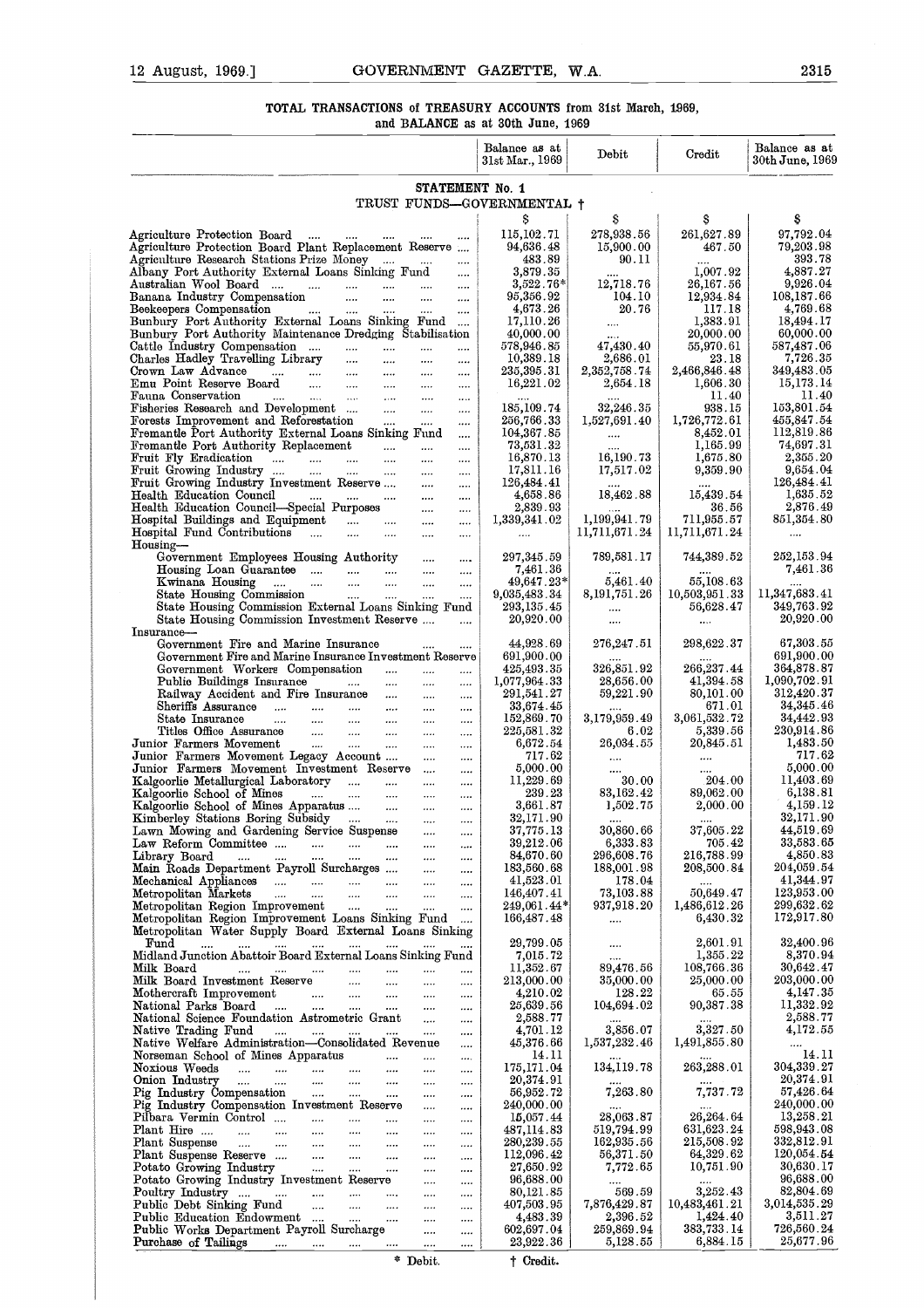#### **TOTAL TRANSACTIONS OF TREASURY ACCOUNTS-continued**

| 2316                                                                                                                                                          |                                              | <b>GOVERNMENT</b>        |                      | <b>GAZETTE.</b>                                   | W.A.          |                      | [12 August, 1969]                |
|---------------------------------------------------------------------------------------------------------------------------------------------------------------|----------------------------------------------|--------------------------|----------------------|---------------------------------------------------|---------------|----------------------|----------------------------------|
|                                                                                                                                                               |                                              |                          |                      | TOTAL TRANSACTIONS OF TREASURY ACCOUNTS-continued |               |                      |                                  |
|                                                                                                                                                               |                                              |                          |                      | Balance as at<br>31st Mar., 1969                  | Debit         | Credit               | Balance as at<br>30th June, 1969 |
|                                                                                                                                                               |                                              |                          |                      | STATEMENT No. 1—continued                         |               |                      |                                  |
|                                                                                                                                                               |                                              |                          |                      | TRUST FUNDS-GOVERNMENTAL+-continued               |               |                      |                                  |
|                                                                                                                                                               |                                              |                          |                      | s                                                 | S             | S                    | s                                |
| Railways Munitions Annexe Depreciation                                                                                                                        |                                              | $\cdots$                 | $\cdots$             | 64,043.71                                         | 18.00         | 4,462.00             | 68,487.71                        |
| Railways—Provision for Long Service and Other Leave                                                                                                           |                                              |                          |                      | 2,195,000.00                                      |               | 312,000.00           | 2,507,000.00                     |
| Railways Rolling Stock Replacement                                                                                                                            | $\cdots$                                     | $\cdots$                 | $\cdots$             | 675,139.94                                        | 498,010.94    | 251,897.38           | 429,026.38                       |
| Roads–                                                                                                                                                        |                                              |                          |                      |                                                   |               |                      |                                  |
| Central Road Fund<br>$\ddotsc$                                                                                                                                | $\cdots$<br>$\cdots$                         | $\cdots$                 | $\overline{1}$       | 1,063,492.50                                      | 7,824,543.86  | $6,\!761,\!051.36$   |                                  |
| Main Roads                                                                                                                                                    | $\cdots$<br>$\overline{a}$                   | $\overline{\phantom{a}}$ | $\cdots$             | 1,888,454.36                                      | 9,538,694.37  | 12,977,833.28        | 5,327,593.27                     |
| Main Roads—New Buildings                                                                                                                                      | $\sim$<br>$\cdots$                           | $\cdots$                 |                      | 2,612,649.88                                      | 288, 227.82   |                      | 2,324,422.06                     |
| Metropolitan Traffic<br>Mitchell Freeway                                                                                                                      | $\cdots$<br>$\cdots$                         | $\cdots$                 | $\cdots$             | 1,340,555.07<br>3,000,000.00                      | 3,422,684.66  | 2,082,129.59         |                                  |
| $\cdots$<br>Railway Crossing Protection Fund                                                                                                                  | $\cdots$                                     | <br>$\cdots$             | $\cdots$<br>$\cdots$ | 58,578.86                                         | 87,893.67     | 104,208.05           | 3,000,000.00<br>74,893.24        |
| Roads Maintenance Trust                                                                                                                                       | $\cdots$                                     | $\cdots$                 | $\cdots$             | 591,549.52                                        | 1,244,529.86  | 863,774.69           | 210,794.35                       |
| Royal Perth Hospital Loans Sinking Fund                                                                                                                       | $\ddotsc$                                    | $\ddotsc$                | $\cdots$             | 34,772.60                                         |               | 3,744.76             | 38,517.36                        |
| Rural and Industries Bank<br>$\cdots$                                                                                                                         |                                              |                          | $\cdots$             | 1,470.66                                          | 519,390.99    | 818,717.98           | 300,797.65                       |
| State Electricity Commission Private Loans Sinking Fund                                                                                                       |                                              |                          |                      | 165,757.49                                        | 10,800.00     | 133,005.97           | 287,963.46                       |
| State Electricity Commission Public Loans Sinking Fund                                                                                                        |                                              |                          |                      | 561,076.12                                        | 11,264.56     | 144,846.12           | 694,657.68                       |
| State National Fitness Council                                                                                                                                | $\cdots$                                     | $\cdots$                 | $\cdots$             | 94,580.22                                         | 18,117.46     | 10,906.60            | 87,369.36                        |
| Suitors Fund<br>$\cdots$<br>$\cdots$ . $\cdots$<br>Swan River Conservation Board                                                                              | $\cdots$<br>$\ddotsc$                        | $\cdots$                 |                      | $35,\!814.87$<br>13,748.40                        | 12,783.16     | 2,504.90             | 38,319.77                        |
| Taxi Control<br>                                                                                                                                              | $\cdots$<br>$\cdots$<br>$\cdots$<br>$\ldots$ | $\cdots$                 | $\cdots$<br>         | 10,103.14                                         | 15,056.60     | 115.40<br>6,339.30   | 1,080.64<br>1,385.84             |
| Tourist Development Authority Loans Sinking Fund                                                                                                              |                                              |                          | $\cdots$             | $2{,}060.00$                                      |               | 2,060.00             | 4,120.00                         |
| Tourist Fund<br>$\ldots$ $\ldots$<br>$\cdots$                                                                                                                 | $\cdots$<br>$\cdots$                         | $\cdots$                 |                      | 573,185.90                                        | 186,748.36    | 173,169.73           | 559,607.27                       |
| Transport Commission<br>$\sim$<br>$\cdots$                                                                                                                    | $\cdots$<br>$\cdots$                         | $\cdots$                 | $\cdots$             | 183,281.89                                        | 402,751.64    | 500,849.97           | 281,380.22                       |
| Vermin Act<br>$\cdots$<br>$\cdots$                                                                                                                            | $\cdots$<br>$\cdots$                         | $\cdots$                 | $\cdots$             | 700,983.12                                        | 356,128.02    | 644,982.66           | 989,837.76                       |
| Western Australian Art Gallery                                                                                                                                | $\cdots$<br>$\cdots$                         | $\cdots$                 |                      | 5,901.30                                          | 25,169.78     | 27,956.50            | 8,688.02                         |
| Western Australian Museum<br>$\cdots$                                                                                                                         | $\cdots$<br>$\cdots$                         | $\dddotsc$               | $\cdots$             | 15,730.02                                         | 75,805.22     | 89,843.00            | 29,767.80                        |
| W.A. Coastal Shipping Commission External Loans Sinking<br>$\operatorname*{Fund}% \left( X\right) \equiv\operatorname*{End}\left( X\right) , \label{eq-Ind}%$ |                                              |                          |                      | 6,700.15                                          |               |                      |                                  |
| $\cdots$<br>$\cdots$<br><br>Workers Compensation Board                                                                                                        | $\cdots$<br>$\cdots$<br>$\ddotsc$<br>        | $\cdots$                 | <br>$\cdots$         | 22,288.81                                         | 13,548.58     | 1,370.85<br>4,936.93 | 8,071.00<br>13,677.16            |
| Workers Compensation Board Investment Reserve                                                                                                                 |                                              |                          | $\cdots$             | 47,099.43                                         | 1,825.85      |                      | 45,273.58                        |
| World Health Organisation—Pseudo Tuberculosis Grant                                                                                                           |                                              |                          | $\cdots$             | 1,090.58                                          |               |                      | 1,090.58                         |
| Wyndham Meatworks Superannuation Reserve                                                                                                                      |                                              | $\cdots$                 | $\cdots$             | 67,682.95                                         |               | 1,156.78             | 68,839.73                        |
| Youth Service Assistance<br>$\ddotsc$                                                                                                                         | $\cdots$<br>$\cdots$                         | $\cdots$                 | $\cdots$             | 29,959.57                                         | 67,823.97     | 118,460.40           | 80,596.00                        |
| Zoological Gardens Board                                                                                                                                      |                                              | $\cdots$                 | $\cdots$             | 17,613.22                                         | 99,167.11     | 118,411.73           | 36,857.84                        |
| Total, Trust Funds Governmental                                                                                                                               |                                              | $\cdots$                 | $\cdots$             | 35,449,509.00                                     | 67,290,583.20 | 74,251,367.83        | 42,410,293.63                    |

#### **STATEMENT** No. 2 TRUST FUNDS-PRIVATEt

|                                                                     |              |           |           | STATEMENT No. 2      |                          |                  |                         |
|---------------------------------------------------------------------|--------------|-----------|-----------|----------------------|--------------------------|------------------|-------------------------|
|                                                                     |              |           |           | TRUST FUNDS-PRIVATE+ |                          |                  |                         |
|                                                                     |              |           |           | Ŝ                    | S                        | S                |                         |
| Anzac Day Fund<br>$\cdots$<br>$\cdots$                              |              |           |           | 95.88                | 57.62                    | 30,343.55        | \$<br>30,381.81         |
| Barley Research Advisory Committee                                  | <br>$\cdots$ |           |           | 7,055.24             | 1,216.84                 |                  | 5,838.40                |
| Benefit and Provident Funds-                                        |              |           |           |                      |                          | $\cdots$         |                         |
| Public Service Provident Fund<br>$\cdots$                           | $\cdots$     | $\cdots$  | $\cdots$  | 597.22               |                          | 9.00             | 606.22                  |
| Railway Servants Benefit Fund<br>$\ddotsc$                          |              | $\cdots$  |           | 24,762.55            | .                        | 738.55           | 25,501.10               |
| Water Supply Provident Fund<br>                                     |              |           | $\cdots$  | 344.09               | <br>462.31               | 379.15           | 260.93                  |
| Water Supply Provident Fund Investment Reserve                      |              |           |           | 6.541.00             |                          |                  | 6,541.00                |
| Bequests and Donations-                                             |              |           |           |                      |                          |                  |                         |
| Blanche Dare (Narrogin Hospital)                                    | $\cdots$     |           |           | 1,416.65             |                          |                  | 1,416.65                |
| Bussell<br><br>$\cdots$<br>                                         |              |           |           | 523.58               |                          |                  | 523.58                  |
| Charitable Institutions<br>$\cdots$<br>                             | $\cdots$     |           |           | 157,351.97           | <br>77,127.47            | <br>61,916.09    | 142,140.59              |
| Child Welfare Benevolent Fund                                       | $\cdots$     | $\cdots$  |           | 1,323.01             |                          |                  | 1,323.01                |
| Clarence Eakins Gift Fund                                           | $\cdots$     | $\cdots$  |           | 251.91               |                          |                  | 251.91                  |
| G. C. Robinson (Kalgoorlie Hospital)                                |              | $\cdots$  |           | 18,270.75            |                          |                  | 18,270.75               |
| John Henry Kendall<br>$\sim$ $\sim$                                 | $\cdots$     | $\cdots$  | $\cdots$  | 1,112.60             |                          | <br>26.25        | 1,138.85                |
| McKellar Estate (Geraldton Hospital)                                | $\cdots$     | $\cdots$  |           | 2,370.52             | $\cdots$                 |                  | 2,370.52                |
| P. A. Connolly (Hospitals)<br>$\cdots$                              |              |           |           | 139.32               | <br>4.41                 |                  | 134.91                  |
| Rush (Geraldton Hospital)<br>$\cdots$                               | $\ddotsc$    |           |           | 9,000.41             | 138.01                   | 37.75            | 8,900.15                |
| Sargent (Three Springs Hospital)                                    | $\cdots$     |           |           | 187.74               |                          |                  | 187.74                  |
| William Samuel (White Gum Valley School)                            |              | $\cdots$  |           | 1,014.36             | <br>$\cdots$             | 20.00            | 1.034.36                |
| Charitable Collections Act<br>$\cdots$<br>$\ddotsc$                 |              |           |           | 1,890.49             |                          |                  | 1,890.49                |
| Clerk of Courts<br>$\ddotsc$<br><br>$\cdots$                        | $\cdots$     |           | <br>      | 165,955.74           | $\cdots$<br>1,485,044.78 | <br>1,456,970.80 | 137,881.76              |
| Coal Miners Welfare<br>$\cdots$<br>$\ddot{\phantom{a}}$<br>$\cdots$ | $\cdots$     | 1.1.1     |           | 49,753.74            | 42,313.00                | 3.230.00         |                         |
| Coal Mine Workers Pensions<br>$\cdots$<br>$\cdots$                  |              | $\cdots$  |           | 41,831.64            | 200,259.77               | 159,004.18       | 10,670.74<br>576.05     |
| Coal Mine Workers Pensions Investment Reserve                       |              |           |           | 2,365,689.09         | 5,737.41                 | 88,675.34        | 2,448,627.02            |
| Commissioner of Native Welfare<br>$\cdots$                          |              |           | $\cdots$  | 40.139.95            | 46,800.98                | 112,558.69       |                         |
| Companies Liquidation Account<br>$\cdots$                           | $\cdots$     | $\ddotsc$ | $\ddotsc$ | 18,239.01            |                          | 3,799.53         | 105,897.66<br>22,038.54 |
| Country High School Hostels Authority                               | $\dddotsc$   | $\cdots$  |           | 259,099.96           | <br>127,873.06           | 40,636.86        | 171,863.76              |
| Country High School Hostels Authority Loans Sinking Fund            |              |           |           | 131,776.84           |                          | 4,654.42         | 136,431.26              |
| Deposits-                                                           |              |           |           |                      |                          |                  |                         |
| Betting Board<br>$\cdots$<br>$\overline{a}$                         | $\cdots$     | $\cdots$  |           | 3,044.90             |                          |                  |                         |
| Contractors<br>$\cdots$<br><br>$\cdots$<br>$\cdots$                 | $\cdots$     | $\cdots$  |           | 1,174,421.90         | 532,010.19               | <br>563,047.58   | 3.044.90                |
| Land Application<br>$\cdots$<br>$\cdots$<br>                        | $\cdots$     | $\cdots$  | <br>      | 181,148.66           | 72,366.26                | 82,179.15        | 1,205,459.29            |
| Mines Department<br>$\cdots$<br>$\cdots$<br>$\cdots$                | $\cdots$     |           |           | 330.00               |                          | 20,000.00        | 190,961.55              |
| Railway Traffic<br>$\cdots$<br>$\cdots$<br>                         | $\cdots$     |           | $\cdots$  | 7,885.27             | 110.00                   |                  | 20,330.00               |
| Students-                                                           |              |           |           |                      |                          |                  | 7,775.27                |
| Muresk College<br><br>                                              |              |           |           | 1,233.40             | 253.00                   | 6.60             |                         |
| Workers Compensation Act, 1924 (Employers Deposits)                 |              |           | $\cdots$  | 300,000.00           |                          | 15,000.00        | 987.00                  |
|                                                                     |              |           |           |                      |                          |                  | 315,000.00              |
|                                                                     |              | * Debit.  |           | † Credit.            |                          |                  |                         |
|                                                                     |              |           |           |                      |                          |                  |                         |
|                                                                     |              |           |           |                      |                          |                  |                         |
|                                                                     |              |           |           |                      |                          |                  |                         |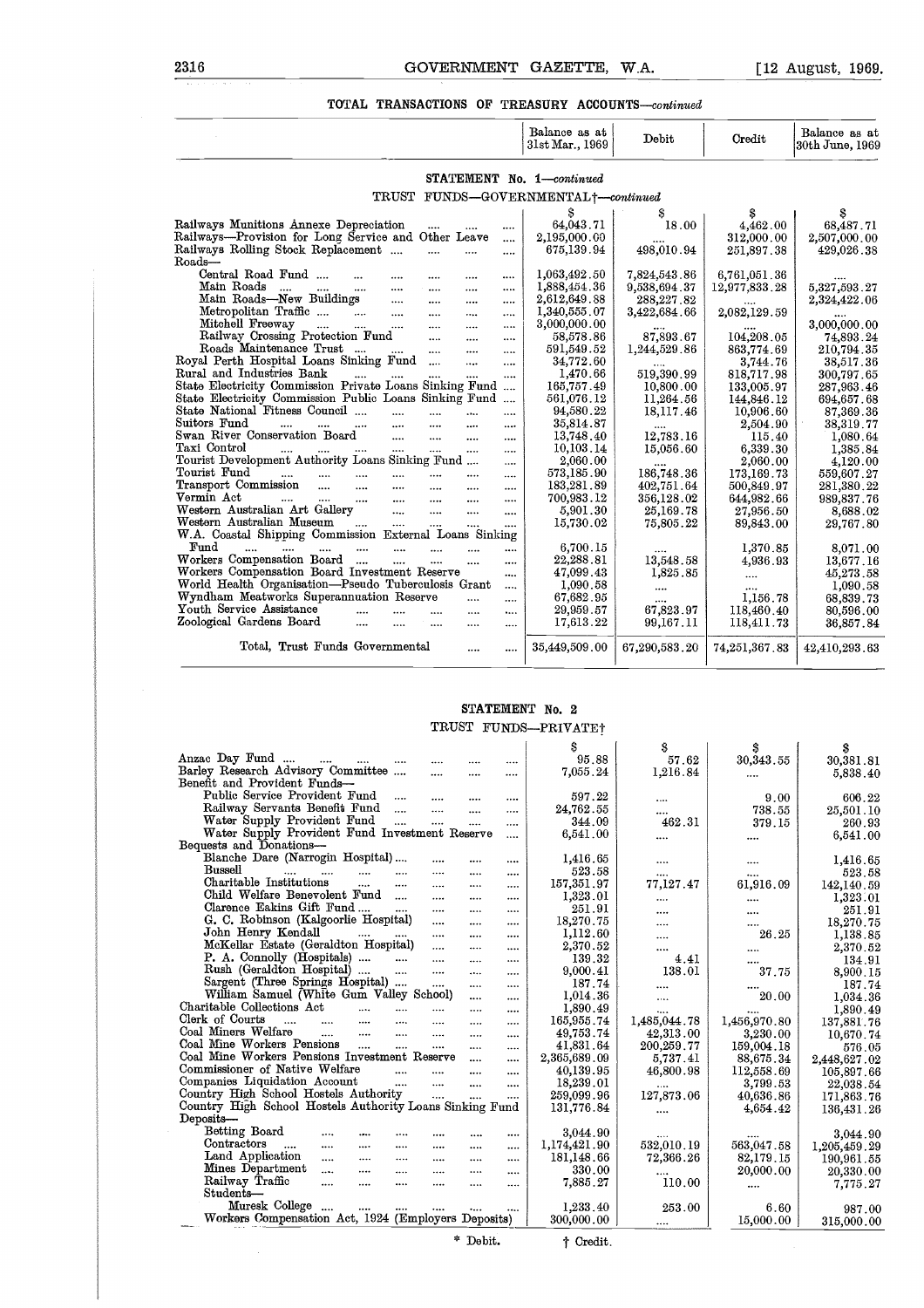| GOVERNMENT GAZETTE, W.A.<br>12 August, 1969.]                                                                                                                                                                                                                      |                                             |                        |                       | 2317                             |
|--------------------------------------------------------------------------------------------------------------------------------------------------------------------------------------------------------------------------------------------------------------------|---------------------------------------------|------------------------|-----------------------|----------------------------------|
| TOTAL TRANSACTIONS OF TREASURY ACCOUNTS-continued                                                                                                                                                                                                                  | Balance as at<br>31st Mar., 1969            | ${\bf D}$ ebit         | Credit                | Balance as at<br>30th June, 1969 |
|                                                                                                                                                                                                                                                                    |                                             |                        |                       |                                  |
|                                                                                                                                                                                                                                                                    | STATEMENT No. 2-continued                   |                        |                       |                                  |
|                                                                                                                                                                                                                                                                    | TRUST FUNDS-PRIVATE <sup>+</sup> -continued |                        |                       |                                  |
| Derby Leprosarium Child Endowment<br>$\cdots$                                                                                                                                                                                                                      | S<br>2,584.18                               | 640.00                 | 640.00                | S<br>2,584.18                    |
| Fauna Conservation<br><br>$\overline{\phantom{a}}$<br><br><br>Hospitals for the Aged-Patients' Private Property<br><br>Local Authorities-                                                                                                                          | 11.40<br>116,457.45                         | 11.40<br>$26,\!019.40$ | 29,005.22             | 119,443.27                       |
| Shire Council Loans Sinking Fund<br><br>$\cdots$<br>$\cdots$<br>Water Board Loans Sinking Fund                                                                                                                                                                     | 77,429.64                                   | 49,993.96              | 305.46<br>11.55       | 27,741.14<br>7,309.29            |
| <br><br>$\cdots$<br>Mental Hospital Patients---Comforts and Private Cash<br>$\ddotsc$                                                                                                                                                                              | 7,297.74<br>37,102.86                       | 34,498.74              | $38,\!648.91$         | 41,253.03                        |
| Midland Brick Co. Pty. Ltd.<br>$\cdots$<br>$\cdots$<br>$\cdots$<br>$\cdots$<br><br>Midland Railway Staff Gratuities<br>$\cdots$<br>$\cdots$<br>$\ddotsc$<br>                                                                                                       | 11,981.00<br>138,009.84                     | $\cdots$<br>7,778.00   | $\cdots$<br>          | 11,981.00<br>130,231.84          |
| Mortgage Moneys Transfer of Land Act<br>$\cdots$<br>$\cdots$                                                                                                                                                                                                       | 8,967.08                                    | $\cdots$               |                       | 8,967.08                         |
| Official Receiver in Bankruptcy<br><b>Section</b><br>$\cdots$<br>$\cdots$<br><br>Parliamentary Superannuation Fund<br>المتنازل<br>$\ddotsc$<br>                                                                                                                    | 73.97<br>14,871.52                          | 21,552.78              | $\cdots$<br>17,895.35 | 73.97<br>11,214.09               |
| Parliamentary Superannuation Fund Investment Reserve<br>$\cdots$<br>Prisoners Private Cash<br>$\cdots$<br>$\cdots$<br>$\cdots$<br>$\cdots$<br><br>                                                                                                                 | 586,475.38<br>8,661.46                      | 11,206.67              | 10,679.62             | 586,475.38<br>8,134.41           |
| Public Trustee Common Fund<br>$\cdots$<br><br>$\ddotsc$<br>                                                                                                                                                                                                        | 502,362.39                                  | $2,\!139,\!075.32$     | 2,406,834.28          | 770,121.35                       |
| Public Trustee Deposit<br>$\cdots$<br>$\cdots$<br>Public Works Garden Services-Endowment Reserve<br>$\cdots$<br>Scholarships-                                                                                                                                      | 40,000.00<br>1,042.03                       | <br>                   | <br>                  | 40,000.00<br>1,042.03            |
| Charles Baskett (Muresk College)<br>$\cdots$                                                                                                                                                                                                                       | 2,459.30                                    |                        | 62.15                 | 2,521.45                         |
| Dowson (School of Mines, Kalgoorlie)<br>$\cdots$<br>$\cdots$<br>$\cdots$<br>Falconer Research (School of Mines, Kalgoorlie)<br>$\cdots$                                                                                                                            | 1,975.31<br>617.74                          | $\cdots$<br>           | 42.00<br>10.00        | 2,017.31<br>627.74               |
| Federated Clerks Union<br>$\cdots$ $\cdots$ $\cdots$ $\cdots$<br>$\cdots$                                                                                                                                                                                          | 250.00                                      | 66.67                  |                       | 183.33                           |
| G. S. Manners Memorial<br>$\sim$ $\sim$<br>$\cdots$<br>$\cdots$<br>$\cdots$<br>$\cdots$<br>James A. Heron Memorial<br>$\cdots$<br>$\cdots$<br>$\cdots$<br>                                                                                                         | 416.98<br>1,710.06                          |                        | 11.75<br>42.26        | 428.73<br>1,752.32               |
| James and Rose Coombe<br>$\frac{1}{2}$ and $\frac{1}{2}$ are the contract of the contract of the contract of the contract of the contract of the contract of the contract of the contract of the contract of the contract of the contract of the contract of t<br> | 422.82                                      | 1,519.66               | 2,000.00              | 903.16                           |
| J. A. Wood<br>$\cdots$<br>$\cdots$<br>$\cdots$<br><br>John Forrest High School<br>$\cdots$<br><br><br>                                                                                                                                                             | 416.54<br>1,904.00                          | 133.32<br>             | <br>45.50             | $283\,.22$<br>1,949.50           |
| Keynes Forestry Prize<br>$\cdots$<br>$\cdots$<br><br><br>                                                                                                                                                                                                          | 252.28                                      |                        | 5.39                  | 257.67                           |
| Meat Industry Apprenticeships<br>$\cdots$<br><br><br><br>Nookenburra District Pioneers<br>$\cdots$<br><br><br>                                                                                                                                                     | 19.52<br>750.10                             | <br>333.28             | <br>                  | 19.52<br>416.82                  |
| N. F. Poynton (Muresk College)<br>$\cdots$<br>$\cdots$<br><br>                                                                                                                                                                                                     | 2,616.40                                    |                        | 946.46                | $3,\!562.86$                     |
| Perth Boys High School Memorial<br><br><br><br>Perth Girls High School Memorial<br>$\cdots$<br><br>                                                                                                                                                                | 8,650.46<br>14,068.42                       | 400.01<br>266.66       | 220.00<br>            | 8,470.45<br>13,801.76            |
| Royal Antediluvian Order of Buffaloes<br><br>                                                                                                                                                                                                                      |                                             | 120.00                 | 360.00                | 240.00                           |
| R. S. Sampson<br><br><br><br><br><br><br>Thomas Coombe<br><br><br><br><br>                                                                                                                                                                                         | 290.00<br>11,217.96                         | 225.00<br>120.00       | 300.00<br>268.75      | $365.00\,$<br>11,366.71          |
| <br>11th and 2/11th A.I.F. Battalions Association<br>                                                                                                                                                                                                              | 320.00                                      | 106.64                 |                       | 213.36                           |
| Sheriffs Collections<br>$\cdots$<br><br>$\cdots$<br><br><br><br>Shipping Master-Deceased Estates<br>$\cdots$<br>$\cdots$                                                                                                                                           | 44,012.44<br>18.12                          | 83,541.36              | 100,874.93            | 61,346.01<br>18.12               |
| <br><br>Superannuation Fund<br>$\cdots$<br><br><br>                                                                                                                                                                                                                | 353,648.23                                  | <br>3,307,144.01       | 3,267,060.83          | 313,565.05                       |
| Superannuation Fund Investment Reserve<br>$\dddotsc$<br><br><br>Trustees-                                                                                                                                                                                          | 35,142,785.97                               |                        | 1,253,428.28          | 36,396,214.25                    |
| Perpetual Trustees, Executors and Agency Co.<br>                                                                                                                                                                                                                   | 10,000.00                                   |                        |                       | 10,000.00                        |
| Testamentary and Trust Deposits<br>$\cdots$<br><br><br>W.A. Trustees, Executor and Agency Co.                                                                                                                                                                      | 8,020.30<br>10,000.00                       |                        | 5.58                  | 8,025.88<br>10,000.00            |
| <br><br>Unclaimed Moneys<br><br>$\cdots$<br>                                                                                                                                                                                                                       | 62,473.18                                   | <br>1,793.55           | 58.42                 | 60,738.05                        |
| W.A. Government Tramways Welfare Fund<br><br><br>Waterside Wages                                                                                                                                                                                                   | 565.15<br>7,767.33                          | 151,342.16             | 157,604.09            | 565.15<br>14,029.26              |
| $\cdots$<br>$\cdots$<br>$\cdots$<br><br><br><br>Wheat Research-State<br><br>$\cdots$<br><br><br>                                                                                                                                                                   | 29,844.32                                   | 23,838.26              | 56,342.93             | 62,348.99                        |
| Workers Compensation in Suspense<br>$\cdots$<br><br><br>                                                                                                                                                                                                           | 77,665.53                                   | 213,181.58             | 188,524.50            | 53,008.45                        |
| Total, Trust Funds Private<br><br><br>                                                                                                                                                                                                                             | 42,323,285.79                               | 8,666,683.54           | 10,175,467.70         | 43,832,069.95                    |

#### **STATEMENT** No. 3 TREASURER'S ADVANCE\*

| Wheat Research—State<br>$\cdots$<br>$\cdots$<br>Workers Compensation in Suspense<br>$\cdots$ |          |                   | <br>     | 29,844.32<br>77,665.53   | 23,838.26<br>213,181.58     | 56,342.93<br>188,524.50     | 62,348.99<br>53,008.45  |
|----------------------------------------------------------------------------------------------|----------|-------------------|----------|--------------------------|-----------------------------|-----------------------------|-------------------------|
| Total, Trust Funds Private                                                                   |          |                   |          | 42,323,285.79            | 8,666,683.54                | 10,175,467.70               | 43,832,069.95           |
|                                                                                              |          |                   |          |                          |                             |                             |                         |
|                                                                                              |          |                   |          |                          |                             |                             |                         |
|                                                                                              |          |                   |          | STATEMENT No. 3          |                             |                             |                         |
|                                                                                              |          |                   |          | TREASURER'S ADVANCE*     |                             |                             |                         |
|                                                                                              |          |                   |          | \$                       | \$                          | \$                          | \$                      |
| Advertising-Trading<br>Concerns<br>and                                                       |          | Semi-Governmental |          |                          |                             |                             |                         |
| Authorities                                                                                  |          |                   | $\cdots$ | 19,545.61                | 29,328.28                   | 27,363.42                   | 21,510.47               |
| Agriculture Department Cash Order Suspense                                                   |          |                   | $\cdots$ | 15,553.51                | 135,835.04                  | 142, 257.47                 | 9,131.08                |
| Agriculture Department Petrol Bowser                                                         | $\cdots$ | $\cdots$          |          | $8,505.79$ <sup>+</sup>  | 17,175.70                   | 12,184.36                   | $3,514.45$ <sup>†</sup> |
| Aluminium Therapy<br>$\cdots$<br>$\cdots$<br>$\cdots$                                        | $\cdots$ |                   |          | 2.749.42                 |                             |                             | 2,749.42                |
| Australian Red Cross Society-Operating Expenses<br>Cablegrams in Suspense                    |          | $\cdots$          |          | 112,500.00               | 37,500.00                   | <br>186.45                  | 150,000.00              |
| $\cdots$<br>$\cdots$<br>Cash Order Suspense                                                  | $\cdots$ |                   | $\cdots$ | $\cdots$                 | 186.45                      |                             |                         |
| $\cdots$<br>$\cdots$<br><br>Child Welfare-Assistance to Deserted Wives                       | $\cdots$ |                   |          | 833,238.25<br>134,673.75 | 34,017,970.74<br>179,262.22 | 34,851,208.99<br>239,688.80 | <br>74,247.17           |
| Crown Law Payments in Suspense                                                               |          | $\cdots$          |          | 20,145.44                | 50,819.63                   | 45,491.11                   | 25,473.96               |
| $\cdots$<br>Development of Mining-Advances for Boring                                        | $\cdots$ | $\cdots$          |          | 27,501.54                |                             | 10,506.75                   | 16,994.79               |
| Dishonoured Cheques<br>$\cdots$                                                              |          | $\cdots$          |          |                          | <br>176,537.18              | 176,537.18                  |                         |
| $\cdots$<br><br>Drilling                                                                     | $\cdots$ | $\cdots$          |          | $\cdots$<br>325, 205.14  | 74,490.02                   | 70,923.71                   | <br>328,771.45          |
| $\cdots$<br>$\cdots$<br>$\cdots$<br>$\cdots$<br><br>Exmouth Township Development             |          |                   |          | $39,205.74$ <sup>+</sup> | 35,448.65                   | 58,377.62                   | $62,134.71\dagger$      |
| $\cdots$<br>Expenditure Advances<br>$\cdots$<br>$\cdots$<br>                                 | <br>     |                   |          | 21,500.00                |                             |                             | $21,\!500.00$           |
| Free Milk for School Children<br>                                                            | $\cdots$ | <br>              | <br>     | 140,404.92†              | <br>286,330.24              | <br>$203,000$ . $00$        | 57,074.68†              |
|                                                                                              | ۰        | Debit.            |          | <sup>†</sup> Credit.     |                             |                             |                         |
|                                                                                              |          |                   |          |                          |                             |                             |                         |
|                                                                                              |          |                   |          |                          |                             |                             |                         |
|                                                                                              |          |                   |          |                          |                             |                             |                         |
|                                                                                              |          |                   |          |                          |                             |                             |                         |

 $\bar{\mathcal{A}}$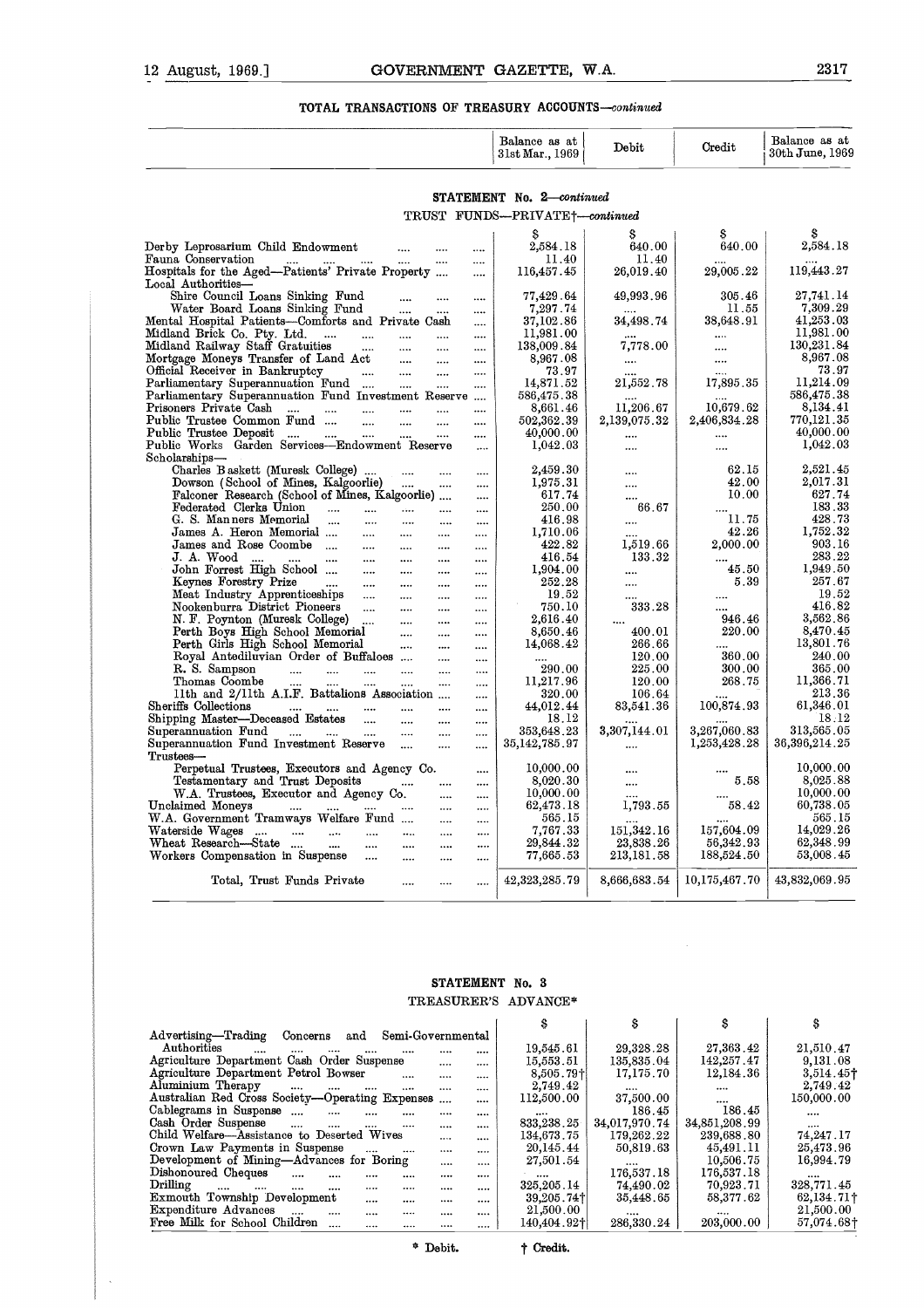| 2318                                                                                                               |                          | GOVERNMENT GAZETTE, W.A.         |                            |                          | $[12 \text{ August}, 1969]$      |
|--------------------------------------------------------------------------------------------------------------------|--------------------------|----------------------------------|----------------------------|--------------------------|----------------------------------|
| TOTAL TRANSACTIONS OF TREASURY ACCOUNTS—continued                                                                  |                          |                                  |                            |                          |                                  |
|                                                                                                                    |                          | Balance as at<br>31st Mar., 1969 | Debit                      | Credit                   | Balance as at<br>30th June, 1969 |
|                                                                                                                    |                          | STATEMENT No. 3-continued        |                            |                          |                                  |
|                                                                                                                    |                          | TREASURER'S ADVANCE*-continued   |                            |                          |                                  |
|                                                                                                                    |                          | Ŝ                                | S                          | \$                       | \$                               |
| Fremantle Port Authority Attendance Money                                                                          | $\cdots$<br>             | 10,409.64+                       | 908.35                     |                          | 9,501.29+                        |
| Kalgoorlie School of Mines<br>$\cdots$<br>$\cdots$<br>$\cdots$                                                     | <br>                     | 27,833.08                        | 35,893.75                  | 42.658.23                | 21,068.60                        |
| Kewdale Land Development<br>$\cdots$<br>$\cdots$<br>$\cdots$                                                       | $\cdots$<br>             | 2,965,804.96                     | 469,410.39                 | 595,859.42               | $2,\!839,\!355$ . $93$           |
| Kimberley Research Station<br>$\cdots$<br>$\cdots$<br>$\cdots$                                                     | $\cdots$<br>             | $3,173.99\dagger$                | 119,526.82                 | 116,352.83               |                                  |
| Loan Suspense<br>$\sim$ 1000 $\sim$<br>and the same<br>$\sim$ $\sim$<br>$\cdots$                                   | $\cdots$<br>$\cdots$     |                                  | 413,508.70                 | 413,508.70               |                                  |
| London Payments in Suspense<br>$\mathbf{m}$<br>$\cdots$<br>Medical Department Cash Order Suspense                  | $\cdots$<br>             | 16,564.36<br>2,440.40            | 260,121.96<br>1,048,344.58 | 165,405.65<br>943,068.26 | 111,280.67<br>107,716.72         |
| $\ldots$<br>Medical Department Markets Depot<br>$\cdots$                                                           | $\cdots$<br>$\cdots$     | 13,261.53                        | 130,421.19                 | 126, 267.46              | 17,415.26                        |
| Mental Institutions—State Grants<br>$\cdots$<br>$\cdots$                                                           | <br><br>$\cdots$<br>     | $217,\!274.10$                   | 253,324.99                 | 300, 816.60              | 169,782.49                       |
| Motor Vehicles for Use of Departmental Officers                                                                    | $\ddotsc$<br>            | 26,607.63                        | 96,429.38                  | 69,645.91                | 53,391.10                        |
| National Safety Council-Safety Manual<br>$\cdots$                                                                  | $\cdots$<br>             | 4,000.00                         |                            |                          | 4,000.00                         |
| Native Missions---Purchase of Stores<br>$\cdots$                                                                   | <br>                     | 65,584.32                        | 85,943.94                  | 78,000.47                | $73,\!527.79$                    |
| Native Trading Fund<br>$\cdots$<br>$\cdots$<br>$\cdots$<br>$\cdots$                                                | $\cdots$<br>             | 5,000.00                         |                            |                          | 5,000.00                         |
| Native Welfare—Assistance to Deserted Wives                                                                        | <br>                     | 27,342.52                        | 25,131.96                  | 27,343.65                | $25,\!130.83$                    |
| Noalimba Reception Centre<br>$\sim$ $\sim$ $\sim$<br>$\cdots$<br>$\sim 100$                                        | $\cdots$<br>$\cdots$     | 49,562.97                        | 10,649.81                  | 53,432.84                | 6,779.94                         |
| Pharmaceutical Benefits<br>$\cdots$<br>$\cdots$<br>Plaican Pty. Ltd.<br>$\sim$ 1000 $\sim$<br>$\cdots$<br>$\cdots$ | $\cdots$<br><br>$\cdots$ | 140,000.00                       | 250,000.00                 | $\cdots$                 | 250,000.00<br>140,000.00         |
| Public Works Cash Order Suspense<br>$\sim$ $\sim$ $\sim$<br>$\cdots$                                               | <br><br>                 | 273,971.31                       | $2,\!475,\!052$ . $66$     | 2,116,658.26             | 632,365.71                       |
| Public Works Departmental Works and Sales                                                                          | $\cdots$<br>             | 953,569.80                       | 2,187,348.71               | 2,350,279.37             | 790,639.14                       |
| Purchase of Railway Rolling Stock<br>$\mathbf{r}$<br>$\cdots$                                                      | $\ldots$<br>             |                                  | 676,740.45                 |                          | 676,740.45                       |
| Purchase of Wireless Hill Applecross<br>$\cdots$                                                                   | $\cdots$<br>             | 300,000.00                       |                            |                          | 300,000.00                       |
| Railways Departmental Works and Sales                                                                              | $\cdots$<br>             | 712,766.37                       | $201,\!749$ . $90$         | 501,236.02               | 413,280.25                       |
| Railway Expenditure Advance<br>$\cdots$<br>$\sim$ $\sim$                                                           | $\cdots$<br>             | 742,098.70                       | 22,295,697.88              | 23,151,445.30            | 113,648.72†                      |
| Railway Standardisation Agreement<br>$\cdots$<br>Remittances in Transit                                            | $\cdots$<br>             | 6,129,807.14<br>105,158.68       | 6,032,598.98<br>122,188.18 | 12,720,275.20            | 557,869.08†<br>15,827.87         |
| $\cdots$<br>$\cdots$<br>$\cdots$<br>Royal Flying Doctor Service                                                    | <br>                     | 27,500.00                        |                            | 211,518.99<br>9,167.00   | 18,333.00                        |
| $\cdots$<br>$\cdots$<br>$\cdots$<br>Rural and Industries Bank-Temporary Accommodation                              | $\cdots$<br>             | 700,000.00                       | <br>                       | 700,000.00               |                                  |
| Shire of Laverton<br>$\cdots$<br>$\cdots$<br><br>                                                                  | <br>                     | 7,200.00                         |                            | 800.00                   | 6,400.00                         |
| South West Region Water Supplies<br>$\cdots$<br>                                                                   | <br>                     | 466,229.67                       | 1,850,727.97               | 2,316,957.64             | $\cdots$                         |
| Strategic Roads and Roads of Access to Commonwealth                                                                |                          |                                  |                            |                          |                                  |
| $Property$<br>$\cdots$<br><br><br><br>                                                                             | <br>                     | $19,120.59$ <sup>+</sup>         | 21,541.78                  | 6,560.71                 | $4,139.52\dagger$                |
| Sundry Debtors<br>$\cdots$<br><br><br><br>                                                                         | <br>                     | 186, 102.98                      | 136,178.26                 | 130,539.19               | 191,742.05                       |
| Teachers Training Colleges<br>$\cdots$<br>                                                                         | <br>                     | 136,104.44+                      | 334,213.79                 | $241,\!581.57$           | 43,472.22†                       |
| Technical Education---Purchase of Wool<br>                                                                         | <br>                     | 10,542.61                        | 6,326.59                   | 6,753.30                 | 10,115.90                        |
| Third Party Claims Tribunal<br><br><br><br>Treasury Paymaster                                                      | <br>                     | $\cdots$<br>90,035.79            | 16,677.67<br>453,466.79    | 16,677.67<br>431,006.85  | <br>112,495.73                   |
| $\cdots$<br>$\cdots$<br><br>$\cdots$<br>Tuberculosis Control<br><br><br><br>                                       | <br><br><br>             | 16,723.08                        | 330,851.64                 | 203,706.66               | 143,868.06                       |
| Water Resources-                                                                                                   |                          |                                  |                            |                          |                                  |

#### **STATEMENT No. 4**

Measurement of Discharge of Rivers .... .... .... 89,186.29 123,756.14 212,942.43<br>
Underground Water Resources Investigations .... .... 13,873.47 262,892.65 276,766.12 Underground Water Resources Investigations .... 13,873.47 262,892.65 276,766.12

#### SUSPENSE ACCOUNTS  $\dagger$

| 100010010010 COMO101<br>Water Resources-                                                     |              |          |                        |                          |                          |                |
|----------------------------------------------------------------------------------------------|--------------|----------|------------------------|--------------------------|--------------------------|----------------|
| Measurement of Discharge of Rivers<br>$\cdots$<br>Underground Water Resources Investigations | <br>$\cdots$ |          | 89.186.29<br>13,873.47 | 123,756.14<br>262,892.65 | 212,942.43<br>276,766.12 |                |
|                                                                                              |              |          |                        |                          |                          |                |
| Total, Treasurer's Advance                                                                   |              |          | 15,541,729.31          | 75,768,510.01            | 84, 374, 958.16          | 6,935,281.16   |
|                                                                                              |              |          |                        |                          |                          |                |
|                                                                                              |              |          | STATEMENT No. 4        |                          |                          |                |
|                                                                                              |              |          | SUSPENSE ACCOUNTS †    |                          |                          |                |
|                                                                                              |              |          | s                      | s                        | S                        | s              |
| Child Welfare Suspense<br>$\cdots$<br><b>Section</b><br>$\cdots$<br>$\cdots$                 |              |          | 9,440.78               | 5,387.92                 | 4,767.23                 | 8,820.09       |
| Commonwealth Fisheries Act-Licence Fees                                                      | $\cdots$     |          | 463.25                 | 593.25                   | 254.25                   | 124.25         |
| Crown Law Suspense<br>$\cdots$<br>$\cdots$<br>$\cdots$<br>$\cdots$                           |              |          | 1,182,296.07           | 2,554,952.55             | 3,809,799.48             | 2,437,143.00   |
| Departmental Receipts in Suspense<br>$\cdots$<br>$\cdots$                                    | $\cdots$     |          | 5,759,892.10           | 11,098,204.38            | 10,050,825.32            | 4,712,513.04   |
| Drafts in Suspense<br>$\cdots$<br>$\cdots$<br>$\cdots$<br>$\cdots$                           |              |          | 1,418.14               | 3,647.93                 | 4,745.71                 | 2,515.92       |
| Education Salaries<br>$\cdots$<br>$\cdots$<br>$\cdots$<br>                                   |              | $\cdots$ | 26,868.85*             | 9,242,793.70             | 9,371,539.68             | 101,877.13     |
| Federal Income Tax Departmental Collections                                                  |              |          | 2,584,643.56           | 7,712,933.97             | 7,713,387.53             | 2,585,097.12   |
| Interest on Stock<br>التبيد<br>$\cdots$<br>$\cdots$                                          | $\cdots$     | $\cdots$ | 179,553.23*            | 9,820,339.06             | 9,999,892.29             |                |
| London Salaries<br>$\ldots$ and $\ldots$ and $\ldots$<br>$\cdots$<br>$\cdots$                |              |          | 9,488.86               | 51,754.59                | 48,912.03                | 6,646.30       |
| Nominated Passages<br>$\ldots$ .<br>$\cdots$                                                 | $\cdots$     |          | 390.50                 | 1,311.50                 | 1,849.00                 | 928.00         |
| Pay Roll Tax<br>$\cdots$<br>$\cdots$<br>and the state<br>                                    |              |          | 1,703.74               | 1,106,007.33             | 1,121,498.36             | 17,194.77      |
| Perth City Council-Contribution towards Concert Hall                                         |              |          |                        |                          | $500,\!000$ . $00$       | 500,000.00     |
| Public Works Private Works and Sales<br>                                                     |              |          | 253,553.68*            | 999,944.22               | 1,591,814.82             | 338,316.92     |
| Railways Intersystem Revenue in Suspense                                                     | $\cdots$     |          |                        |                          | 384,500.00               | 384,500.00     |
| Railways Private Works and Sales<br>$\ddotsc$                                                | $\cdots$     |          | 227,929.99             | 374,990.98               | 295,755.88               | 148,694.89     |
| Railways Stores-Adjustment<br>$\sim$<br>$\cdots$                                             | $\cdots$     |          |                        | 234,637.37               | 234,637.37               |                |
| Railways Stores-Depreciation Suspense<br>$\cdots$                                            | $\cdots$     |          | 59,600.00              | 79,992.28                | 20,392.28                | $\cdots$       |
| Sundry Creditors<br>                                                                         | $\cdots$     |          | 124,386.40             | 23,946.05                | 12,263.36                | 112,703.71     |
| Survey of Leases under Mining Act 1904-65 Suspense                                           |              |          | 1,043,210.08           | 35,426.23                | 423,544.44               | 1,431,328.29   |
| T.A.B. Proportion of Totalisator Duty<br>$\mathbf{1}$                                        | $\cdots$     |          | 12,210.72              | 34,900.25                | 33,310.20                | 10,620.67      |
| Tourist Bureau Bookings<br>$\cdots$                                                          |              |          | 106,220.63             | 547,181.11               | 507,667.14               | 66,706.66      |
| Unclaimed Wages and Other Payments in Suspense—Railways                                      |              |          | 39,230.02              | 18,224.79                | 24,080.05                | 45,085.28      |
| Unclaimed Wages-Main Roads Department                                                        | $\cdots$     |          | 21,887.39              | 18,375.83                | 13,330.27                | 16,841.83      |
| Unclaimed Wages-Public Works Department                                                      | $\cdots$     |          | 18,051.74              | 16,932.63                | 18,269.95                | 19,389.06      |
| War Service Homes Receipts in Suspense<br>$\cdots$                                           | $\ddotsc$    |          | 253,213.94             | 2,257,190.55             | 2,244,359.86             | $240.383\,.25$ |
| War Service Land Settlement<br>$\sim$<br>$\dddotsc$                                          | $\cdots$     |          | 63,816.06              | 96,770.19                | 43,059.29                | 10, 105.16     |
| Total, Suspense Accounts<br>$\cdots$                                                         |              |          | 11,059,518.21          | 46,336,438.66            | 48,474,455.79            | 13,197,535.34  |
|                                                                                              | * Debit.     |          | † Credit.              |                          |                          |                |
|                                                                                              |              |          |                        |                          |                          |                |
|                                                                                              |              |          |                        |                          |                          |                |
|                                                                                              |              |          |                        |                          |                          |                |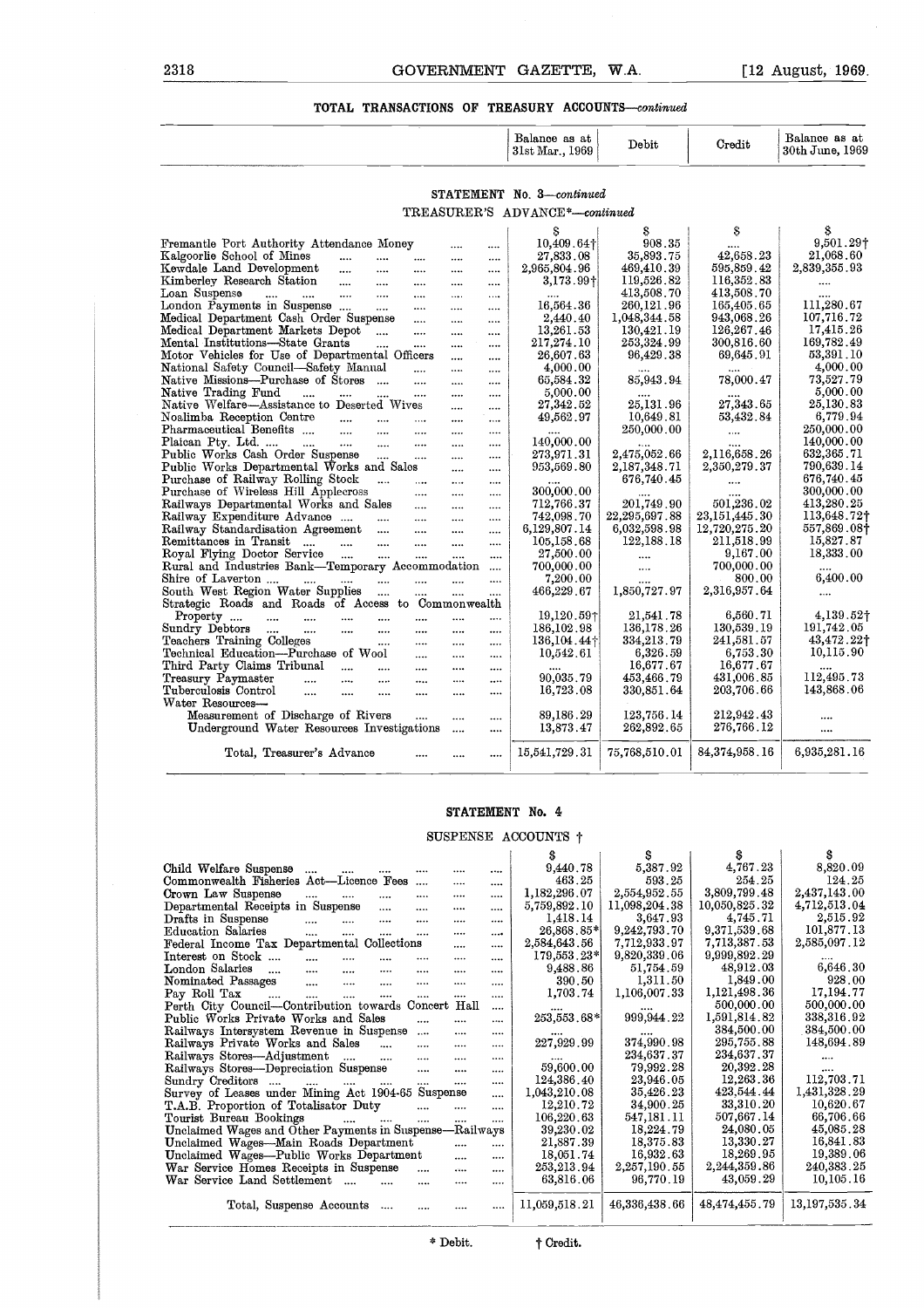#### **TOTAL TRANSACTIONS OF TREASURY ACCOUNTS—continued**

|                                                                                                               |                        |                      | Balance as at<br>31st Mar., 1969 | Debit                       | Credit                        | Balance as at<br>30th June, 1969 |  |  |  |  |
|---------------------------------------------------------------------------------------------------------------|------------------------|----------------------|----------------------------------|-----------------------------|-------------------------------|----------------------------------|--|--|--|--|
| STATEMENT No. 5                                                                                               |                        |                      |                                  |                             |                               |                                  |  |  |  |  |
| COMMONWEALTH GRANTS AND ADVANCES +                                                                            |                        |                      |                                  |                             |                               |                                  |  |  |  |  |
|                                                                                                               |                        |                      | Ŝ                                | я                           |                               | S                                |  |  |  |  |
| Aboriginal Education<br>$\mathbf{r}$<br>$\cdots$<br>$\cdots$<br>$\cdots$                                      | $\ddotsc$              | $\ddotsc$            | 50,000.00                        | 68,571.00                   | 156,670.00                    | 138,099.00                       |  |  |  |  |
| Aboriginal Health<br>$\mathcal{L} = \mathcal{L} \mathcal{L}$<br>$\cdots$<br>$\cdots$<br>$\cdots$              | $\cdots$               |                      |                                  | 25,000.00                   | 25,000.00                     |                                  |  |  |  |  |
| Aboriginal Housing<br>$\cdots$<br>$\cdots$                                                                    | $\cdots$               |                      | $*28,410.83$                     | 76,185.40                   | 106,107.83                    | 1,511.60                         |  |  |  |  |
| Agriculture Extension Services<br>$\sim$<br>$\cdots$<br>Assistance to Distressed Farmers                      | $\cdots$               |                      | 127,503.17<br>27,884.27          | 141,288.17                  | 20,875.87                     | 7,090.87<br>27,884.27            |  |  |  |  |
| $\cdots$<br>Assistance to Gold Mining Industry<br>$\cdots$                                                    | <br>$\cdots$           | <br>$\cdots$         | 21,866.47                        | $\cdots$<br>$\cdots$        | $\cdots$<br>$\cdots$          | 21,866.47                        |  |  |  |  |
| Assistance to Metalliferous Mining<br>$\sim$<br>$\cdots$                                                      | $\cdots$               |                      | 428.71                           | 428.71                      | $\cdots$                      |                                  |  |  |  |  |
| Australian Meat Research Committee<br>$\cdots$                                                                | $\cdots$               |                      | 11,266.80                        | 9,773.98                    | 18,479.22                     | 19,972.04                        |  |  |  |  |
| Australian Dairy Produce Board Research                                                                       | $\cdots$               | $\cdots$             | 16,153.57                        | 3,475.85                    |                               | 12,677.72                        |  |  |  |  |
| Coal Mining Industry Long Service Leave<br>$\sim$ 1000 $\sim$                                                 | $\cdots$               |                      | 4,003.70<br>21,561.21            | 19,795.03<br>13,916.54      | 15,841.87<br>19,500.00        | 50.54<br>27,144.67               |  |  |  |  |
| Colleges of Advanced Education-Building Projects<br>Colleges of Advanced Education-Library Grants             |                        | <br>                 | 1,895.88                         | 558.40                      | 2,500.00                      | 3,837.48                         |  |  |  |  |
| Drought Relief<br>المسامين السنادا السنا<br>$\ldots$<br>$\cdots$                                              | $\cdots$               |                      | 3,536.99                         |                             |                               | 3,536.99                         |  |  |  |  |
| Emergency Housekeeping Services<br>$\ldots$<br>$\sim$                                                         | $\ddotsc$              |                      |                                  | 2,000.00                    | 2,000.00                      |                                  |  |  |  |  |
| Exmouth Township Development<br>$\sim$<br>$\ldots$                                                            |                        | $\cdots$             | 101,910.89                       | 45,515.71                   | $\cdots$                      | 56,395.18                        |  |  |  |  |
| Gold Mining Encouragement<br>$\sim$ 100 $\sim$                                                                | $\mathbf{1}$           |                      | 49,316.59                        | 228,935.43                  |                               | 49,316.59                        |  |  |  |  |
| Government Schools-Science Buildings and Equipment<br>Government Schools-Secondary School Libraries-Books and |                        |                      | 65,868.15                        |                             | 183,629.67                    | 20,562.39                        |  |  |  |  |
| Materials<br>$\sim 10^{-10}$<br>$\cdots$<br><b>Section</b><br><b>Section</b>                                  |                        |                      | $\cdots$                         | 1,475.34                    | 74,000.00                     | 72,524.66                        |  |  |  |  |
| Government Schools-Secondary School Libraries-Buildings                                                       |                        |                      |                                  |                             |                               |                                  |  |  |  |  |
| and Equipment                                                                                                 | $\dddotsc$             |                      | $\cdots$                         | 31.81                       | 94,000.00                     | 93,968.19                        |  |  |  |  |
| Housing-                                                                                                      |                        |                      |                                  |                             |                               |                                  |  |  |  |  |
| Commonwealth-State Housing Agreement<br>Home Builders<br>المندار المندار                                      | $\cdots$               |                      | 7,799,209.16<br>291,763.99       | 10,742,920.69<br>767,806.00 | 10,493,494.27<br>1,787,153.76 | 7,549,782.74<br>1,311,111.75     |  |  |  |  |
| $\sim$ $\sim$ $\sim$<br>$\cdots$<br>War Service Homes<br>$\sim 100$<br>                                       | $\cdots$<br>$\cdots$   | $\cdots$<br>         | 95,287.54                        | 1,019,885.63                | 928,694.76                    | 4,096.67                         |  |  |  |  |
| Independent Schools-Science Buildings and Equipment                                                           |                        | $\cdots$             | 163,079.00                       | 192,517.00                  | 91,000.00                     | 61,562.00                        |  |  |  |  |
| Migrant Education<br><b><i>Committee State State</i></b><br>and the same<br>$\ldots$                          | $\dddotsc$             | $\cdots$             | 7,579.00                         | 35,968.90                   | 25,397.01                     | $*2,992.89$                      |  |  |  |  |
| Museum of W.A.-Research<br>$\sim$<br>$\sim$<br>$\cdots$                                                       | $\cdots$               | $\cdots$             | 4,982.37                         | 130.33                      |                               | 4,852.04                         |  |  |  |  |
| National Pleuro Pneumonia Fund<br><b>College</b><br><b>Section</b><br>National Safety Council                 | $\cdots$               | $\cdots$             | 15,830.35                        | 21,768.43<br>4,785.00       | 1,919.57<br>4,785.00          | *4,018.51                        |  |  |  |  |
| $\sim$ $\sim$<br>$\cdots$<br>Ord River Dam Construction<br>$\sim$ $\sim$<br>$\cdots$                          | $\cdots$<br>$\cdots$   | $\cdots$<br>$\cdots$ | 381,205.33                       | 3,184,630.91                | 2,811,503.35                  | 8,077.77                         |  |  |  |  |
| Petroleum Products Subsidy<br><b>College</b><br>$\sim$                                                        | $\sim$                 | $\cdots$             | 195,928.02                       | 831,309.93                  | 721,977.14                    | 86,595.23                        |  |  |  |  |
| Pharmaceutical Benefits<br>$\sim$<br>$\cdots$                                                                 | $\cdots$               |                      | 584,451.00                       | 1,169,451.00                | 585,000.00                    | $\sim$ $\sim$                    |  |  |  |  |
| Pre-School Teachers College<br>$\sim$<br>$\sim$<br>$\sim$                                                     | $\cdots$               | $\cdots$             |                                  | 14,000.00                   | 14,000.00                     | $\ddotsc$                        |  |  |  |  |
| Reconstruction Training Scheme<br>$\sim$<br>$\ldots$                                                          |                        | $\ldots$             | 1,085.07                         | 2,819.00                    | $\ldots$                      | $*1,733.93$                      |  |  |  |  |
| Research Laboratory-Kalgoorlie School of Mines<br>Roads-                                                      |                        |                      | 7.135.39                         | 5,496.80                    | $\cdots$                      | 1,638.59                         |  |  |  |  |
| Beef Cattle Roads<br>$\sim$<br>$\cdots$                                                                       |                        | $\cdots$             | 427,883.21                       | 629,223.21                  | 391,454.00                    | 190,114.00                       |  |  |  |  |
| Commonwealth Aid Roads Act, 1964<br>$\sim$                                                                    | $\cdots$               | $\cdots$             | 642,777.23                       | 10,368,532.88               | 10,748,161.38                 | 1,022,405.73                     |  |  |  |  |
| Rural Relief<br>التبين المتناء المتناء المتناء<br>$\sim$                                                      | $\cdots$               | $\ddotsc$            | 430,243.51                       |                             |                               | 430,243.51                       |  |  |  |  |
| Softwood Forestry Agreement<br>$\sim$ $\sim$                                                                  | $\sim$                 |                      | 450,000.00                       | 600,000.00                  | 500,000.00                    | 350,000.00                       |  |  |  |  |
| South West Region Water Supplies                                                                              | $\cdots$               | $\cdots$             | 451,140.28<br>22,392.34          | 1,151,140.28<br>140,522.12  | 700,000.00<br>191,291.97      | 73,162.19                        |  |  |  |  |
| Technical Training---Buildings and Equipment<br>University Residential Colleges---Buildings Grant             | $\cdots$<br>$\dddotsc$ | $\cdots$<br>$\cdots$ | 15,660.56                        | 23,473.44                   | 47,000.00                     | 39,187.12                        |  |  |  |  |
| Water Resources-                                                                                              |                        |                      |                                  |                             |                               |                                  |  |  |  |  |
| Measurement of Discharge of Rivers<br>$\cdots$                                                                | $\ddotsc$              |                      | 48,025.00                        | 96,050.00                   | 48,025.00                     | $\cdots$                         |  |  |  |  |
| Underground Water Resources Investigations                                                                    |                        | and a                | 60,862.50                        | 81,150.00                   | 20,287.50                     | $\cdots$                         |  |  |  |  |
| Wheat Growers Relief<br>التبين المتباد المتباد المتنا                                                         | $\ddotsc$              | $\cdots$             | 1,656.20                         | 1,656.20<br>865.98          | $\cdots$                      | 47,968.35                        |  |  |  |  |
| Wheat Industry Stabilisation (Disposal)<br>$\sim$<br>Wheat Research-Commonwealth<br>$\sim 100$<br>$\sim 100$  | $\dots$<br>$\cdots$    | $\cdots$<br>         | 48,834.33<br>14,509.47           | 18,301.72                   | $\cdots$<br>12,763.81         | 8,971.56                         |  |  |  |  |
| Youth Employment<br>$\ldots$ . $\ldots$<br>$\cdots$<br>$\cdots$                                               |                        |                      | 125.88                           | 125.88                      |                               | $\sim$ $\sim$                    |  |  |  |  |
| Total, Commonwealth Grants and Advances                                                                       |                        | $\cdots$             | 12,636,432.30                    | 31,741,482.70               | 30,842,512.98                 | 11,737,462.58                    |  |  |  |  |
|                                                                                                               |                        |                      |                                  |                             |                               |                                  |  |  |  |  |

| Total, Commonwealth Grants and Advances                                                         | 12,636,432.30   | 31,741,482.70 | 30,842,512.98 | 11,737,462.58 |  |  |  |  |  |  |
|-------------------------------------------------------------------------------------------------|-----------------|---------------|---------------|---------------|--|--|--|--|--|--|
| STATEMENT No. 6                                                                                 |                 |               |               |               |  |  |  |  |  |  |
| TRADING CONCERNS AND PUBLIC UTILITIES BANKING ACCOUNT †                                         |                 |               |               |               |  |  |  |  |  |  |
|                                                                                                 | S               | S             | S             | S             |  |  |  |  |  |  |
| Albany Port Authority<br><br>                                                                   | 327,592.08      | 242,381.50    | 410.551.32    | 495,761.90    |  |  |  |  |  |  |
| Bunbury Port Authority<br>$\cdots$                                                              | 815,661.94      | 381,827.31    | 358,439.89    | 792,274.52    |  |  |  |  |  |  |
| Charcoal, Iron and Steel Industry<br>$\cdots$<br>$\cdots$                                       | 221,595.99      | 1,201,652.88  | 1,316,505.11  | 336,448.22    |  |  |  |  |  |  |
| <b>Esperance Port Authority</b><br><b>Sales</b><br>$\mathbf{r}$<br>$\mathbf{r}$<br>$\cdots$<br> |                 | 5,470.77      | 73,099.22     | 67,628.45     |  |  |  |  |  |  |
| Geraldton Port Authority<br>$\cdots$<br>$\ddotsc$<br>$\cdots$<br>$\dddotsc$<br>                 |                 | 26,672.14     | 128,556.07    | 101,883.93    |  |  |  |  |  |  |
| Metropolitan (Perth) Passenger Transport Trust<br>$\sim$<br>                                    | 529,119.02      | 2,491,565.69  | 2,703,908.33  | 741,461.66    |  |  |  |  |  |  |
| Metropolitan Water Supply, Sewerage and Drainage Board<br>$\dddotsc$                            | 2,309,042.92    | 8,541,413.99  | 10,193,122.86 | 3,960,751.79  |  |  |  |  |  |  |
| Midland Junction Abattoir Board<br>$\cdots$<br>$\cdots$<br>$\cdots$<br>                         | $*28,635.85$    | 1,090,958.96  | 1.041.198.64  | $*78,396,17$  |  |  |  |  |  |  |
| State Engineering Works<br>$\mathbf{r}$<br>and the<br>$\cdots$<br>$\cdots$<br>                  | 409,101.47      | 513,203.27    | 579,824.61    | 475,722.81    |  |  |  |  |  |  |
| W.A. Coastal Shipping Commission<br><b>Continued States</b><br>المنتب<br>$\cdots$<br>           | $\cdots$        | 1,731,070.75  | 1,731,070.75  |               |  |  |  |  |  |  |
| W.A. Coastal Shipping Commission No. 2 Account<br>$\cdots$                                      | 1,285,344.47    | 439.00        | 32,475.92     | 1,317,381.39  |  |  |  |  |  |  |
| West Australian Meat Export Works<br>$\cdots$<br>                                               | $*141,611.44$   | 1,343,350.93  | 1,629,508.46  | 144,546.09    |  |  |  |  |  |  |
| Total, Trading Concerns and Public Utilities                                                    |                 |               |               |               |  |  |  |  |  |  |
| Banking Accounts<br>$\cdots$<br>                                                                | 5,727,210.60    | 17,570,007.19 | 20,198,261.18 | 8,355,464.59  |  |  |  |  |  |  |
|                                                                                                 |                 |               |               |               |  |  |  |  |  |  |
|                                                                                                 | STATEMENT No. 7 |               |               |               |  |  |  |  |  |  |
| GOVERNMENTAL TRUST FUND INVESTMENTS *                                                           |                 |               |               |               |  |  |  |  |  |  |
|                                                                                                 | S               | S             | s             | s             |  |  |  |  |  |  |
| Agriculture Protection Board Plant Replacement Reserve                                          | 43,258.93       |               | 22,000.00     | 21,258.93     |  |  |  |  |  |  |
| Albany Port Authority External Loans Sinking Fund<br>.                                          | 3,879.35        | 832.92        |               | 4,712.27      |  |  |  |  |  |  |
| Banana Industry Compensation<br>$\cdots$<br>$\cdots$<br>$\cdots$<br>                            | 95,356.92       | 23,059.92     | 10,274.38     | 108,142.46    |  |  |  |  |  |  |
| Bunbury Port Authority External Loans Sinking Fund                                              | 17,110.26       | 1,383.91      |               | 18,494.17     |  |  |  |  |  |  |
| Cattle Industry Compensation<br>$\sim$ $\sim$ $\sim$ $\sim$<br>$\cdots$ $\cdots$<br>$\cdots$    | 359,667.48      | $\cdots$      | $\cdots$      | 359,667.48    |  |  |  |  |  |  |
| Fremantle Port Authority Replacement<br>$\mathbf{r}$<br>$\cdots$<br>                            | 73,531.32       | 1,165.99      | $\cdots$      | 74,697.31     |  |  |  |  |  |  |
| Fremantle Port Authority External Loans Sinking Fund<br>$\cdots$                                | 104,367.85      | 8,452.01      | $\cdots$      | 112,819.86    |  |  |  |  |  |  |
| <b>Fruit Growing Industry</b><br>المتناد المتناد المسادات متنا<br>$\cdots$                      | 126,484.41      | $\cdots$      | $\cdots$      | 126,484.41    |  |  |  |  |  |  |

#### **STATEMENT No.** 7 GOVERNMENTAL TRUST FUND INVESTMENTS \*

| Public Utilities<br>Total, Trading Concerns and<br>20,198,261.18<br>Banking Accounts<br>17,570,007.19<br>5,727,210.60<br>$\cdots$<br>$\cdots$<br>$\cdots$<br>STATEMENT No. 7<br>TRUST FUND INVESTMENTS *<br><b>GOVERNMENTAL</b><br>s<br>S<br>s<br>Agriculture Protection Board Plant Replacement Reserve<br>22,000.00<br>43,258.93<br><br>Albany Port Authority External Loans Sinking Fund<br>3,879.35<br>832.92<br><br>10,274.38<br>Banana Industry Compensation<br>95,356.92<br>23,059.92<br><b>Sales Common</b><br><br><br><br>Bunbury Port Authority External Loans Sinking Fund<br>17,110.26<br>1,383.91<br>$\cdots$<br> | 8,355,464.59<br>S<br>21,258.93<br>4,712.27<br>108,142.46 |
|--------------------------------------------------------------------------------------------------------------------------------------------------------------------------------------------------------------------------------------------------------------------------------------------------------------------------------------------------------------------------------------------------------------------------------------------------------------------------------------------------------------------------------------------------------------------------------------------------------------------------------|----------------------------------------------------------|
|                                                                                                                                                                                                                                                                                                                                                                                                                                                                                                                                                                                                                                |                                                          |
|                                                                                                                                                                                                                                                                                                                                                                                                                                                                                                                                                                                                                                |                                                          |
|                                                                                                                                                                                                                                                                                                                                                                                                                                                                                                                                                                                                                                |                                                          |
|                                                                                                                                                                                                                                                                                                                                                                                                                                                                                                                                                                                                                                |                                                          |
|                                                                                                                                                                                                                                                                                                                                                                                                                                                                                                                                                                                                                                |                                                          |
|                                                                                                                                                                                                                                                                                                                                                                                                                                                                                                                                                                                                                                |                                                          |
|                                                                                                                                                                                                                                                                                                                                                                                                                                                                                                                                                                                                                                |                                                          |
|                                                                                                                                                                                                                                                                                                                                                                                                                                                                                                                                                                                                                                | 18,494.17                                                |
| Cattle Industry Compensation<br>359,667.48<br>$\cdots$<br><br><br>$\cdots$                                                                                                                                                                                                                                                                                                                                                                                                                                                                                                                                                     | 359,667.48                                               |
| Fremantle Port Authority Replacement<br>1,165.99<br>73,531.32<br>$\cdots$<br><br>                                                                                                                                                                                                                                                                                                                                                                                                                                                                                                                                              | 74,697.31                                                |
| Fremantle Port Authority External Loans Sinking Fund<br>104,367.85<br>8,452.01<br><br>                                                                                                                                                                                                                                                                                                                                                                                                                                                                                                                                         | 112,819.86                                               |
| <b>Fruit Growing Industry</b><br>126,484.41<br>$\sim$<br><br>                                                                                                                                                                                                                                                                                                                                                                                                                                                                                                                                                                  | 126,484.41                                               |
| Health Education Council—Special Purposes<br>36.56<br>2,839.93<br>$\cdots$<br><br>                                                                                                                                                                                                                                                                                                                                                                                                                                                                                                                                             | 2,876.49                                                 |
| Housing-                                                                                                                                                                                                                                                                                                                                                                                                                                                                                                                                                                                                                       |                                                          |
| State Housing Commission<br>20,920.00<br><b>SALE</b><br>$\cdots$<br>$\cdots$<br>1.111                                                                                                                                                                                                                                                                                                                                                                                                                                                                                                                                          | 20,920.00                                                |
| <br><br>State Housing Commission External Loans Sinking Fund<br>293,135.45<br>56,628.47                                                                                                                                                                                                                                                                                                                                                                                                                                                                                                                                        | 349,763.92                                               |
|                                                                                                                                                                                                                                                                                                                                                                                                                                                                                                                                                                                                                                |                                                          |
|                                                                                                                                                                                                                                                                                                                                                                                                                                                                                                                                                                                                                                |                                                          |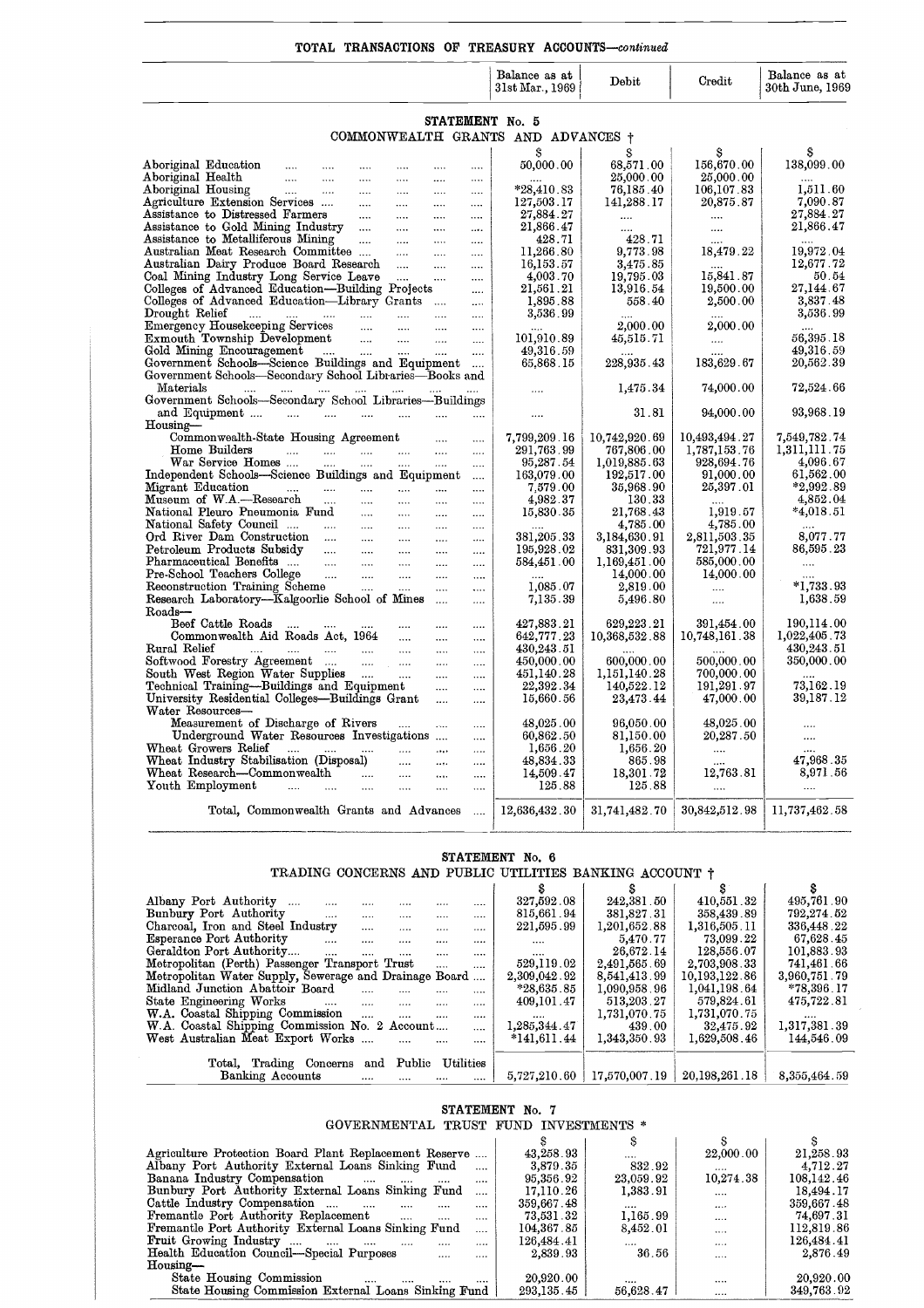# 2320 GOVERNMENT GAZETTE, W.A. [12 August, 1969.]<br>TOTAL TRANSACTIONS OF TREASURY ACCOUNTS—continued TOTAL TRANSACTIONS OF TREASURY ACCOUNTS-continued

|                                                                                                                                                                                                                 | Balance as at<br>31st Mar., 1969 | Debit                          | Credit                     | Balance as at<br>30th June, 1969               |
|-----------------------------------------------------------------------------------------------------------------------------------------------------------------------------------------------------------------|----------------------------------|--------------------------------|----------------------------|------------------------------------------------|
|                                                                                                                                                                                                                 | STATEMENT No. 7-continued        |                                |                            |                                                |
| GOVERNMENTAL TRUST FUND INVESTMENTS*-continued                                                                                                                                                                  |                                  |                                |                            | s                                              |
| Insurance-<br>Government Fire and Marine Insurance<br><br>$\cdots$                                                                                                                                              | s<br>691,900.00                  | s<br>                          | S<br>                      | 691,900.00                                     |
| Railway Accident and Fire Insurance<br>$\sim 100$<br>                                                                                                                                                           | 260,531.95                       |                                |                            | 260,531.95                                     |
| Sheriffs Assurance<br>$\ldots$<br>$\cdots$<br>$\sim 10^{-1}$<br>$\cdots$<br><br>Titles Office Assurance                                                                                                         | 33,674.45<br>$225{,}560.10$      | 671.01<br>5,344.74             | <br>5.60                   | 34,345.46<br>230,899.24                        |
| $\mathbf{1}$<br>$\cdots$<br>$\cdots$<br>$\cdots$<br><br>Junior Farmers Movement<br>$\sim 10^{-10}$ km $^{-1}$<br>$\cdots$<br>$\cdots$<br>$\ldots$                                                               | 5,000.00                         |                                |                            | 5,000.00                                       |
| Junior Farmers Movement-Legacy Account<br>$\cdots$<br>$\cdots$                                                                                                                                                  | 717.62                           |                                |                            | 717.62                                         |
| Metropolitan Markets<br>المسادات للمداد الملدان الملدان<br>$\mathbf{1}$<br>$\cdots$<br>Metropolitan Region Improvement Loans Sinking Fund<br>$\cdots$                                                           | 121,275.00<br>166,487.48         | <br>6,430.32                   | 21,275.00                  | 100,000.00<br>172,917.80                       |
| Metropolitan Water Supply Board External Loans Sinking                                                                                                                                                          |                                  |                                |                            |                                                |
| $\operatorname*{Fund}% \left( X\right) \equiv\operatorname*{End}\left( X\right) , \label{eq-Ind}%$<br>1.11<br><br>$\cdots$<br>$\cdots$                                                                          | 29,799.05                        | 2,601.91                       |                            | 32,400.96                                      |
| Midland Junction Abattoir Board External Loans Sinking<br>Fund<br>$\cdots$<br>$\cdots$<br><br><br>$\cdots$<br><br>                                                                                              | 7,015.72                         | 1,355.22                       |                            | 8,370.94                                       |
| Milk Board<br>$\cdots$<br>$\cdots$ $\cdots$<br>$\cdots$<br>$\cdots$<br><br>                                                                                                                                     | $213,\!000$ . $00$               | 25,000.00                      | $35,\!000.00$              | 203,000.00                                     |
| Mothercraft Improvement<br>$\cdots$<br>$\cdots$<br>$\cdots$<br>$\cdots$<br>                                                                                                                                     | 3,223.17                         |                                |                            | 3,223.17<br>2,550.00                           |
| National Science Foundation Astrometric Grant<br>$\cdots$<br><br>Pig Industry Compensation<br><b>Contract Contract</b><br>$\ldots$<br>$\cdots$<br>$\cdots$<br>$\cdots$                                          | 2,550.00<br>240,000.00           | <br>$\cdots$                   | <br>                       | 240,000.00                                     |
| Potato Growing Industry<br>$\ldots$<br>$\cdots$<br>$\cdots$                                                                                                                                                     | 96,688.00                        |                                |                            | 96,688.00                                      |
| Poultry Industry<br>and the company of the state of the<br>$\sim$<br>$\cdots$<br><br>Public Debt Sinking Fund<br>المستحدث المساري<br>$\cdots$<br>$\cdots$                                                       | 80,121.85<br>407,503.95          | 2,682.84<br>10,483,461.21      | <br>7,876,429.87           | 82,804.69<br>3,014,535.29                      |
| Royal Perth Hospital Loans Sinking Fund<br>$\mathbf{u}$<br>$\cdots$                                                                                                                                             | 34,772.60                        | 3,744.76                       |                            | 38.517.36                                      |
| State Electricity Commission Private Loans Sinking Fund                                                                                                                                                         | 165,757.49                       | 133,005.97                     | 10,800.00                  | 287,963.46                                     |
| State Electricity Commission Public Loans Sinking Fund<br>Suitors Fund<br>$\cdots$<br>                                                                                                                          | 561,076.12<br>35,814.87          | 144,846.12<br>2,504.90         | 11,264.56<br>$\cdots$      | 694,657.68<br>38,319.77                        |
| Tourist Development Authority Loans Sinking Fund<br>                                                                                                                                                            | 2,060.00                         | 2,060.00                       | $\cdots$                   | 4,120.00                                       |
| W.A. Coastal Shipping Commission External Loans Sinking                                                                                                                                                         | 6,700.15                         | 1,370.85                       |                            | 8,071.00                                       |
| Fund<br>$\cdots$<br>$\ldots$ . $\ldots$ .<br>$\cdots$<br>$\cdots$<br><br>$\cdots$<br>Workers Compensation Board<br>$\mathbf{1},\mathbf{1},\mathbf{1},\mathbf{1},\mathbf{1}$<br>$\cdots$<br>$\cdots$<br>$\cdots$ | 47,099.43                        | 1,825.85                       | $\cdots$<br>$3,651$ . $70$ | 45,273.58                                      |
| Wyndham Meatworks Superannuation Reserve<br>$\cdots$<br>                                                                                                                                                        | 67,682.95                        | 1,156.78                       |                            | 68,839.73                                      |
| Total, Governmental Trust Fund Investments                                                                                                                                                                      |                                  | $4,646,563.85$   10,909,622.26 | 7,990,701.11               | 7,565,485.00                                   |
|                                                                                                                                                                                                                 |                                  |                                |                            |                                                |
| STATEMENT No. 8                                                                                                                                                                                                 |                                  |                                |                            |                                                |
| PRIVATE TRUST FUND INVESTMENTS *                                                                                                                                                                                | S                                | S                              | \$                         |                                                |
| Benefit and Provident Funds-<br>Public Service Provident Fund<br>$\cdots$<br>$\cdots$<br>                                                                                                                       | 586.72                           |                                |                            | 586.72                                         |
| Railway Servants Benefit Fund<br>$\cdots$<br><br>$\cdots$                                                                                                                                                       | 24,715.91                        | 750.00                         |                            | 25,465.91                                      |
| Water Supply Provident Fund<br>$\sim$ $\sim$<br>$\cdots$<br>$\cdots$<br><br>Bequests and Donations-                                                                                                             | 6,541.00                         |                                | $\cdots$                   | 6,541.00                                       |
| Blanche Dare (Narrogin Hospital)<br>$\cdots$<br>$\cdots$<br>                                                                                                                                                    | 1,416.65                         |                                |                            | 1,416.65                                       |
| <b>Bussell</b><br><br>$\cdots$<br>$\cdots$<br>                                                                                                                                                                  | 430.01                           |                                | $\cdots$                   | 430.01<br>44,039.55                            |
| Charitable Institutions<br>$\cdots$<br>$\cdots$<br>$\cdots$<br>$\cdots$<br><br>Child Welfare Benevolent Fund<br>$\cdots$<br>$\cdots$<br>                                                                        | 43,639.55<br>1,323.01            | 400.00<br>                     | <br>                       | 1,323.01                                       |
| Clarence Eakins Gift Fund<br>$\sim$ $\sim$<br>$\cdots$<br>$\cdots$<br>                                                                                                                                          | 201.91                           |                                | $\cdots$                   | 201.91                                         |
| G. C. W. Robinson (Kalgoorlie Hospital)<br>$\cdots$<br>$\cdots$                                                                                                                                                 | 12,336.15<br>1,112.60            | <br>26.25                      |                            | 12,336.15<br>1,138.85                          |
| John Henry Kendall<br>$\cdots$<br>$\cdots$<br>McKellar Estate (Geraldton Hospital)<br>$\cdots$<br>$\cdots$                                                                                                      | 1,840.00                         |                                | <br>                       | 1,840.00                                       |
| Rush (Geraldton Hospital)<br>$\cdots$<br>$\cdots$                                                                                                                                                               | 7,978.78                         |                                |                            | 7,978.78                                       |
| Sargent (Three Springs Hospital)<br>$\sim$ $\sim$<br>$\cdots$<br>$\cdots$<br>William Samuel (White Gum Valley School)                                                                                           | 154.23<br>800.00                 |                                | <br>                       | 154.23<br>800.00                               |
| $\sim$ $\sim$<br>$\cdots$<br>Charitable Collections Act<br>                                                                                                                                                     | 1,890.49                         | <br>                           |                            | 1,890.49                                       |
| Coal Mine Workers Pensions<br>$\cdots$<br><br>                                                                                                                                                                  | 2,365,689.09                     | 88,675.34                      | 5,737.41                   | 2,448,627.02<br>136,431.26                     |
| Country High School Hostels Authority Loans Sinking Fund<br>Deposits-                                                                                                                                           | 131,776.84                       | 4,654.42                       |                            |                                                |
| Betting Board<br><br><br><br>                                                                                                                                                                                   | 3,044.90                         |                                |                            | 3,044.90                                       |
| Contractors<br>$\cdots$<br>$\cdots$<br><br><br><br><br><br>Railway Traffic                                                                                                                                      | 774,783.81<br>7,867.86           | $314,\!389$ . $22$             | 188,870.51<br>100.00       | $\hphantom{0,\!0}900,\!302$ . $52$<br>7,767.86 |
| $\cdots$<br><br><br><br><br><br>Workers Compensation Act, 1924 (Employers Deposits)                                                                                                                             | $300,\!000$ . $00$               | 15,000.00                      |                            | 315,000.00                                     |
| Hospitals for the Aged—Patients' Private Property<br>                                                                                                                                                           | 96,000.00                        |                                |                            | 96,000.00                                      |
| Local Authorities-<br>Shire Council Loans Sinking Fund<br>                                                                                                                                                      | 27,435.68                        | 305.46                         |                            | 27,741.14                                      |
| Water Board Loans Sinking Fund<br>$\cdots$<br><br>                                                                                                                                                              | 7,297.74                         | 11.55                          |                            | 7,309.29                                       |
| Midland Railway Staff Gratuities<br>$\sim 100$<br>$\cdots$<br>$\cdots$<br>                                                                                                                                      | 138,009.84<br>8,967.08           |                                | 7,778.00                   | 130,231.84<br>8,967.08                         |
| Mortgage Moneys under Transfer of Land Act<br>$\cdots$<br><br>Parliamentary Superannuation Fund<br>$\cdots$<br>$\cdots$<br>                                                                                     | 586,475.38                       | <br>                           | <br>                       | 586,475.38                                     |
| Public Trustee<br>المستنا المتنا<br><br>$\cdots$<br>$\cdots$<br>$\cdots$<br>                                                                                                                                    | 40,000.00                        |                                |                            | 40,000.00                                      |
| Public Works Garden Services-Endowment Reserve<br><br>Scholarships-                                                                                                                                             | 1,042.03                         |                                |                            | 1,042.03                                       |
| C. Baskett (Muresk College)<br>$\cdots$<br>$\cdots$<br>$\cdots$                                                                                                                                                 | 2,459.30                         | 62.15                          |                            | 2,521.45                                       |
| Dowson (School of Mines, Kalgoorlie)<br>$\cdots$<br>                                                                                                                                                            | 1,975.31                         | 42.00                          |                            | 2,017.31<br>627.74                             |
| Falconer Research (School of Mines, Kalgoorlie)<br><br>G. S. Manners Memorial<br>$\cdots$<br><br>$\cdots$<br>$\cdots$<br>                                                                                       | 617.74<br>416.98                 | 10.00<br>11.75                 | <br>                       | 428.73                                         |
| James A. Heron Memorial<br>$\cdots$<br>$\cdots$<br><br>                                                                                                                                                         | 1,710.06                         | 42.26                          |                            | 1,752.32                                       |
| John Forrest High School<br>$\cdots$<br>$\cdots$<br>$\cdots$<br>                                                                                                                                                | 1,904.00<br>200.00               | 45.50                          |                            | 1,949.50<br>200.00                             |
| Keynes Forestry Prize<br>$\sim 100$<br>$\cdots$<br>$\cdots$<br><br><br>N. F. Poynton (Muresk College)<br><br>$\cdots$<br>                                                                                       | 2,000.00                         |                                |                            | 2,000.00                                       |
| Perth Boys High School Memorial<br><br>$\cdots$<br>$\cdots$                                                                                                                                                     | 8,650.46                         | 153.33                         | 333.34                     | 8,470.45                                       |
| Perth Girls High School Memorial<br><br><br><br>Thomas Coombe<br>$\cdots$<br>                                                                                                                                   | 14,068.42<br>10,000.00           |                                | 266.66<br>                 | 13,801.76<br>10,000.00                         |
| <br>$\cdots$<br><br><br>Superannuation Fund<br><br><br><br><br><br>                                                                                                                                             | 35, 142, 785. 97                 | 1,253,428.28                   |                            | 36,396,214.25                                  |
| Thus <sub>tes</sub>                                                                                                                                                                                             |                                  |                                |                            | 10,000.00                                      |
| Perpetual Trustees, Executors and Agency Co.<br>$\cdots$<br>Testamentary and Trust Deposits<br><br>$\sim$ $\sim$<br>                                                                                            | 10,000.00<br>6,378.45            | 405.58                         | <br>$\cdots$               | 6,784.03                                       |
| W.A. Trustee, Executor and Agency Co. Ltd.<br>                                                                                                                                                                  | 10,000.00                        |                                |                            | 10,000.00                                      |
|                                                                                                                                                                                                                 |                                  |                                |                            |                                                |
| Total, Private Trust Fund Investments<br>$\cdots$                                                                                                                                                               | 39,806,523.95                    | 1,678,413.09                   |                            | $203,085.92 \pm 41,281,851.12$                 |
| * Debit.                                                                                                                                                                                                        | † Credit.                        |                                |                            |                                                |
|                                                                                                                                                                                                                 |                                  |                                |                            |                                                |
|                                                                                                                                                                                                                 |                                  |                                |                            |                                                |
|                                                                                                                                                                                                                 |                                  |                                |                            |                                                |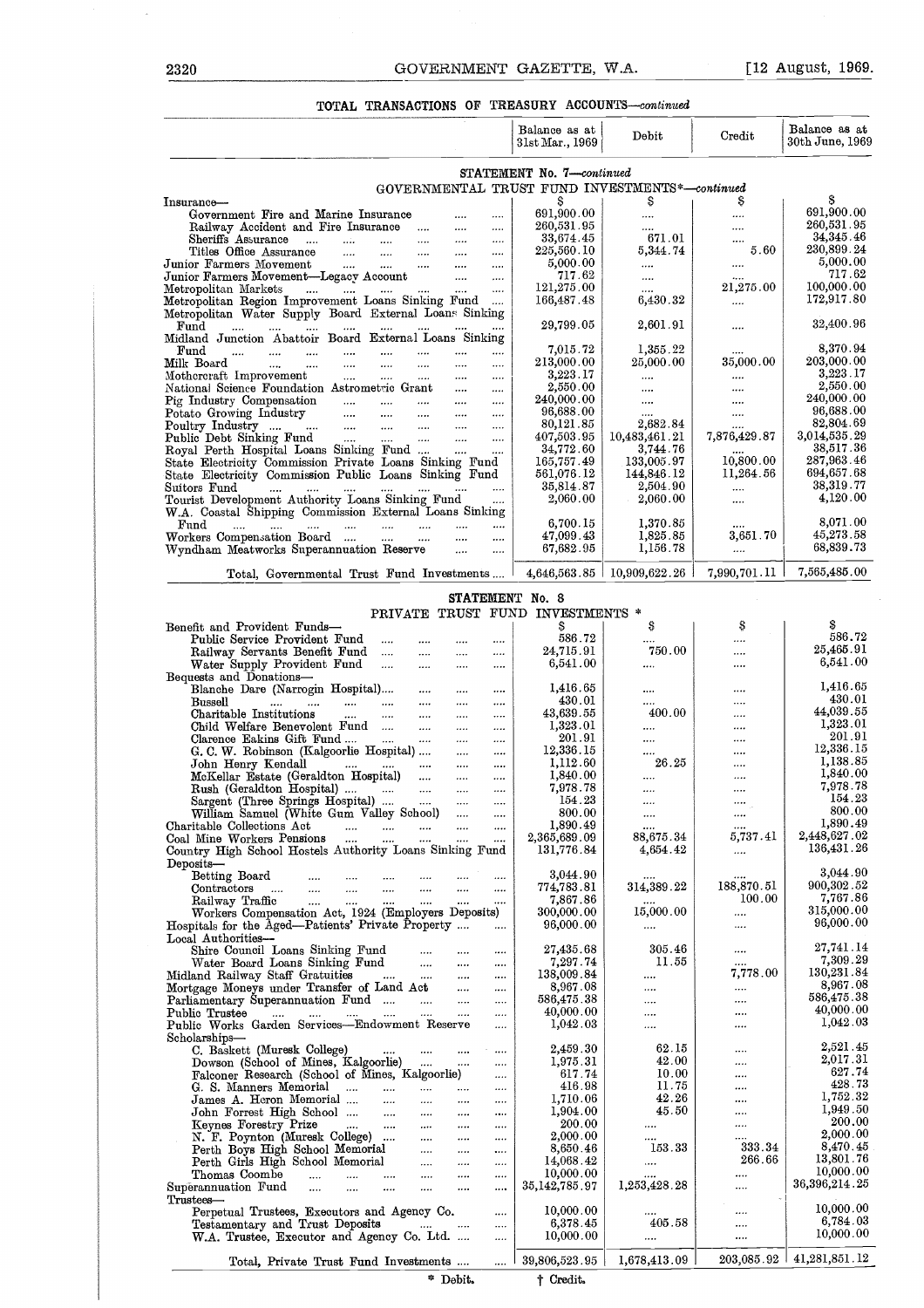|               |                                                              |                                                                                                                                                                                                                                                                                                                                                                                                     |                                                            | New Debt                                     |                                                            |                                                                                                                                                                                                                                                                     | Informative only                                         |                                                        |
|---------------|--------------------------------------------------------------|-----------------------------------------------------------------------------------------------------------------------------------------------------------------------------------------------------------------------------------------------------------------------------------------------------------------------------------------------------------------------------------------------------|------------------------------------------------------------|----------------------------------------------|------------------------------------------------------------|---------------------------------------------------------------------------------------------------------------------------------------------------------------------------------------------------------------------------------------------------------------------|----------------------------------------------------------|--------------------------------------------------------|
| Total         | Amount                                                       | Department and Undertaking                                                                                                                                                                                                                                                                                                                                                                          | Available for<br>Works and<br>Services                     | Discounts<br>Deducted                        | Nominal<br>Amount                                          | Details of Loan Flotations                                                                                                                                                                                                                                          | Redemptions<br>and<br>Conversions                        | Expenses and<br>Discounts<br>Charged to<br>Expenditure |
| S.            | S.                                                           | Railways                                                                                                                                                                                                                                                                                                                                                                                            | S                                                          | S                                            | S                                                          | Commonwealth Loans                                                                                                                                                                                                                                                  | \$                                                       | S                                                      |
|               | 6,032,289.93<br>95,015.91<br>107,680.88<br>7,000.00<br>16.12 | Additions and Improvements to Opened Railways<br>Kewdale Marshalling Yards and connecting Railways, includ-<br>ing Land Resumption<br>لمنافس المنتاب المستندر والمستندر<br>Fremantle-North Fremantle-New River Bridge Construction<br>and Associated Works, including Land Resumption<br>Cockburn Cement Coy. Railway, including Land Resumption<br>and Survey                                      |                                                            | >Proceeds credited in previous year          |                                                            | $\text{Loan } 178:$<br>4.8% 15th February, 1971, at 99.8%<br>$5\%$ 15th May, 1978, at 99.2%<br>$\cdots$<br>$5.25\%$ 15th February, 1990 at par<br>$\ldots$<br>$5.25\%$ 15th February, 2004, at par<br>$\cdots$                                                      | <br>$\cdots$<br>$\cdots$<br>                             | 3,757.40<br>2,824.16<br>4,921.89<br>4,859.51           |
| 15,503,159.33 | 110.34<br>53,764.33<br>866.51<br>9,163,821.20<br>42,594.11   | Kwinana-Deviation for Alumina Works, Kwinana-Mundi-<br>iong-Jarrahdale Railway, including Land Resumption and<br>$S$ urvev<br>المتناد المتناد المتناد المتناد المتناد المتناد<br>Industrial Spurs, Kewdale, including Land Resumption<br>Industrial Lands (Kwinana), Railway Construction<br>$\cdots$<br>Standardisation of Gauge<br>$\cdots$<br>Narrow Gauge Works Associated with Standardisation |                                                            | Proceeds credited in previous year           |                                                            | Loan 179 (Conversion):<br>4.8% 15th February, 1971, at 99.8%<br>$5\%$ 15th May, 1978, at 99.2%<br>$\cdots$<br>$5.25\%$ 15th February, 1990, at par<br>المنتب<br>$5.25\%$ 15th February, 2004, at par<br>$\sim$ $\sim$<br>Special Bonds, Series P<br>$\sim$ . $\sim$ | $\cdots$<br>$\cdots$<br><br><br>                         | 2,127.68<br>947.96<br>748.33<br>93.89<br>114.47        |
| 5,576,000.00  | 5,576,000.00<br>181,464.00                                   | <b>State Electricity Commission</b><br>$\rm Capital$<br>$\cdots$<br>$\cdots$<br>Public Works<br>Albany Harbour Works<br>$\ldots$<br>$\cdots$<br>$\cdots$                                                                                                                                                                                                                                            | 2,978,032.00<br>953,312.00<br>3,039,000.00<br>5,411,000.00 | 5,968.00<br>7,688.00<br>$\cdots$<br>$\cdots$ | 2,984,000.00<br>961,000.00<br>3,039,000.00<br>5,411,000.00 | Loan 181<br>4.8% 15th February, 1971, at 99.8%<br>$5\%$ 15th May, 1978, at 99.2%<br>$\cdots$<br>$5.25\%$ 15th February, 1990, at par<br>$\ldots$<br>$5.25\%$ 15th February, 2004, at par<br>$\sim$                                                                  | $\cdots$<br>$\cdots$<br>$\cdots$<br>$\cdots$             | 4,846.06<br>1,560.67<br>4,935.39<br>8,787.54           |
|               | 183,999.72<br>29,995.19<br>43,589.50<br>94,088.82            | Bunbury Harbour Works<br>$\ldots$<br>$\cdots$<br>$\cdots$<br>Esperance Harbour Works<br>$\cdots$<br>$\cdots$<br>$\cdots$<br>$\cdots$<br>$\cdots$<br>Geraldton Harbour Works<br>$\sim$ 1000 $\sim$<br>$\cdots$<br>$\cdots$<br>$\cdots$<br>$\cdots$<br>Improvements to Harbours and Rivers<br>$\cdots$<br>$\ldots$ .<br>Country Areas and Towns Water Supply, and Loans to Local                      | $\cdots$                                                   | (a) $1,624.00$                               | 1.624.00                                                   | $5\%$ 15th May, 1978, at 99.2%<br>For Conversion of Instalment Stock, 1st<br>July, 1968                                                                                                                                                                             | $201,\!376.00$                                           | $\cdots$                                               |
|               | 5,214,000.01<br>405,999.80                                   | Authorities and Water Boards<br>$\cdots$<br>$\ldots$<br>$\sim$<br>Sewerage for Country Towns<br>$\cdots$<br>$\cdots$<br>$\ldots$                                                                                                                                                                                                                                                                    | $322.100 \cdot 00$                                         | $\cdots$                                     | $322,100 \cdot 00$                                         | Special Bonds, Series P<br>$\ldots$ . $\ldots$ . $\ldots$                                                                                                                                                                                                           | $\cdots$                                                 | 8,924.65                                               |
|               | 690,999.47<br>8,532,844.47<br>5,154,450.36                   | Drainage and Irrigation<br>$\mathbf{r}$ and $\mathbf{r}$ and $\mathbf{r}$ and $\mathbf{r}$<br>$\cdots$<br>School Buildings, including Furniture and Equipment, New<br>Buildings<br>المنتاب المتنا المتنا المتنا المتنا<br>$\cdots$<br>Hospital Buildings, including Furniture and Equipment, New                                                                                                    | $\cdots$                                                   | (b) $21,745.60$                              | 21,745.60                                                  | Special Bonds, Series P<br>المتناول المتناول<br>For Redemption of Special Bonds, Series<br>$F$ to $O$                                                                                                                                                               | 234,100.00                                               | 10,078.55                                              |
|               | 713,254.95<br>1,169,903.07<br>1,815,117.01                   | Buildings<br>Police Buildings, including Furniture and Equipment, New<br>Buildings<br>Institutional Buildings, including Furniture and Equipment,<br>New Buildings<br>Other Buildings, including Furniture and Equipment, New<br>Buildings<br>$\cdots$<br>$\cdots$<br>$\cdots$                                                                                                                      | 1,547,675.00<br>707,000.00<br>2,067,000.00<br>434,000.00   | 4,725.00<br><br><br>$\cdots$                 | 1.552,400.00<br>707,000.00<br>2,067,000.00<br>434,000.00   | Loan 182 $(c)$ :<br>4.9% 15th May, 1971, at 99.85%<br>$\cdots$<br>$5.25\%$ 15th November, 1978, at par<br>$5.4\%$ 15th May, 1990, at par<br>$\ldots$<br>$5.4\%$ 15th May, 2004, at par<br>$\cdots$                                                                  | 1,597,600.00<br>749,400.00<br>2,193,000.00<br>460,000.00 | 4,532.10<br>2,094.85<br>6,129.19<br>1,286.24           |
| 25,998,703.87 | 1,768,997.50                                                 | Salaries and Incidentals<br>$\cdots$<br>$\cdots$<br>$\cdots$<br>$\cdots$<br>$\cdots$                                                                                                                                                                                                                                                                                                                |                                                            |                                              |                                                            |                                                                                                                                                                                                                                                                     |                                                          |                                                        |
| 47,077,863.20 |                                                              | Carried Forward<br>.<br>$\cdots$<br>$\cdots$                                                                                                                                                                                                                                                                                                                                                        | 17,459,119.00                                              | 41,750.60                                    | 17,500,869.60                                              | $Carried$ forward                                                                                                                                                                                                                                                   | 5,435,476.00                                             | 73,570.53                                              |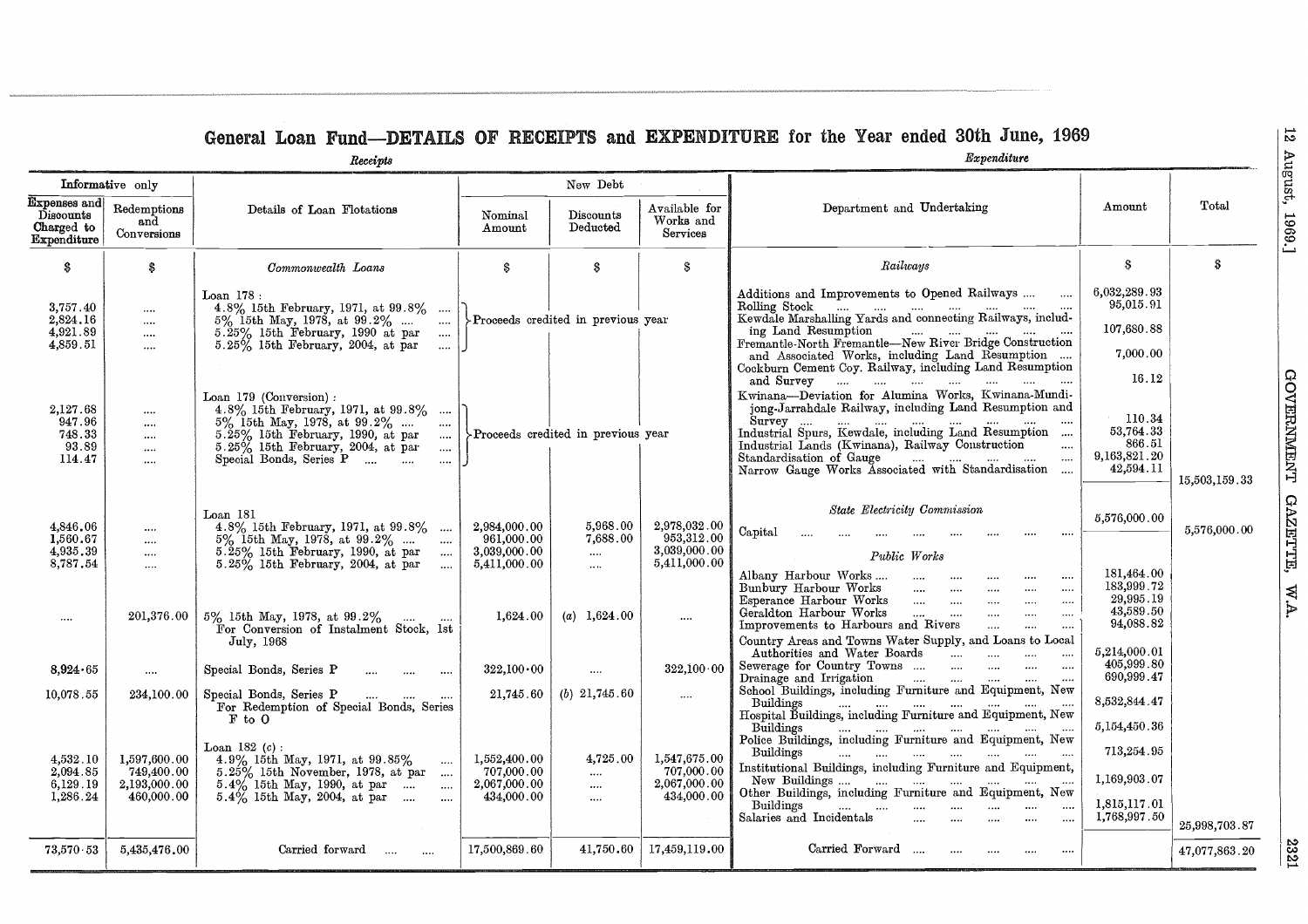#### **General Loan Fund—DETAILS OF RECEIPTS and EXPENDITURE for the Year ended 30th June, 1969—continued.**

|                                                          |                                                                  | Receipts                                                                                                                                                                                                                                                               |                                                                              |                                                   |                                                                              | General Loan Fund—DETAILS OF RECEIPTS and EXPENDITURE for the Year ended 30th June, 1969—continued.<br>Expenditure                                                                                |                                                                  |                     |
|----------------------------------------------------------|------------------------------------------------------------------|------------------------------------------------------------------------------------------------------------------------------------------------------------------------------------------------------------------------------------------------------------------------|------------------------------------------------------------------------------|---------------------------------------------------|------------------------------------------------------------------------------|---------------------------------------------------------------------------------------------------------------------------------------------------------------------------------------------------|------------------------------------------------------------------|---------------------|
|                                                          | Informative only                                                 |                                                                                                                                                                                                                                                                        |                                                                              | New Debt                                          |                                                                              |                                                                                                                                                                                                   |                                                                  |                     |
| Expenses and<br>Discounts<br>Charged to<br>Expenditure   | ${\bf Redemptions}$<br>and<br>Conversions                        | Details of Loan Flotations                                                                                                                                                                                                                                             | Nominal<br>Amount                                                            | Discounts<br>Deducted                             | Available for<br>Works and<br>Services                                       | Department and Undertaking                                                                                                                                                                        | Amount                                                           | Total               |
| S<br>73,570.53                                           | 5,435,476.00                                                     | Brought forward<br>$\cdots$                                                                                                                                                                                                                                            | S<br>17,500,869.60                                                           | S<br>41,750.60                                    | 17,459,119.00                                                                | Brought forward                                                                                                                                                                                   | S                                                                | -8<br>47,077,863.20 |
| 15,914.25<br>1,868.81<br>1,380.29                        | 9,050,000.00<br>7,230,000.00<br>5,340,000.00                     | Loan $183:$<br>4.9% 15th May, 1971, at 99.85%<br>5.25% 15th November, 1978, at par<br>$5.4\%$ 15th May, 1990, at par                                                                                                                                                   | $\ldots$<br>$\cdots$<br>$\ldots$ .                                           | $\cdots$<br>$\cdots$<br>$\cdots$                  | $\cdots$<br>$\cdots$<br>$\cdots$                                             | $North-West$<br>Additions and Improvements to Jetties, Tramways and<br>Rolling Stock<br>Water Supplies and Loans to Local Authorities and Water                                                   | 192,986.64                                                       |                     |
| 635.87<br>134.42                                         | 2,460,000.00<br>520,000.00                                       | 1968                                                                                                                                                                                                                                                                   | $\ldots$ .<br>$\ldots$ .                                                     | $\dots$<br>$\cdots$                               | $\cdots$<br>$\cdots$                                                         | Boards<br>$\sim$<br>$\cdots$<br>$\sim$<br>$\cdots$<br>$\sim 100$<br>$\cdots$<br>Electricity to Government Establishments<br>School Buildings, including Furniture and Equipment, New<br>Buildings | 890,559.72<br>106,957.27<br>37,547.86<br>99,983.38<br>446,036.70 |                     |
| $\cdots$                                                 | 16,000.00                                                        | $5.4\%$ 15th May, 1990, at par<br>For Conversion of Instalment Stock,<br>1st January, 1969                                                                                                                                                                             | $\cdots$                                                                     | $\cdots$                                          | $\cdots$                                                                     | Buildings<br>ment, New Buildings<br>Police Buildings, including Furniture and Equipment, New<br>Buildings<br>Other Buildings, including Furniture and Equipment, New                              | 948,549.67<br>60,891.95<br>124,959.22                            |                     |
| 13,684.82                                                | 1,187,300.00                                                     | Special Bonds, Series Q<br>For Redemption of Special Bonds, Series<br>F to P                                                                                                                                                                                           | $\cdots$                                                                     | $\cdots$                                          | $\cdots$                                                                     | Buildings<br>المنتسب المنتسب المنتسب المنتسب<br>$\cdots$<br>$\cdots$<br>$\cdots$<br>Salaries and Incidentals<br>$\cdots$<br>$\cdots$                                                              | 211,062.46<br>286,430.20                                         | 3,405,965.07        |
|                                                          | $\cdots$                                                         | Special Bonds, Series R<br>$\cdots$                                                                                                                                                                                                                                    | 363,000.00                                                                   |                                                   | 363,000.00                                                                   | Metropolitan Water Supply Board                                                                                                                                                                   |                                                                  |                     |
| $\cdots$                                                 | 1,952,586.00                                                     | Special Bonds, Series R<br>المنتفر المتنفير<br>For Redemption of Special Bonds, Series<br>F to Q                                                                                                                                                                       | 47,386.58                                                                    | $(d)$ 47,386.58                                   | $\cdots$                                                                     | Capital<br>Mines                                                                                                                                                                                  | 7,251,000.00                                                     | 7,251,000.00        |
| 5,686.69                                                 |                                                                  | $1,891,000.00$   Special Bonds, Series R<br>$\cdots$ $\cdots$<br>$\cdots$<br>For Conversion of Special Bonds, Series F                                                                                                                                                 | 56,730.00                                                                    | (e) 56,730.00                                     | $\cdots$                                                                     | Development of Mining<br>$\cdots$<br>State Batteries<br>$\cdots$<br>$\cdots$<br><br>$\cdots$                                                                                                      | 75,492.55<br>22,000.00                                           | 97,492.55           |
| 6,950.94<br>2,024.11<br>1,319.22<br>7,076.57<br>2,499.09 | 255,000.00<br>29,820.00<br>49,000.00<br>265,000.00<br>128,000.00 | Loan 184 $(f)$ :<br>5% 15th September, 1971, at par<br>$\cdots$<br>$5\%$ 15th May, 1974, at 99.4%<br>$\dots$ .<br>$5\frac{3}{8}$ 15th November, 1980, at par<br>$\cdots$<br>5.4% 15th May, 1987, at par<br>$\cdots$<br>$5.4\%$ 15th February, 2000, at par<br>$\cdots$ | 6,372,800.00<br>1,900,180.00<br>1,208,900.00<br>6,482,600.00<br>2,255,100.00 | <br>11,580.00<br>$\cdots$<br>$\cdots$<br>$\cdots$ | 6,372,800.00<br>1,888,600.00<br>1,208,900.00<br>6,482,600.00<br>2,255,100.00 | Housing<br>State Housing Commission-Capital<br>$\cdots$<br><br>$\cdots$<br>Government Employees Housing Authority<br>$\cdots$<br>$\cdots$                                                         | 2,300,000.00<br>223,500.00                                       | 2,523,500.00        |

2322